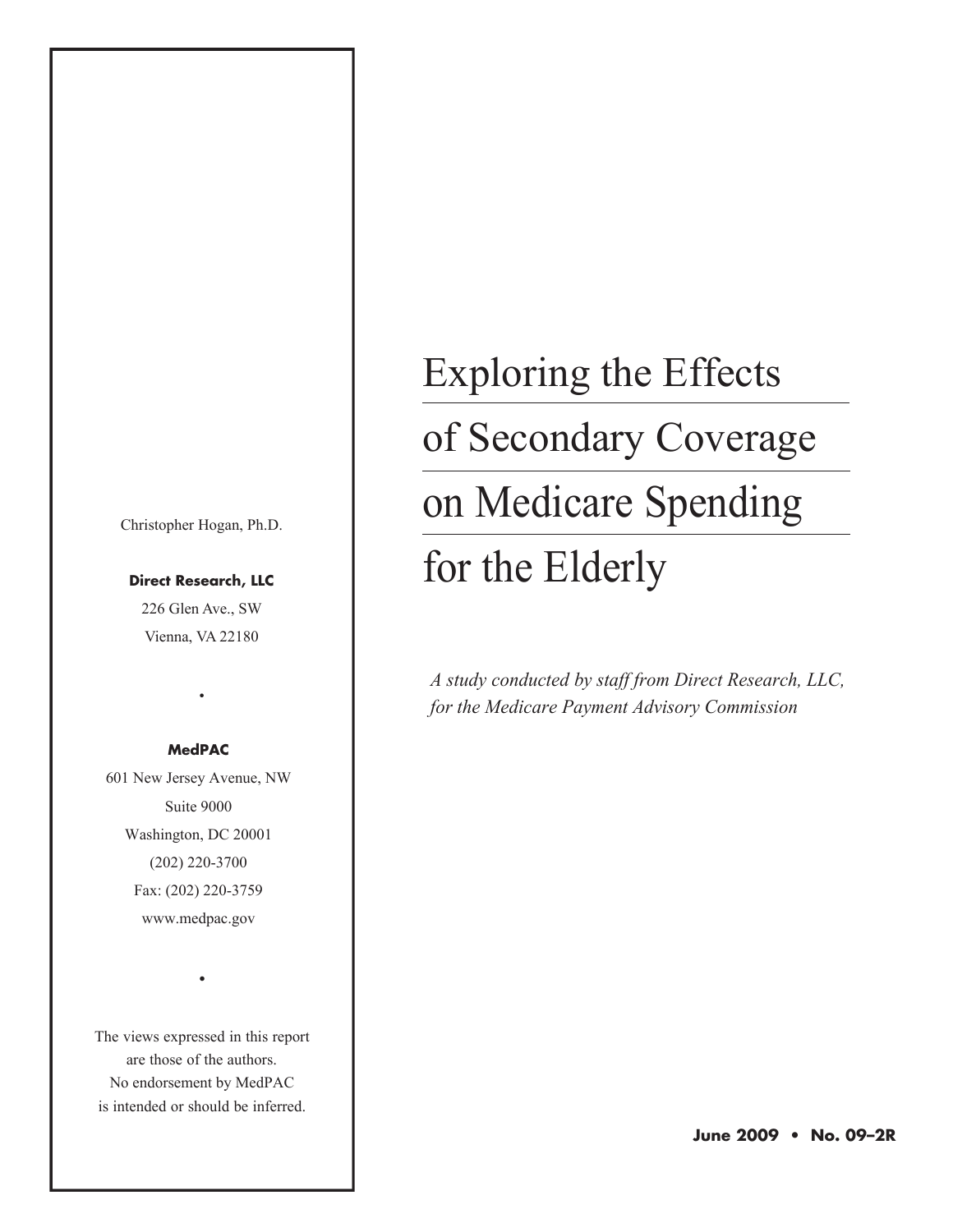## **Exploring the Effects of Secondary Coverage on Medicare Spending for the Elderly**

May 13, 2009

Submitted to: Rachel Schmidt, Ph.D. Medicare Payment Advisory Commission 601 New Jersey Avenue, NW Suite 9000 Washington, DC 20001

Submitted by: Christopher Hogan, Ph.D. Direct Research, LLC 226 Glen Ave., SW Vienna, VA 22180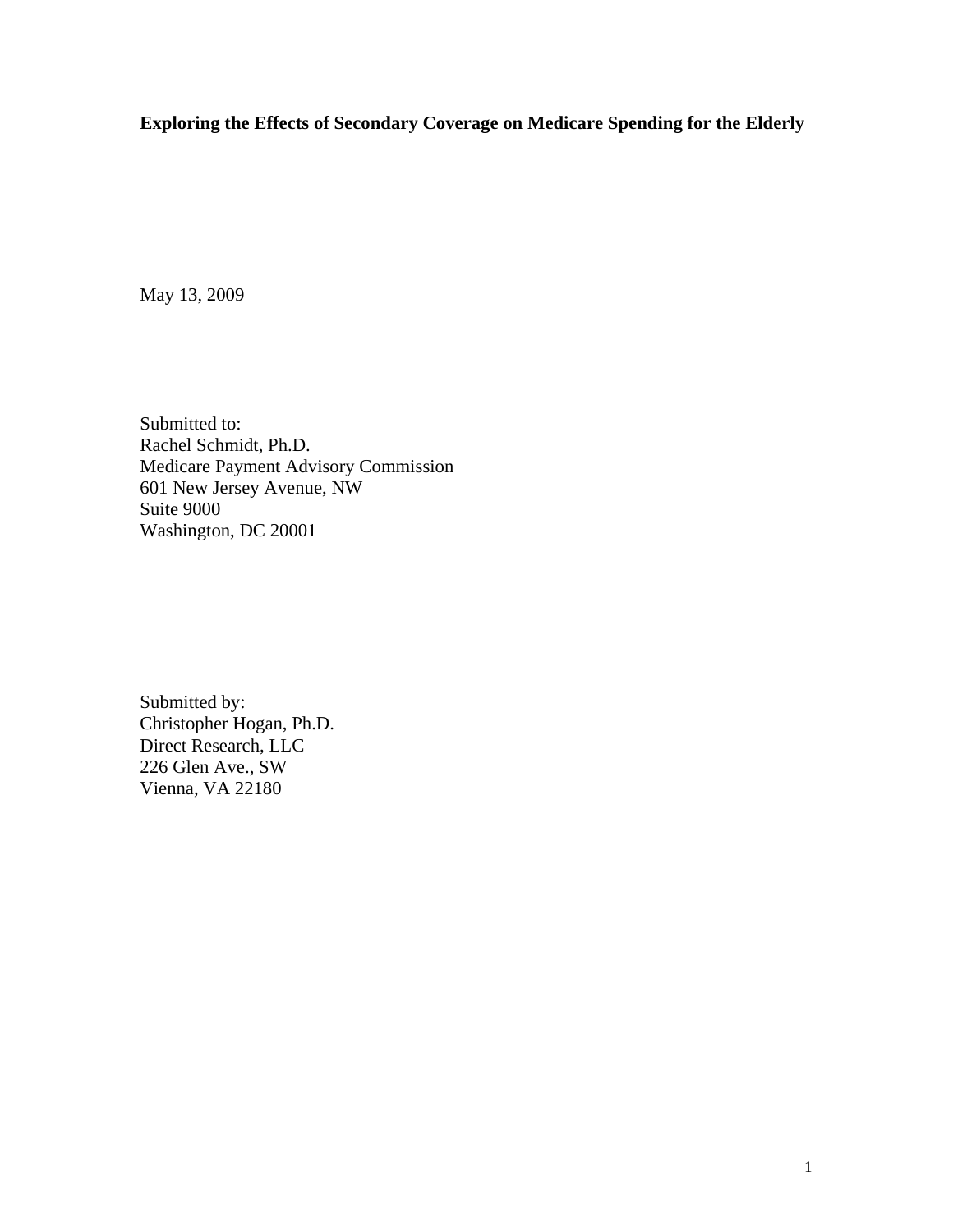### **EXECUTIVE SUMMARY**

This research looks at the effects of secondary insurance on health care use and spending for elderly non-institutionalized Medicare beneficiaries. Do those who pay Medicare deductible and coinsurance amounts out-of-pocket use less care than those who do not? If so, how much less care is used, and what types of care are most strongly affected by out-of-pocket payments?

The main source of data is the Medicare Current Beneficiary Survey (MCBS) cost and use files, pooling the years 2003 to 2005. The analysis consists of a series of contrasts between elderly fee-for-service beneficiaries with private secondary insurance and those with no secondary insurance.

The first part of the analysis looks at service use in the aggregate, and focuses on a narrow issue relating to elderly military veterans' and military retirees' use of care. A recently published work suggested that prior research overstated the impact of secondary insurance by failing to account for services in veterans' administration (VA) and military facilities (Lemieux et al., 2008). That work found that secondary insurance was associated with a quite modest increase in Medicare spending, contrary to much of the prior literature on this topic.

Our results show that secondary insurance has a substantial impact on Medicare spending, consistent with the prior literature in this area. After removing beneficiaries with any VA use and adjusting for differences in health status, income, education, and demographics, individuals with Medigap coverage had Medicare costs 33 percent higher than those with no secondary insurance (Table ES-1). Other private secondary insurance was associated with smaller increases in spending. There was no statistically significant difference in Part A spending, but a large and statistically significant increase in Part B spending. Contrary to the results of Lemieux et al, the treatment of VA coverage made little difference in our estimates of the impact of secondary insurance.

|                                                                   | Total    |       | Part A           |         | Part B   |         |
|-------------------------------------------------------------------|----------|-------|------------------|---------|----------|---------|
|                                                                   | Total    | Stat. | Part A           | Stat.   | Part B   | Stat.   |
|                                                                   | spending |       | Signif. spending | Signif. | spending | Signif  |
| Memo: Per Capita Spending for Those<br>with Medicare Only         | \$4,015  |       | \$2,335          |         | \$1,680  |         |
| Percent increase associated with<br>secondary insurance coverage: |          |       |                  |         |          |         |
| Employer sponsored                                                | $17\%$ * |       | 9%               |         | 30%      | ***     |
| Employer + Individual                                             | $25\%$ * |       | 9%               |         |          | 48% *** |
| <b>Individual Purchase</b>                                        | 33% ***  |       | 18%              |         | 54%      | ***     |
| Source: Analysis of MCBS 2003-2005 cost and use files, pooled.    |          |       |                  |         |          |         |

**Table ES-1: Regression-Adjusted Increase in Medicare Spending Associated With Secondary**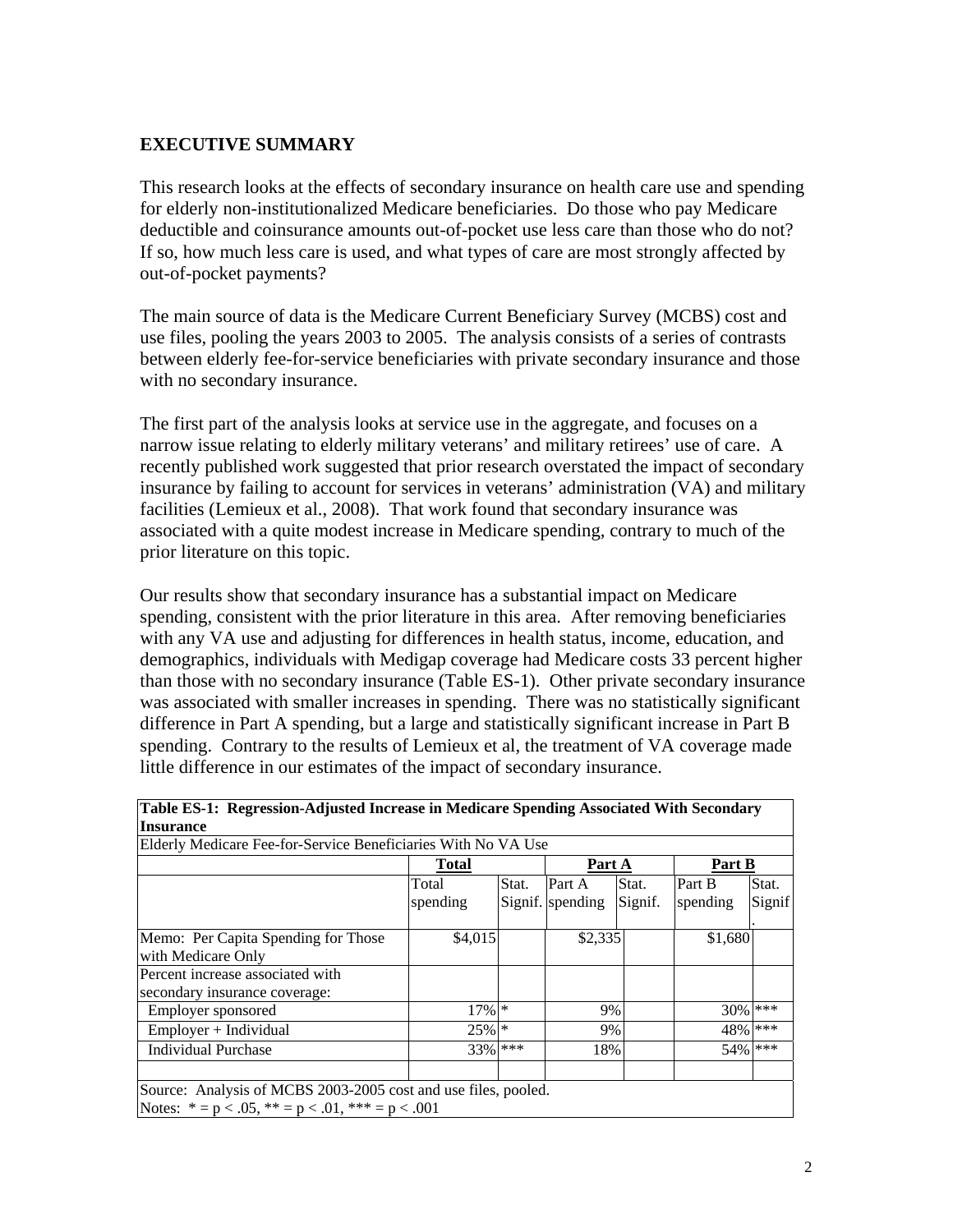Essentially all of the additional spending by those with secondary insurance came from beneficiaries with first-dollar or nearly-first-dollar coverage. Within each secondary insurance type, we divided beneficiaries into those paying less than 5 percent of total Part B costs out-of-pocket, and those paying more than 5 percent. Those paying less then 5 percent of the total averaged 68 to 83 percent higher total Part B spending than the Medicare-only group. Those paying more than 5 percent, by contrast, averaged 0 to 23 percent higher spending relative to the Medicare-only group, a difference that was not statistically significant. This was formally confirmed via regression analysis: Adding a flag for near-first-dollar coverage to the regression explaining Part B spending reduced the flags for secondary insurance to statistical insignificance. Stratified by income, the lack of secondary insurance had a modestly larger impact on poorer beneficiaries. Results were similar whether we used Medicare claims data (payment for Medicare-covered services only) or survey-reported payments from all

This research also looks at detailed service use data to determine what types of services are most strongly affected by secondary insurance. There is no single way to split Medicare spending and services into discrete categories, so the analysis looks at spending along various dimensions of service use.

sources (total payment for all hospital and physician events).

Table ES-2 summarizes the services that appeared least and most affected by the presence of private secondary insurance. Out-of-pocket payment reduced spending largely by suppressing elective care (broadly defined) as opposed to emergency care. In particular:

- Emergency care (ambulance use, emergency room visits, emergency and urgent hospitalizations) appeared unaffected by the presence of secondary insurance.
- Elective admissions, preventive care, minor procedures and endoscopies were strongly affected by secondary insurance coverage, with substantially higher use among those with private secondary insurance.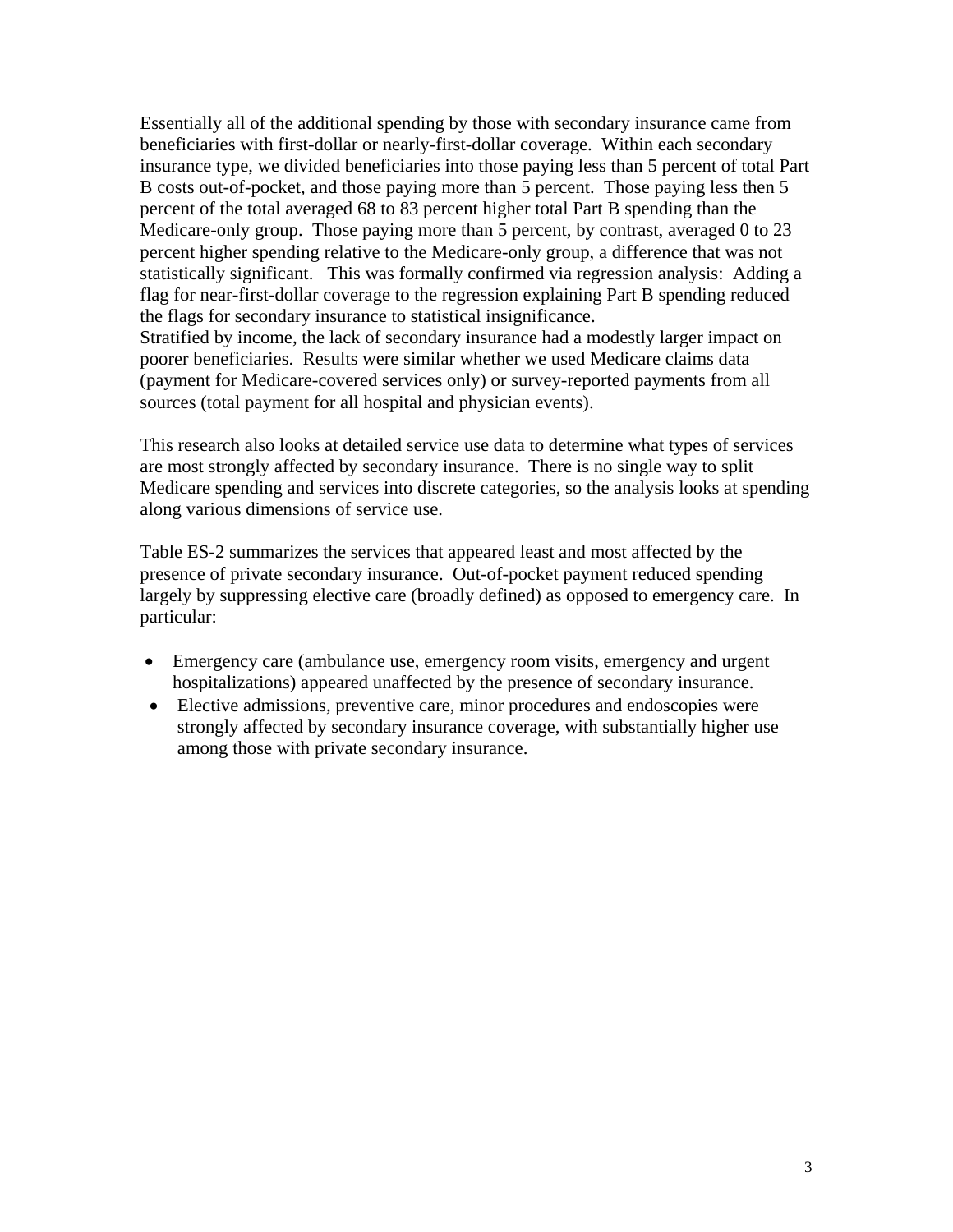| Supplemental Insurance and Private Supplemental Insurance                                                                                                                                                |                                                                            |                                                                                                    |  |  |  |  |  |  |  |
|----------------------------------------------------------------------------------------------------------------------------------------------------------------------------------------------------------|----------------------------------------------------------------------------|----------------------------------------------------------------------------------------------------|--|--|--|--|--|--|--|
|                                                                                                                                                                                                          |                                                                            |                                                                                                    |  |  |  |  |  |  |  |
|                                                                                                                                                                                                          |                                                                            |                                                                                                    |  |  |  |  |  |  |  |
| <b>Dimension</b>                                                                                                                                                                                         | <b>Smallest Difference</b>                                                 | <b>Largest Difference</b>                                                                          |  |  |  |  |  |  |  |
| All outpatient spending by category                                                                                                                                                                      | Ambulance use,<br>emergency visits, eye<br>procedures (cataract<br>surgery | Preventive services, minor<br>procedures, endoscopy, Part B<br>drugs                               |  |  |  |  |  |  |  |
| Physician spending by specialty                                                                                                                                                                          | Primary care                                                               | Medical specialists                                                                                |  |  |  |  |  |  |  |
| Inpatient admissions by type                                                                                                                                                                             | Emergency admissions                                                       | Elective admissions                                                                                |  |  |  |  |  |  |  |
| Physicians' service by place                                                                                                                                                                             | Inpatient                                                                  | Office                                                                                             |  |  |  |  |  |  |  |
| Decedents and those with diagnoses for the<br>leading causes of death (cardiovascular,<br>cancer, diabetes), non-decedents with none of<br>these conditions.                                             | Part A spending for<br>these illnesses                                     | Part B spending for non-<br>decedents and persons with decedents with none of these<br>conditions. |  |  |  |  |  |  |  |
| Notes: Includes aged fee-for-service beneficiaries with no use of Veterans' Administration services.<br>Analysis included regression adjustments for health status, income, education, and demographics. |                                                                            |                                                                                                    |  |  |  |  |  |  |  |
| Source: Analysis of 2003-2005 Medicare Current Beneficiary Survey Cost and Use files.                                                                                                                    |                                                                            |                                                                                                    |  |  |  |  |  |  |  |

**Table ES-2: Largest and Smallest Medicare Spending Differences Between Those With No Supplemental Insurance and Private Supplemental Insurance** 

It is not possible to use observational (non-experimental) data to prove *beyond a doubt* that a causal relationship exists between secondary insurance and spending. For several reasons, however, this analysis strongly suggests secondary insurance (reduced out-ofpocket costs) genuinely *causes* higher spending, and is not merely *associated with* secondary insurance due to some other factors affecting both insurance demand and health care use. The following factors suggest that this is a causal relationship. First, beneficiaries themselves report that out-of-pocket costs are a significant reason for delaying care. Nearly 20 percent of beneficiaries without secondary insurance reporting delaying care due to concerns over cost, versus 5 percent of beneficiaries with private secondary insurance. Thus, survey data provide direct evidence that out-of-pocket cost is a mechanism by which secondary insurance increases demand for care.

Second, there was a clear dose-response relationship between depth of insurance coverage and increased spending. Those with first-dollar or nearly first-dollar coverage had much higher spending than others, regardless of secondary insurance status.

Third, only the depth of coverage mattered, not the type of secondary insurance. When a flag for (nearly) first-dollar coverage was included in the regression, the individual types of secondary insurance were no longer statistically significant determinants of spending. Low out-of-pocket cost was a *sufficient* explanation for all of the observed increase in demand, regardless of the source of the secondary insurance.

This finding of a universal effect of first-dollar coverage regardless of insurance type weakens any alternative explanation based on the specifics of insurance ownership (described below). Ultimately, it did not matter whether beneficiaries chose to purchase coverage or not, or earned coverage as a retirement benefit or not. The only factor that mattered was whether or not their Part B care was free or nearly free. There are two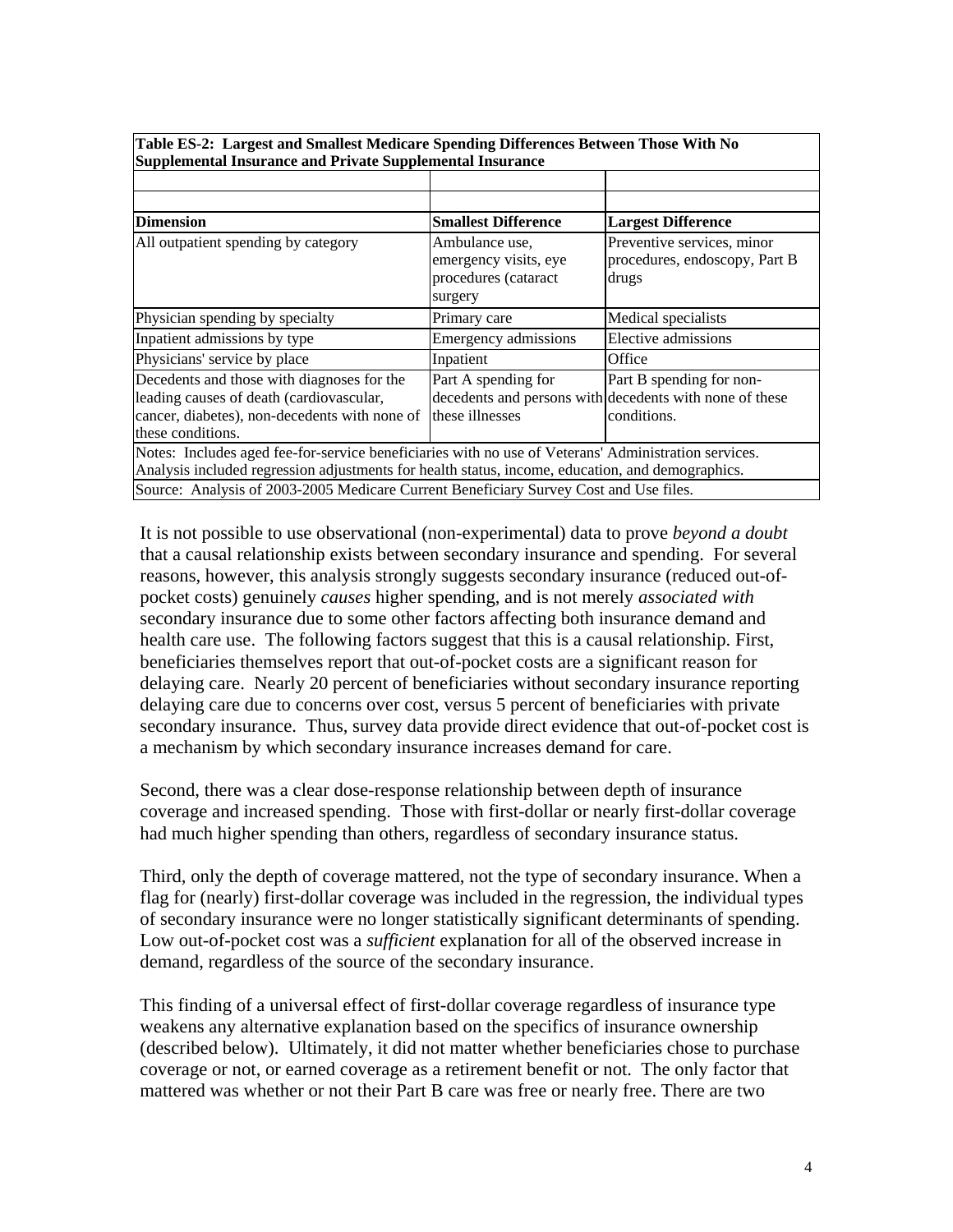generic counter-arguments that can be used to explain the results of a regression analysis as something other than a causal relationship. The first is omitted variables bias. This is the possibility that some *unobserved* factors are strongly correlated with insurance and are strong determinants of spending. This could be some unobserved difference in health status, or merely a systematic difference in beneficiaries taste for or preference for health care use. If such factors exist, then the apparent relationship between insurance and spending shown by the regression is merely proxying for these unobserved factors. The second counter-argument is self-selection, for the types of insurance that are individually purchased. If beneficiaries bought secondary coverage in anticipation of having higher spending, then the causality runs from spending causing insurance coverage, and not the other way around.

Unobserved health status differences cannot plausibly explain these results. Any hypothesized health status differences would have to be highly selective and secretive. They would only affect the need for Part B services but not Part A, only require elective care but not emergency care, and would only affect those who have near-first-dollar coverage and not others. Such factors would also have to be undetectable both by physicians (reporting diagnoses used in risk adjustment) and by beneficiaries (in their own self-reported health and functional status). to be strongly correlated with ownership of secondary insurance. That combination is implausible enough that we can reasonably dismiss it from consideration.

Unobserved differences in taste and preference for health care are impossible to rule out as an alternative explanation of the results. It is possible that, on average, beneficiaries who ended up with nearly-complete secondary coverage, regardless of the source of that coverage, had developed a taste for higher levels of health care use prior to becoming eligible for Medicare. Whereas beneficiaries with the same class of coverage, but paying at least 5 percent of costs, did not. We could think of no obvious mechanism that would generate such a strong correlation across all types of secondary coverage. But tastes and preferences are idiosyncratic and unobservable, so there is no obvious data-driven way either to rule that out or to test it as an alternative.

Self-selection as an alternative hypothesis could only apply to individual purchase insurance, not to employer-sponsored coverage. If self-selection is offered as an alternative explanation, it has to be paired with some alternative explanation of higher costs for those with employer-sponsored coverage. Moreover, any self-selection of insurance based on *observable* factors – observed health status, income, education, or demographics – should largely be accounted for by the regression analysis. For example, any connection between good health and unwillingness to purchase secondary insurance should be captured by the presence of health status measures in the regression analysis.

Finally, we appeal to Occam's Razor to argue that the lack of copayment causes the higher spending by those with secondary insurance. On the one hand, one simple explanation – those who receive nearly free care use much more of it – provides a simple, universal explanation for the higher spending by beneficiaries with all types of private secondary insurance. On the other hand, alternative explanations are a hodgepodge of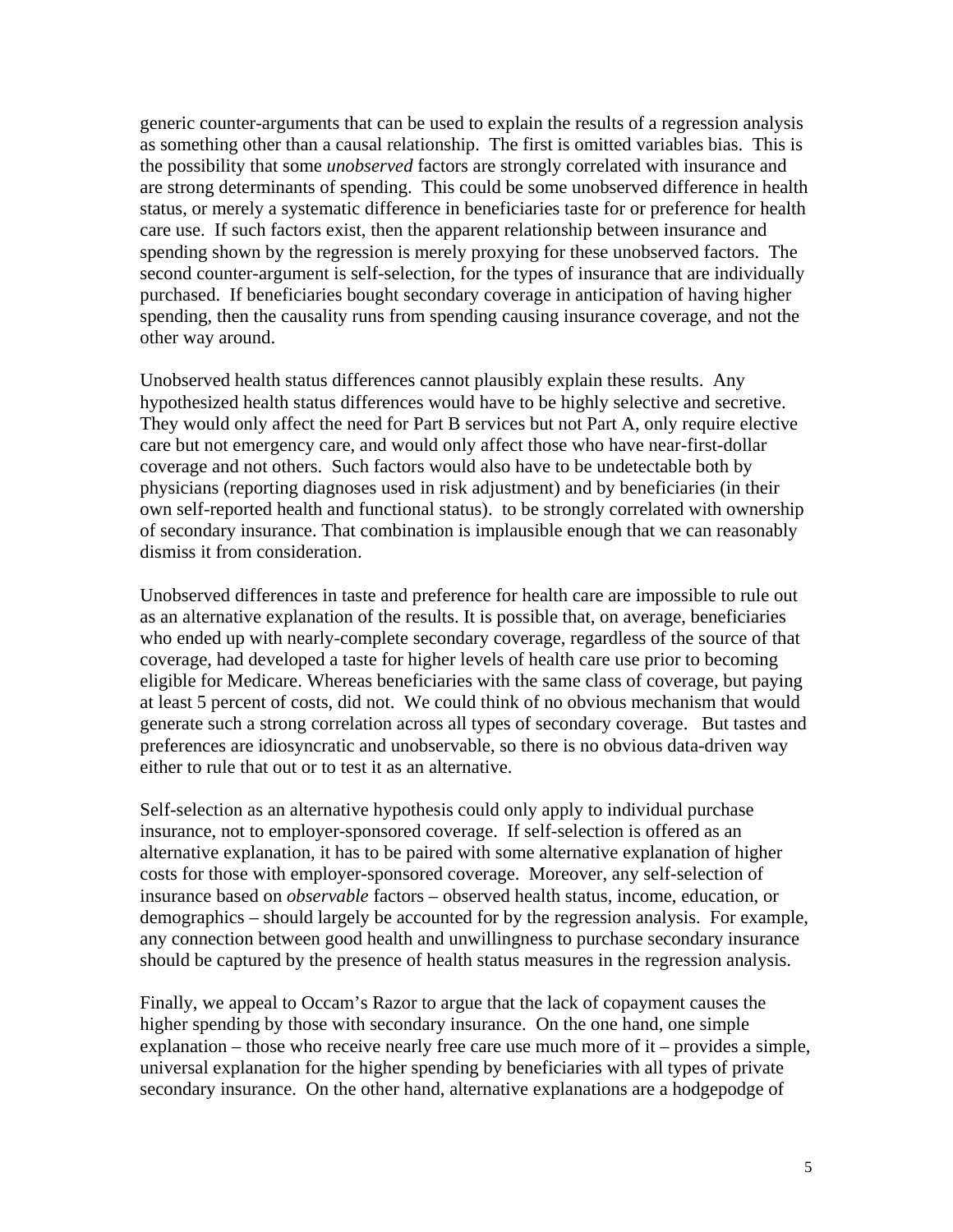factors that only apply to some types of insurance (self-selection) and unobservable taste and preference factors that (through some unexplained mechanism) apply only to a subset of persons with secondary insurance (those with near-first-dollar coverage). Clearly, lack of copayment is the simpler explanation of what we have observed. In summary, the evidence is reasonably clear that secondary insurance raises Medicare costs. After eliminating persons with VA use and adjusting for covariates (health, income, education, demographics), beneficiaries with secondary insurance use much more health care than those who have no secondary insurance. The effect is due solely to those with near-first-dollar coverage (defined here as paying less than 5 percent of Part B costs). Beneficiaries without such coverage, by contrast, appear no different from those with no secondary insurance. The differential impact by service type – more on Part B than Part A, more on elective care than emergency care – also suggests that the out-ofpocket cost causes the lower use of care. When asked, beneficiaries themselves say exactly that – those without secondary insurance are far more likely to report having delayed care due to cost. Taken together, this provides a coherent picture that out-ofpocket costs matter significantly to Medicare beneficiaries, and that eliminating those costs raises health care spending.

This analysis does not address whether the increased spending is desirable or undesirable, or whether reduced spending leads to poorer outcomes. That question -- whether the value of additional care exceeds its cost – cannot be answered from the analysis of spending data alone, if it can be answered at all. Instead, this analysis merely shows that beneficiaries in fee-for-service Medicare will tend to use much more health care when each additional service is free (to them) than they would if they had to pay a significant portion of the cost of each additional service.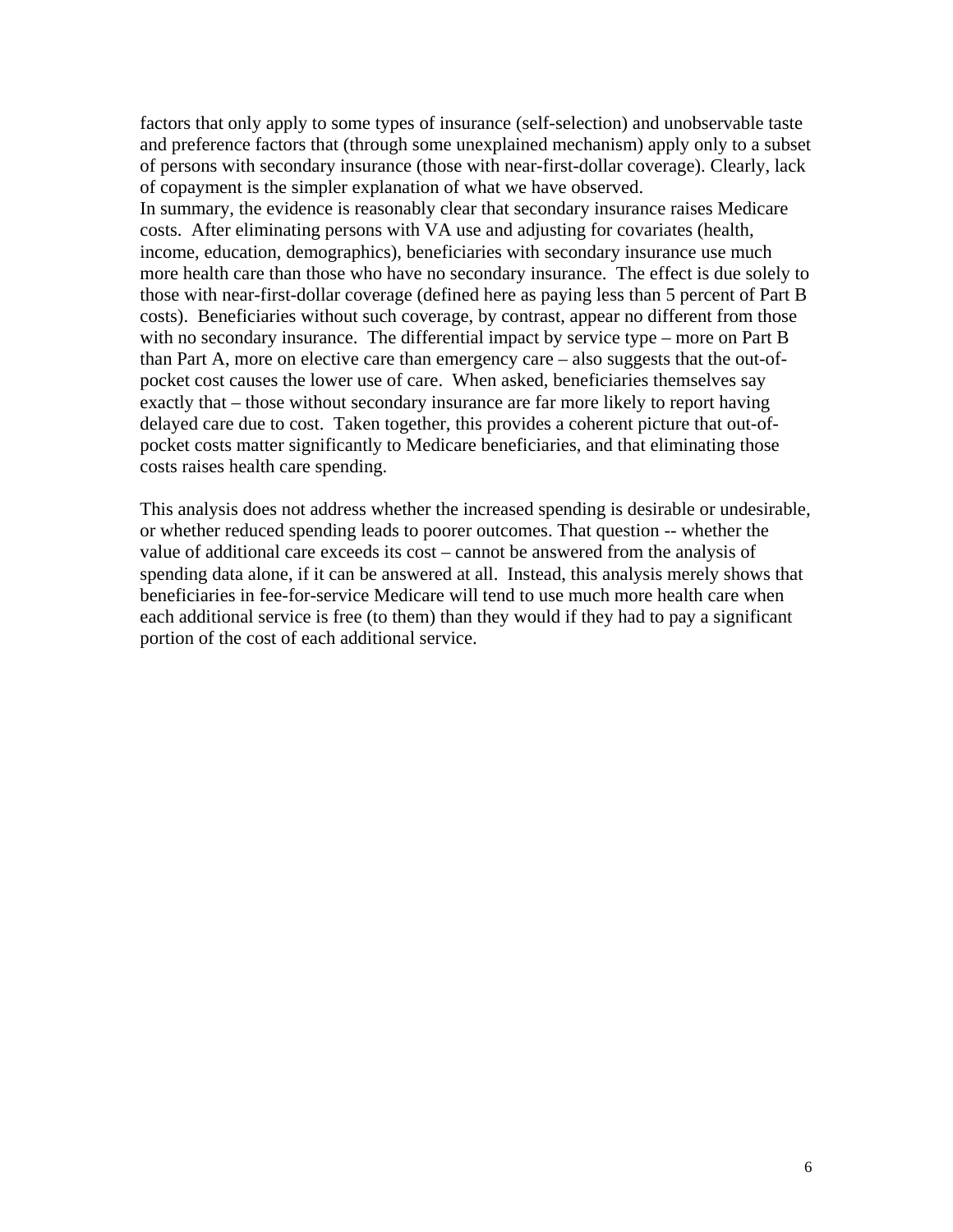#### **1 INTRODUCTION AND BACKGROUND**

Most Medicare beneficiaries have some form of secondary insurance that pays part or all of the deductible and coinsurance liabilities incurred on Medicare-covered services. Excluding Medicare Advantage beneficiaries, 89 percent of non-institutionalized Medicare fee-for-service beneficiaries had some form of secondary coverage in 2005 (calculated from MedPAC 2008).

Both research and practice have long suggested that deductibles and coinsurance reduce the use of services. In particular, this was the conclusion of separate analyses by the Physician Payment Review Commission (PPRC) and Congressional Budget Office (CBO) staffs (PPRC 1997; Christensen and Shinogle, 1997). Using all (elderly and disabled) beneficiaries on the Medicare Current Beneficiary Survey, the PPRC estimated that costs for beneficiaries with no secondary insurance were 20 percent below the all-Medicare average, while costs for those with Medigap were 8 percent above average, after adjustment for health status and demographic differences (PPRC 1997). That works out to a 35 percent increase in Medicare spending associated with Medigap ownership compared to no secondary insurance, for all non-institutionalized Medicare beneficiaries combined. The CBO analysis, by contrast, used the National Health Interview Survey, and estimated significant differences in crude measures of service use that were associated with ownership of secondary insurance (Christensen and Shinogle,1997). Both analyses suggested that most of the difference in spending was for Part B services, not for hospitalizations.

This current research was undertaken at the request of the Medicare Payment Advisory Commission (MedPAC). There are two main tasks. First, we examine a recent reanalysis of this issue that showed a much smaller impact of secondary insurance on spending (Lemieux et al 2008). Second, we look more closely at which services appear most strongly affected by out-of-pocket spending, as well as whether the impact of insurance differs by beneficiary characteristics such as income and health status.

Section 2 of the paper examines the recent analysis suggesting that secondary insurance has a much smaller impact than had previously been estimated (Lemieux et al., 2008). A new set of MCBS-based estimates is presented that addresses the issues raised in the Lemieux et al. work and finds that secondary insurance has a large impact on Medicare beneficiaries' spending, consistent with the prior literature on this topic. The section ends with a brief critique of the Lemieux et al. results in light of this new set of estimates.

Section 3 of the paper looks in detail at differences in the mix of services used by those with no secondary insurance and with private secondary insurance.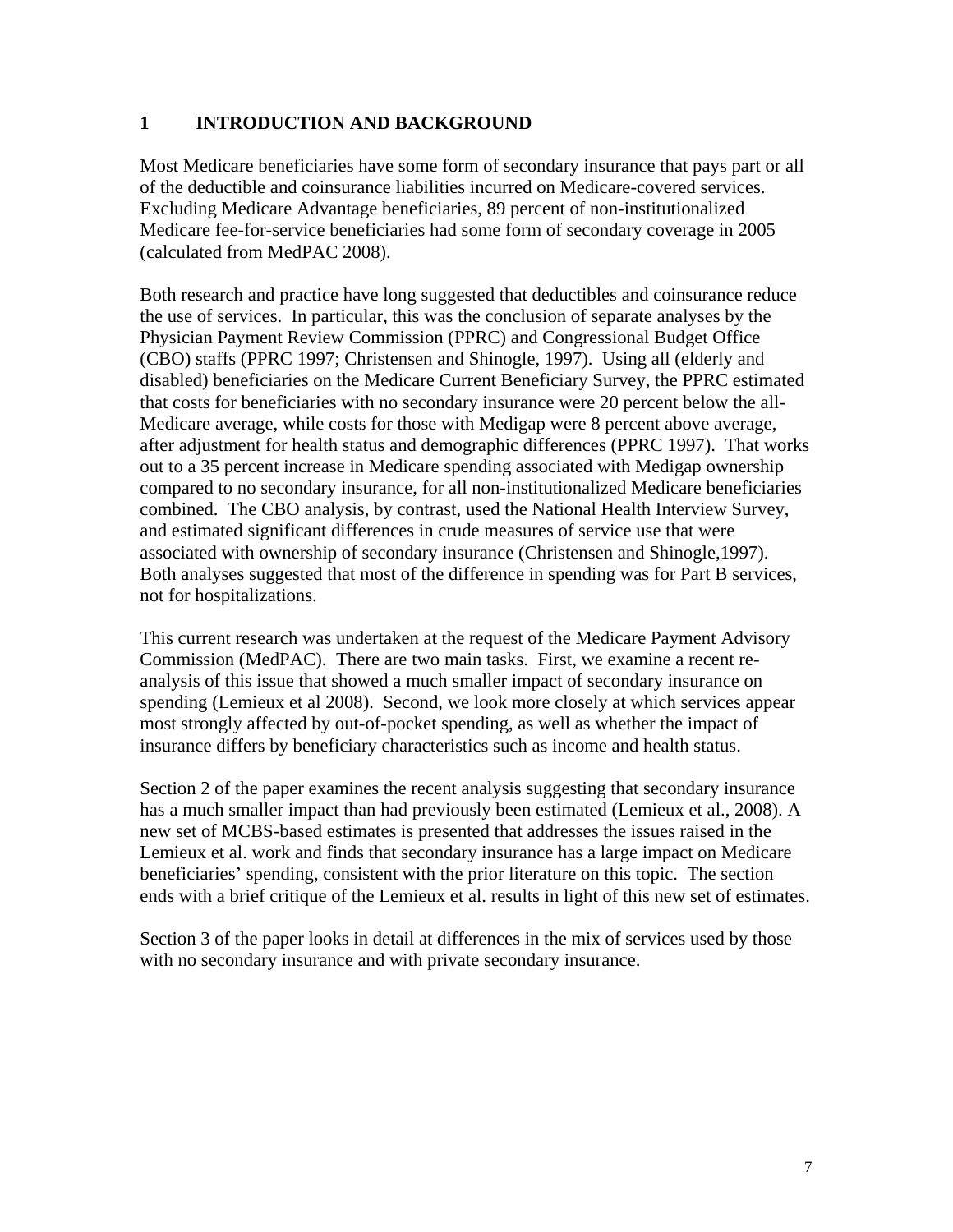## **2 Methods and Results for Aggregate Medicare Spending**

This section of the paper begins with a discussion of methods and univariate tables showing spending and covariates of spending, tabulated by type of secondary insurance. The next section puts together regression analyses to explain variation in Medicare spending as a function of secondary insurance status and other factors likely to affect spending. The final section is an analysis of the Lemieux et al. results, including detailed background on VA and military retiree spending for the elderly.

## **2.1 Methods for this analysis.**

This section outlines the methods in detail. In particular, we outline which segments of the Medicare population are included and excluded, and what types of statistical (regression) adjustments are made.

## **2.1.1 Sample and statistical tests.**

The research pools three years of MCBS cost and use files (2003-2005). Unless noted otherwise, tables show the average annual experience over those three years. That is, we divided the MCBS cross-sectional survey weights by three before tabulating the data. Any statistical tests are based on SAS PROC SURVEYMEANS, but ignoring the fact that roughly half of the MCBS panel overlaps across the years. Thus, tests are corrected for MCBS design effects, but are not as conservative as they should be due to the overlap of the persons from year to year.<sup>1</sup>

## **2.1.2 Target population.**

This analysis is restricted to Medicare beneficiaries on the MCBS who meet the following criteria, discussed below.

- Elderly (age 65 or older).
- Not institutionalized.

 $\overline{a}$ 

- Enrolled in the fee-for-service program (no Medicare Advantage enrollment for the year).
- Answering the MCBS questions on secondary insurance status.
- Enrolled in both Part A and Part B for every month enrolled.
- With and without evidence of VA-paid services during the year.
- We do not screen for military retirees.
- We do not screen for persons with Medicare secondary payer claims.

 $<sup>1</sup>$  The statistical issue with the panel overlaps is that the datapoints are no longer completely independent.</sup> If we have 10,000 person-years of observations in two years, we would only have about 7,500 persons in the sample. Statistically, the worst case would arise if beneficiaries had the exact same use and spending from year to year. In that case, the additional 2,500 person-years of data contribute no new information. If so, we would overstate the standard errors on the coefficient estimates by about 15%  $(1/(.75^{\circ}.5))$ . The actual calculation – for three successive years of data, and accounting for the fact that an individual's data do change from year to year – would be far more complex. But the point remains that ignoring the effect of the panel overlap will understate the standard errors by a relatively modest amount.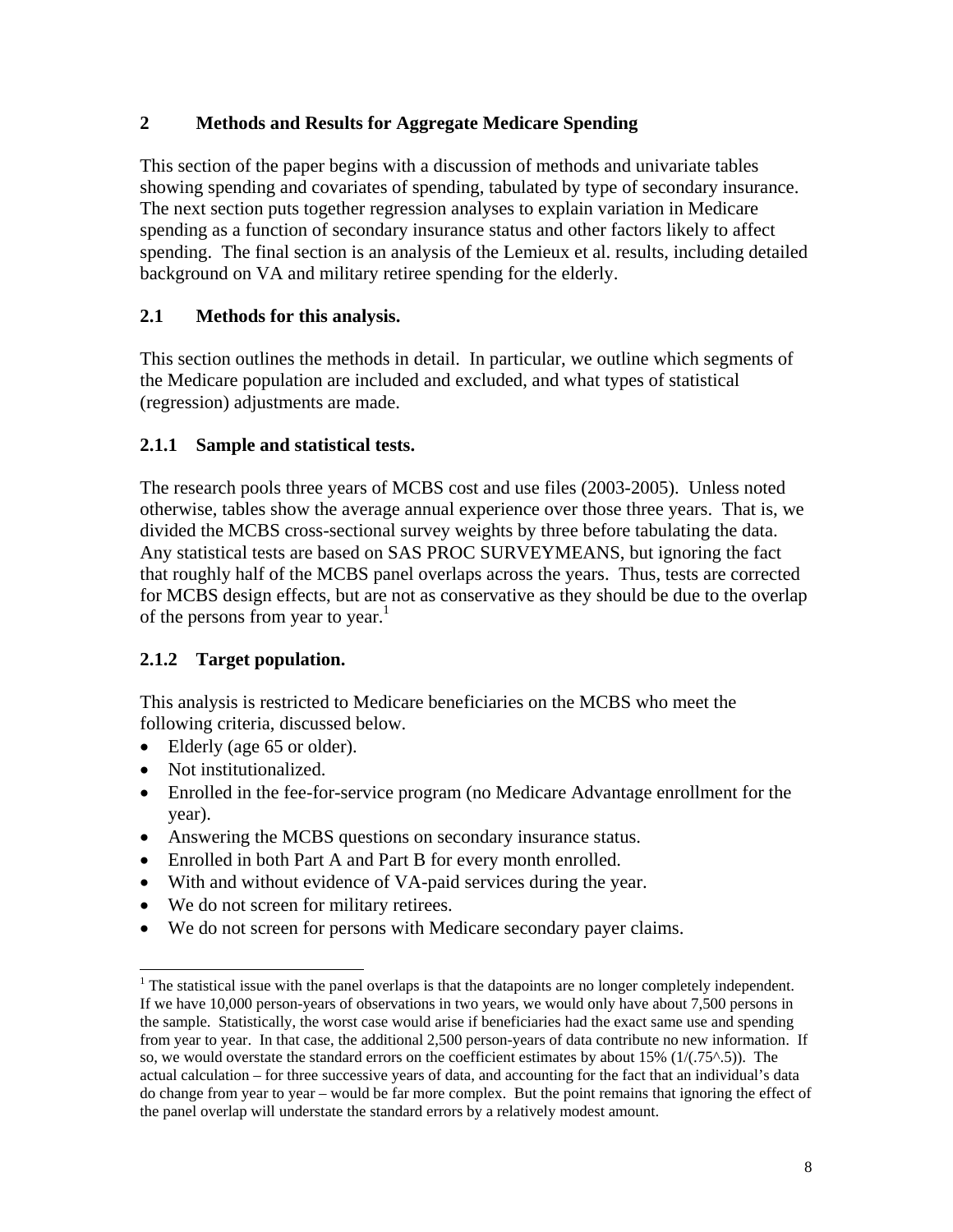**Elderly:** Restricting the analysis to the elderly has significant implications for the methods and findings. First, the disabled are less likely to have Medigap coverage and far more likely to have no secondary insurance of any type. If all beneficiaries are pooled, the disabled account for one-third of beneficiaries with no secondary insurance, but just 3 percent of beneficiaries with individual-purchase (Medigap) insurance (calculated from the 2003 – 2005 MCBS). This occurs in part through more limited opportunities for insurance purchase. While the elderly have a guaranteed open enrollment period in which to buy a Medigap policy upon entering Medicare, the disabled have a Medigap open enrollment period in just 22 states (CMS undated). Second, most prior studies, including the PPRC study, used all Medicare beneficiaries including the disabled. Thus, results from those studies had a large component attributable to the disabled. This analysis, by contrast, excludes the disabled in order to make it more comparable to the Lemieux et al. analysis. Results from this analysis will not be directly comparable to earlier studies. $2^2$ 

**Non-institutionalized:** MCBS does not obtain secondary insurance information (other than Medicaid) from institutionalized beneficiaries. These persons have to be excluded because their secondary insurance status is unknown. As a result of this, the sample will under-weight the oldest old relative to the entire Medicare population, and it may or may not show increasing average cost with age, as the most ill are selectively removed from this sample by this screen.

**Fee-for-Service.** Beneficiaries have to be enrolled in fee-for-service Medicare in order to generate the claims data used in the analysis.

**Part A/Part B enrollees.** Beneficiaries without Part A and Part B will generate artificially low Medicare spending, will have incomplete data for risk adjustment, and would not be eligible for some types of secondary insurance.

**VA users.** Presence of VA coverage was inferred by any reported VA spending on behalf of the beneficiary, using the service summary (SS) record on the MCBS file. This is not an ideal way to assess coverage. For example, this only counts individuals who used some care during the year, which might bias the results by selectively excluding only high-cost (high-service-use) beneficiaries. That is, all VA-eligible beneficiaries who use no care remain in the sample. This is, however, the only way in which use of VA services is reported on the MCBS. MCBS collects information on service-related disability, but there is no necessary connection between partial service-related disability and use of VA services. We flagged VA users based on any use of VA services, and separately based on any services other than prescription drugs. We separated out the drugs-only users because they account for a large portion of all VA users and drugs are largely irrelevant to the analysis of Part A/Part B costs.

<sup>&</sup>lt;sup>2</sup> For example, the fraction of beneficiaries with Medicare only will be lower here than in other studies due to the exclusion of the disabled from the study. Health status of the Medicare-only population will also be higher, for the same reason.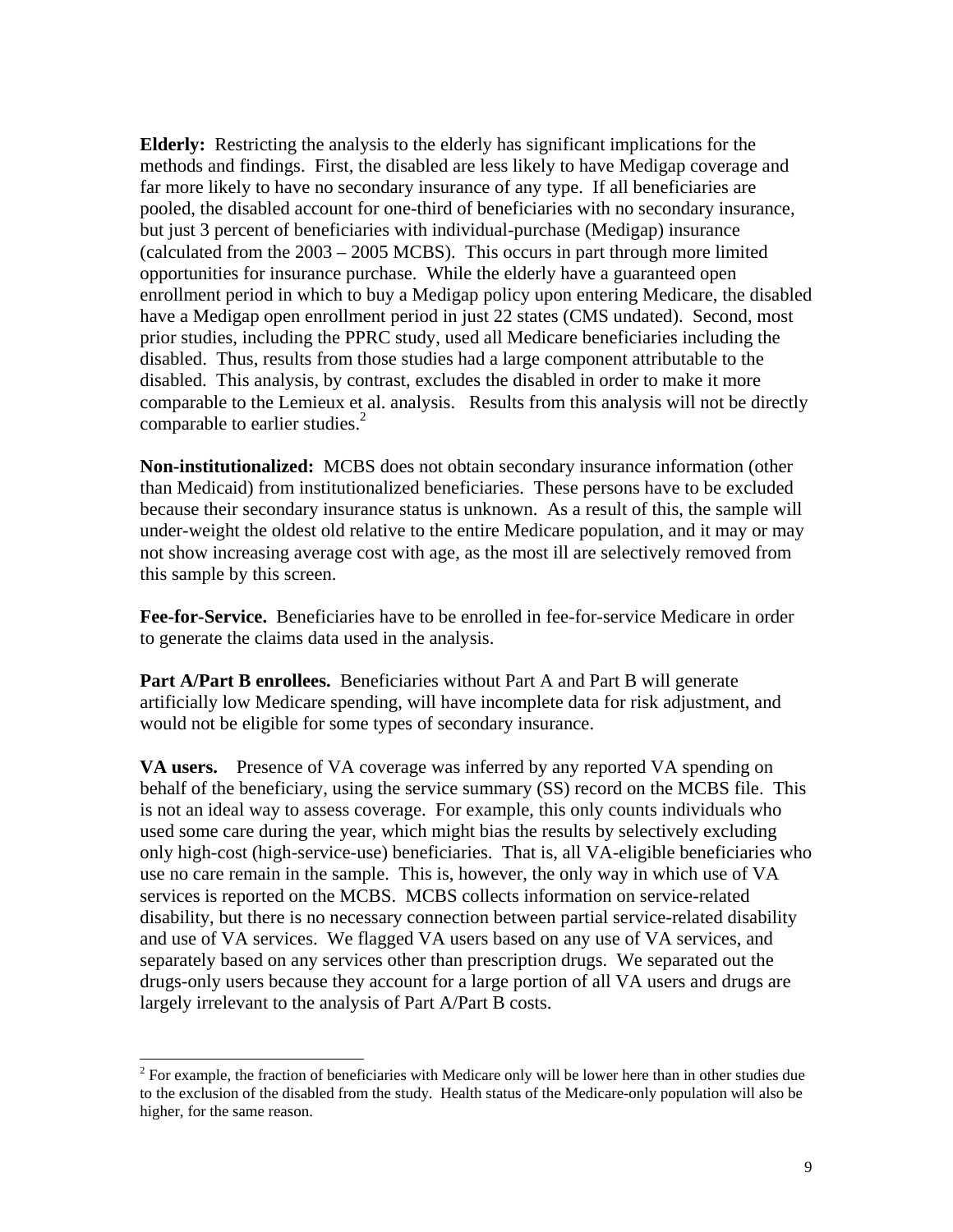To assess our measure, we benchmarked against VA data. The VA-Medicare Data Merge Initiative is the definitive source of information on VA use by Medicare beneficiaries. This project used social security number matching to merge VA and Medicare administrative data. Of persons alive on 1/1/1999, they found 2.1 million feefor-service Medicare beneficiaries with VA eligibility. Of these, 64.5 percent used some VA health care (excluding pharmacy and long-term care) in 1999 (VIREC 2003).

The MCBS provides a near perfect match for the count of VA users, compared to the VA-Medicare matched data. Based on the matched data, we should expect to see 4.1 percent of elderly Medicare fee-for-service beneficiaries with some non-pharmacy VA use during the year. (There were roughly 33 million fee-for-service enrollees in 1999 (39 million enrollees, 84% fee-for-service, (Trustees' Report 2005). The VA-Medicare counts would amount to 4.1 percent of 1999 fee-for-service population.) In fact, VA users averaged 4.3 percent of our elderly non-institutionalized Medicare fee-for-service population, based on the pooled 2003-2005 MCBS. Both the administrative data and the survey data suggest that just over 4 percent of Medicare elderly fee-for-service beneficiaries have some non-pharmacy VA use during the year.

Several studies have captured the nature of typical VA use among Medicare beneficiaries. A 1994 study by the US GAO shows that beneficiaries used the VA primarily for prescription drugs, secondarily for outpatient care, and relatively rarely for inpatient care (GAO 1994). This appears reasonable, as the VA only operates 181 inpatient facilities (US VA, 2006).

The MCBS matches these benchmarks well. In addition to matching the overall acutecare VA user count, the MCBS shows roughly an additional 2 percent of Medicare elderly fee-for-service beneficiaries used the VA exclusively for pharmacy services. Thus, the VA served primarily as a pharmacy benefit and only secondarily as an acute care benefit, for Medicare-covered elderly.

**No screen for military retirees.** Lemieux et al. attempted to screen indirectly for military retirees' use of military facilities. To do so, they removed any person with three or more hospital days but less than \$200 per day in Medicare hospital payments. Afterthe-fact, however, Lemieux et al. concluded that this screen had no additional impact after imposing the screen on VA users.

This screen was unnecessary. Military retirees can be directly identified from the MCBS data, and they are all classified as having employer-sponsored secondary insurance. The 2001 inception of Tricare for Life means that Tricare (the umbrella DOD health care plan) acts as secondary insurer for all elderly Medicare-eligible military retirees. The MCBS health insurance and charge/payment questionnaires specifically ask about Tricare coverage in several places. By cross-tabulating the plan-level survey responses and the insurance summary data, it is clear that MCBS classifies all elderly military retirees as having employer-sponsored health insurance. In this period, we found an average of 1.65 million elderly beneficiaries annually with some self-reported Tricare coverage. This compares reasonably well to the roughly 1.4 million military retirees, dependents, and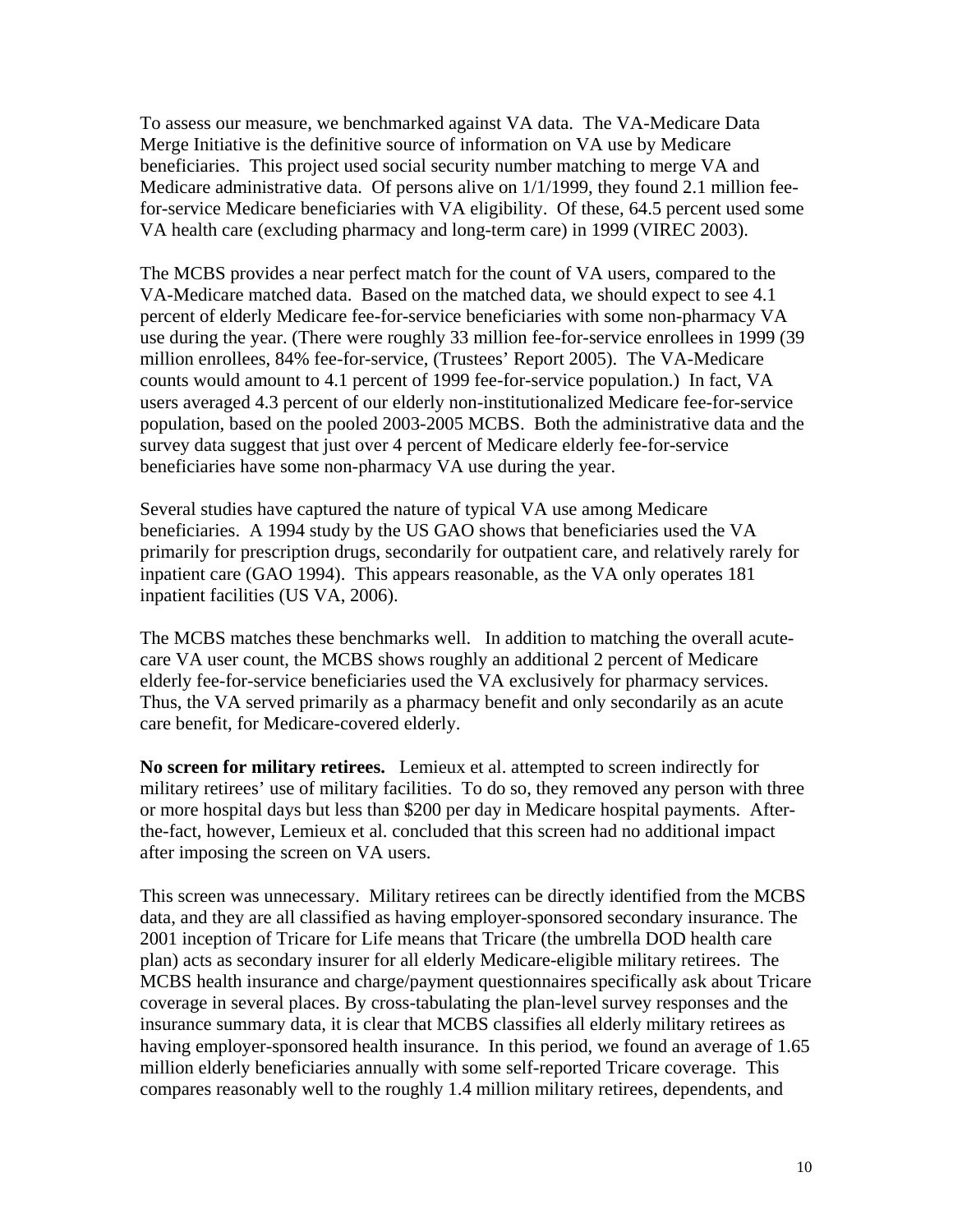survivors whom the US DOD counts as being over the age of 65 and presumably eligible for Medicare (Tricare 2001). These individuals account for roughly 12 percent of all persons whom the MCBS counts as having employer-sponsored health insurance.

The MCBS appears to identify roughly the correct number of military retirees. Military retirees would therefore fall into the Medicare-only group only by mistake. If use of military facilities had any effect, therefore, it would reduce the apparent cost difference between those with and without secondary insurance.

Although military facility use might bias the results downward, I chose not to use this screen because the likelihood of significant use of military facilities for acute care was remote. As with the VA, elderly military retirees use military facilities largely as a prescription drug benefit, and only to a very small degree as an acute care benefit. The US Department of Defense spent roughly \$1.3B in 2006 for Medicare-eligible retirees' and dependents' care in military facilities, but almost all of that was for outpatient prescription drugs (DOD 2006). The prescription drug use would not affect measured Medicare acute-care spending. This seems a sensible result, as Medicare-eligible elderly military retirees may seek care in military treatment facilities only on a space-available basis (Tricare undated). Further, they have guaranteed complete insurance coverage in any Medicare-certified facility, and thus have no financial incentive to use a military facility.

**No screen for Medicare secondary payer**. We flagged persons with any claim showing primary payer amounts (i.e., where Medicare was secondary payer). From the physician file, we found about 2 percent of elderly beneficiaries had some claim during the year with some primary payer other than Medicare. These were fairly evenly divided across insurance classes, however, so we did not screen out beneficiaries with Medicare secondary payer claims.

**No screen for end-stage renal disease.** We considered dropping all ESRD beneficiaries due to their high average costs and to the limitations on some of their enrollment options. Under 0.5 percent of persons in our final sample were ESRD, and these were distributed fairly evenly across the insurance categories. We did not drop ESRD beneficiaries.

**No screen for MCBS "ghosts".** MCBS "ghosts" are individuals who are new enrollees during the survey period, which spans the year prior to and the year of the nominal year of the MCBS file. Generally, they have complete Medicare claims data, but some survey-reported cost data will be imputed, and some survey data may be missing depending on when they enrolled (HCFA 1994). Because the focus here is on Medicare spending, it seemed reasonable to keep the ghosts in the sample. Over this period, ghosts accounted for roughly 11 percent of the file but were fairly evenly distributed across the insurance categories.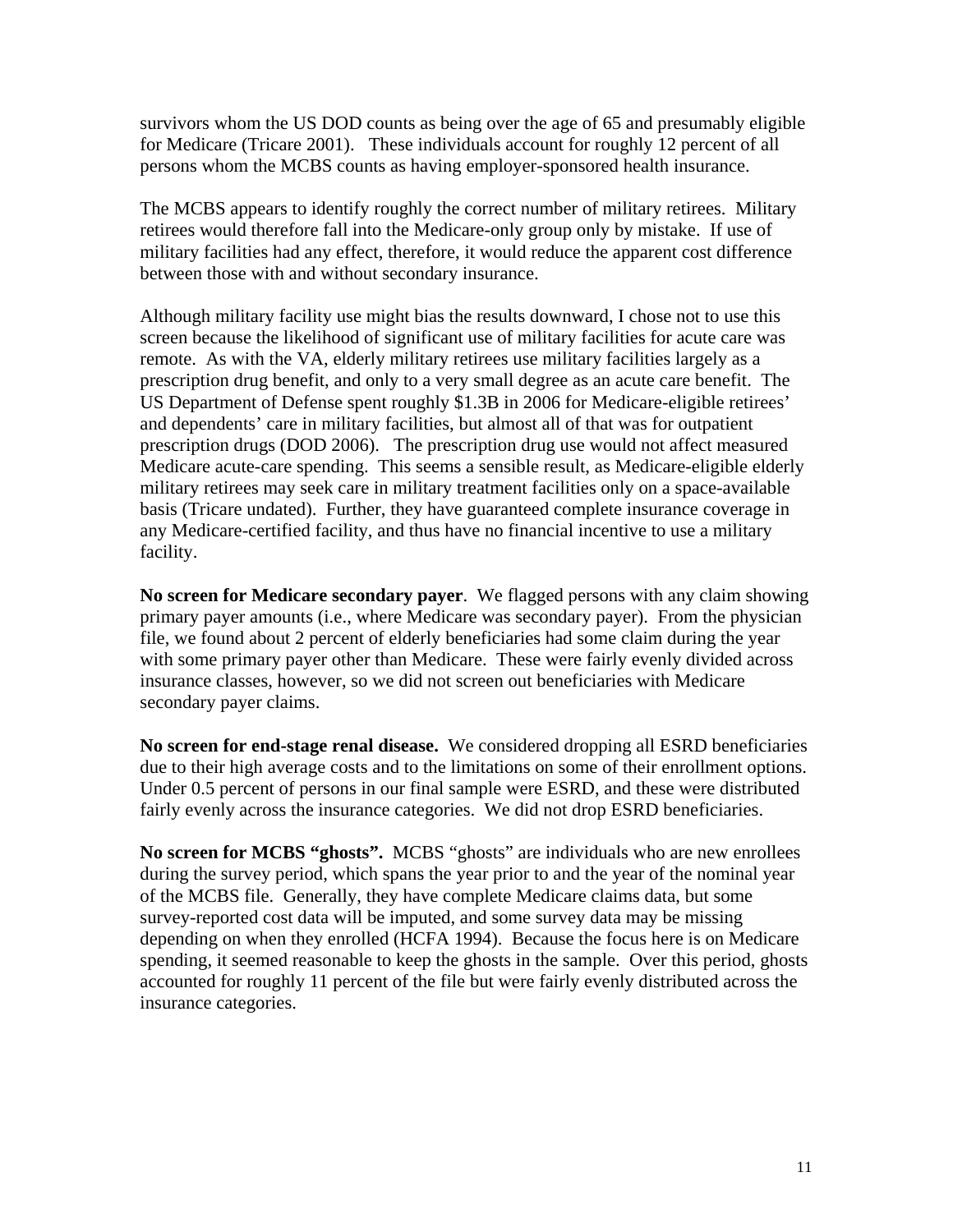#### **2.1.3 Secondary insurance status.**

Medicare fee-for-service beneficiaries are typically placed into just a few secondary insurance categories, including:

- None (Medicare only)
- Medicaid
- Employer-sponsored coverage
- Individual purchase (Medigap) coverage
- Both employer-sponsored and individual purchase coverage.
- Other public insurance.
- Unknown

Health insurance coverage may change over the course of a year. Placing individuals into these discrete supplementary insurance categories therefore requires some judgment regarding individuals who change coverage status during the year.

For this analysis, we are interested in the contrast between those with no supplementary insurance and those with employer-sponsored or individual purchase supplementary insurance. (Medicaid and other public insurance are not of interest because the Medicaid population contains a large "spend down" component: Individuals who have Medicaid coverage precisely because they are ill or institutionalized.)

We tried two reasonable rules for assignment of beneficiaries to categories. First, we took a simple approach to assigning individuals, using the annual summary flags provided on the MCBS. These flags show the presence of any coverage by Medicaid, private employer-sponsored coverage, private individual-purchase coverage, HMO coverage, and other coverage. After excluding beneficiaries with any Medicare managed care enrollment, we made the following assignments, done in the order listed:

- Medicaid and other: Any Medicaid or other coverage during the year.<sup>3</sup>
- Employer-sponsored: Any employer sponsored (with no individual purchase). $4$
- Individual purchase: Any individual purchase (but no employer sponsored).
- Both employer plus individual: Both employer sponsored and individual purchase.
- Medicare only: No evidence of any secondary coverage during the year.

Others, including MedPAC staff, have made the assignment based on the plurality of months of coverage, literally counting the months of coverage and assigning each beneficiary to the category with the greatest number of months (Dan Zabinski, personal communication, 2002). Compared to my simple approach, the MedPAC method increases the number of elderly "Medicare only" beneficiaries by about 20 percent, and

 $\overline{a}$  $3$  Following the approach used by MedPAC staff, self-reported Medicaid coverage was counted as Medicaid even if CMS administrative data did not show Medicaid coverage. This also includes a handful of beneficiaries with self-reported Medicare HMO coverage but no administrative record of Medicare Advantage enrollment. The Medicare administrative data capture traditional Medicaid as well as qualified Medicare beneficiary (QMB) and specified low income Medicare beneficiary (SLMB) enrollees. 4

<sup>&</sup>lt;sup>4</sup> Following the approach used by MedPAC staff, private HMO secondary insurance was combined with employer-sponsored coverage.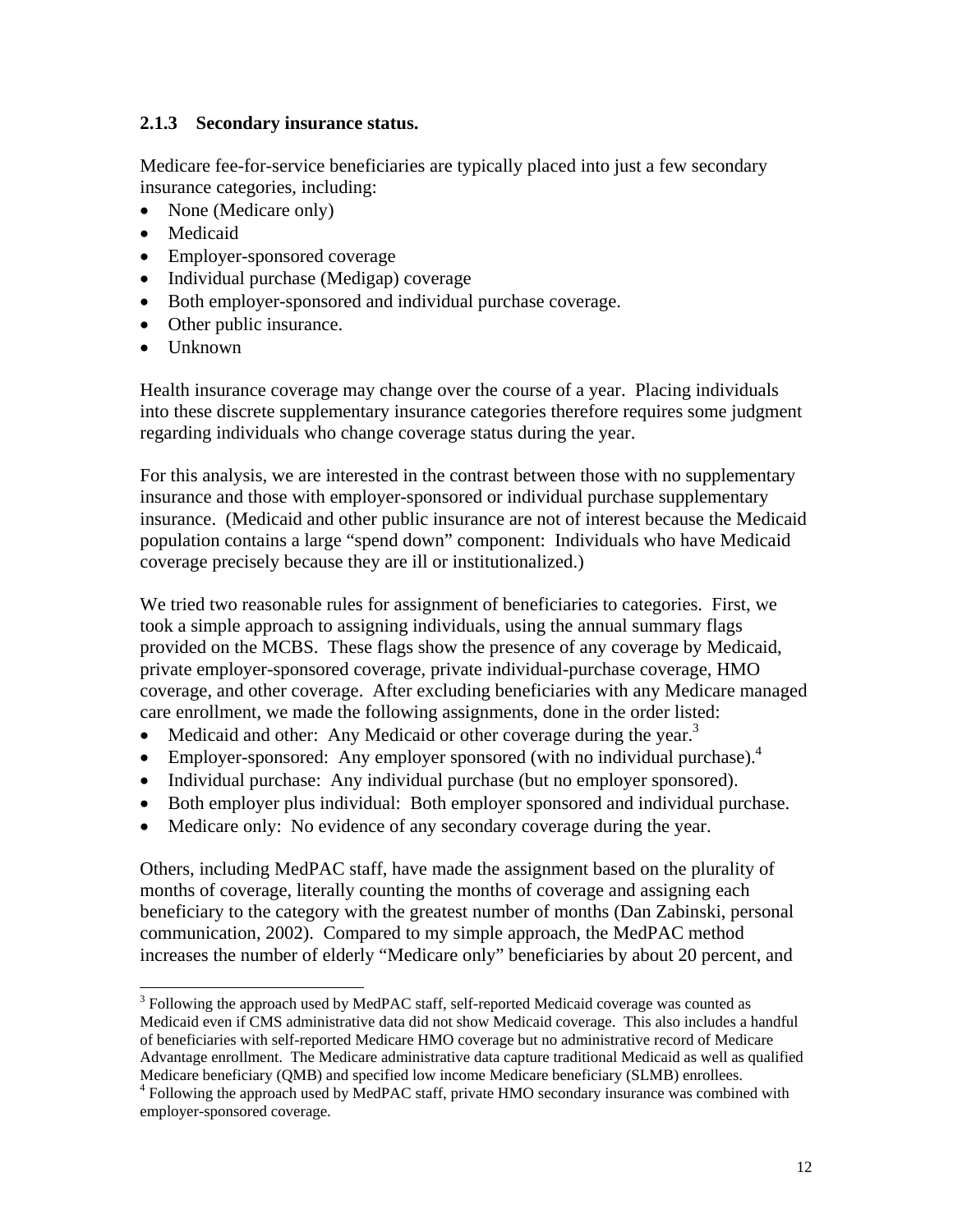raises the average Medicare spending for the "Medicare only" group by about 7 percent. That occurs due to inclusion of persons with a few months of secondary coverage during the year.

Although the simpler method provided a "purer" Medicare-only group (they never had any insurance during the year), the MedPAC approach will provide a more conservative (smaller) estimate of the impact of secondary insurance on spending. It would also seem to be closer to the research standard for making this assignment. For this analysis, I adopted the MedPAC methodology for assigning beneficiaries' secondary insurance status.

## **2.1.4 Measures of spending.**

The aggregate analysis uses two separate measures of health care spending. First, we use Medicare payments under Part A and Part B (separately and combined). This measure is based on Medicare claims, and is subject to the critique that it will not capture total costs when other payers substitute for Medicare. Second, we also use the survey-reported total spending for Medicare-type services (all services other than drugs and institutionalization). On a dollar-weighted basis, this is roughly the same basket of services covered by Medicare, but includes all payments for all services. This payment measure is not subject to the criticism that it may understate costs for persons substituting non-Medicare payment sources for Medicare payment, and serves as a check on the Medicare claims-based measure.

## **2.1.5 Health status and other covariates.**

**Health status.** Health status and risk were measured several ways. First, the Hierarchical Condition Category (HCC) model was calculated from the MCBS claims data. We followed the most recent CMS guidance for including and excluding claims, and only included hospital inpatient, hospital outpatient, and physician claims that were not for imaging and tests.

Several factors make the HCC risk adjuster a methodological problem. First, the HCC model is a problem in this context because it is a prospective model. Running it properly requires using prior-year diagnoses to predict current-year spending. But that would mean merging successive years of MCBS data, losing roughly half the sample with each merge and generating a non-representative sub-sample of beneficiaries (those that were in both of two successive years). Further, the published HCC model is calibrated for total Medicare spending, and the scores are not meant to be used to predict Part A and Part B separately. We can resolve both of these in a technical sense by entering the individual HCC disease categories as predicting variables and, in effect, calibrate a concurrent HCC model separately in each regression.

Second, the inclusion of a concurrent HCC risk score is an issue because of potential endogeneity with respect to health care use. Is the low HCC score for the Medicare-only population endogenously determined by the low service use? The HCC model can be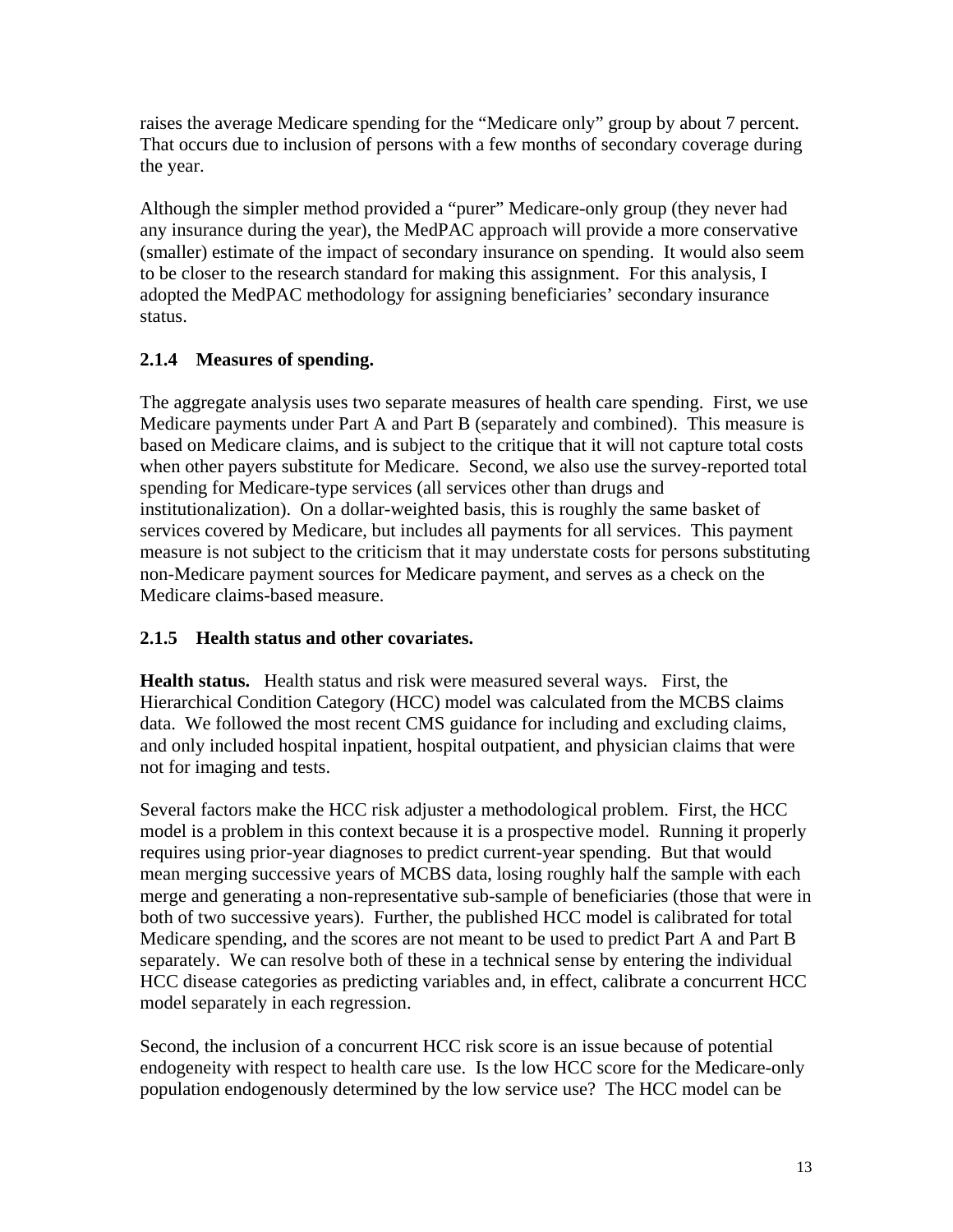thought of as taking censored, conditional data as the input. The data are censored because no information is known for the population that has no health system contacts during the year.<sup>5</sup> In this case, roughly 20 percent of the Medicare-only population has no (missing) diagnosis data for the HCC model, versus about 5 percent for the population with supplementary insurance. Ideally, you would like to know the medical conditions of the entire population, not just the population with health system use during the year. The data are conditional because they show the average cost of treatment in a year, conditional on the beneficiary receiving some care for that condition during the year. Ideally, you would want that to be conditional on the beneficiary having the condition, not on the beneficiary getting treated. Both of these aspects of the concurrent HCC model raise the question of whether or not the HCC score reflects only differences in health status, or is partially contaminated by (is endogenously determined by) patterns of service use. In other words, a population might get a low HCC score because it is healthy, but might also get a low(er) score because the probability of treatment, conditional on the presence of disease, is lower (e.g., the population is underserved or faces barriers to access).

This is a difficult call. If we restrict the analysis to persons with some health system contact, the roughly 20 percent difference in HCC scores shown in Table 3 shrinks to a roughly 10 percent difference. So, persons with no health system use explain part, but not all, of the difference in HCC scores. On the other hand, all other indicators of risk, including risk of mortality, suggest that the Medicare-only population is no healthier than, and probably in worse health than the population with secondary insurance.

On net, including the HCC risk score should give us a more conservative estimate of the impact of secondary insurance. That is, our risk here is that we may (mistakenly) attribute part of the lower health care use of the Medicare-only population to their better health status. When in fact, the causality may be reversed (the low concurrent HCC score reflects in part their lower propensity to seek treatment conditional on having a disease). So, to the degree that it over- or mis-states the good health of the Medicare-only population, it will "explain" their low spending, and result in attributing a smaller portion of the spending differential solely to the effects of insurance coverage. Including the concurrent HCC therefore should result in a conservative test of the impact of insurance. If anything, we should understate the true impact.

A second risk adjuster is self-reported general health status (from Excellent to Poor), which has been shown to be a very good risk adjuster in many different contexts. In particular, the strong association between income and self-reported health status required inclusion of this variable in the regressions in order to get "sensible" income effects in the regression (i.e., all other things equal, beneficiaries with higher income should consume more health care).

 $\overline{a}$ 

 $<sup>5</sup>$  The same criticism was applied to CMS's prior risk adjustment system that was based solely on inpatient</sup> data. That is, the diagnosis data were censored (missing) for about 80 percent of the Medicare population. The HCC model was preferred because the censoring issue was much smaller, not because the censoring issue was eliminated. In this context, we have a differential degree of censoring across the insurance categories.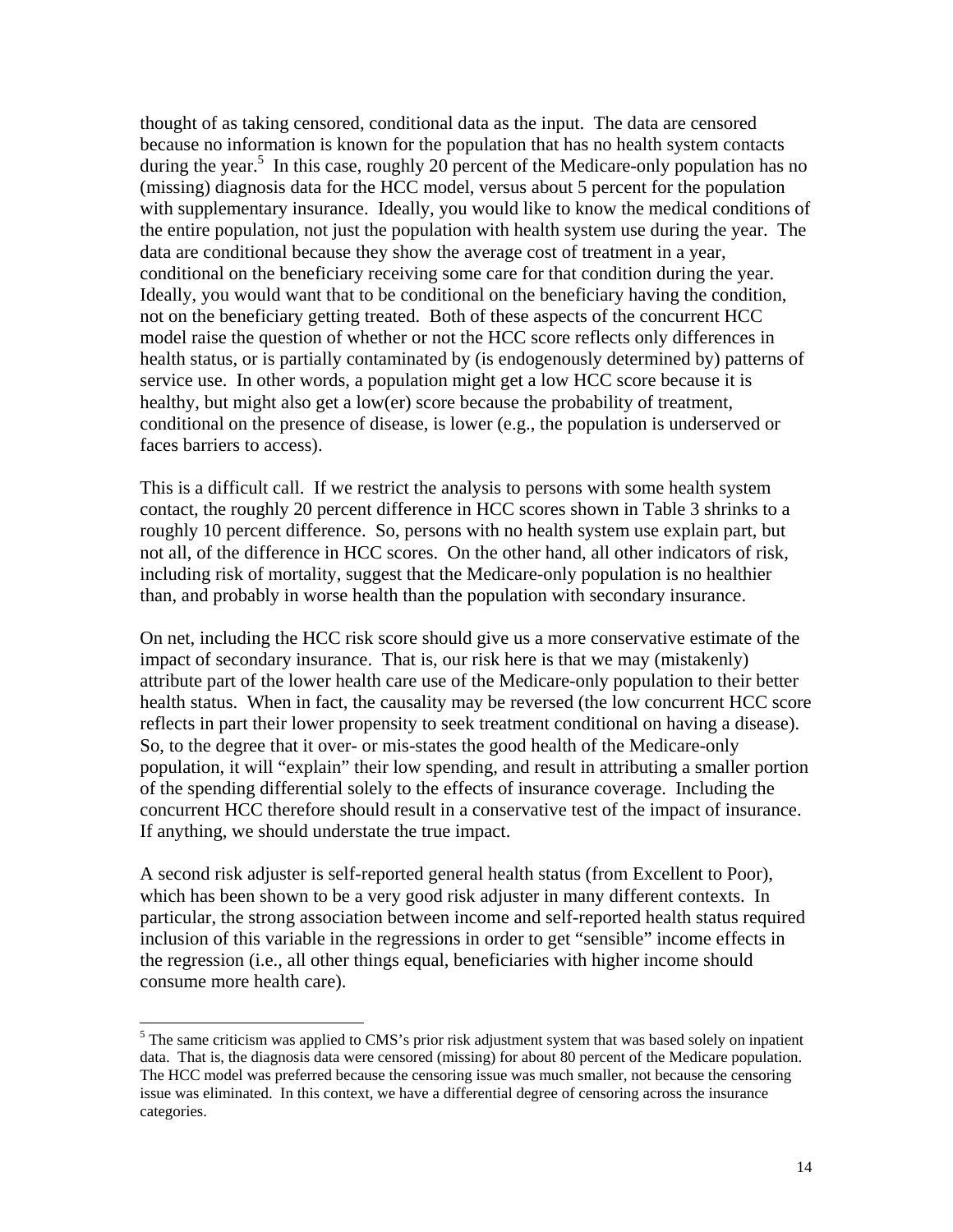Additional risk adjusters included a count of Activities of Daily Living (ADL) limitations, and a flag for whether or not the beneficiary was still employed, and a flag for death during the year. The ADL count tends to capture the frail elderly who have more acute care problems. The employment flag (based on MCBS interview) should capture a healthier-than-average segment of the beneficiary population. The flag for decedents captures a segment known to have high average costs.

**Income:** Income was based on MCBS reported income. This was divided by two where the subject person was married, as suggested by the MCBS documentation.

**Age, race, other information:** Regressions also include information age, sex, race and other demographic characteristics, including highest educational level attained.

**No location information other than urban/rural:** Given the regionalized nature of Medigap insurance, we were worried that (e.g.) average price per service would not be the same across all insurance segments. If this were true, the spending data would reflect both differences in service use and differences in prices. To test this, we matched the CMS physician fee schedule GPCIs to the MCBS data by ZIP code, and took averages by secondary insurance type. The GPCIs differed by less than one percent across insurance segments. We concluded that there was no need to address the issue of price differentials in the data via geographic adjustment.<sup>6</sup>

#### **2.2 Descriptive Statistics**

 $\overline{a}$ 

#### **2.2.1 Decomposition of the Medicare population and initial analysis of costs.**

The first task is to show how we got from the entire MCBS sample to the population in the analysis. Table 1 shows the population counts in a "nested" fashion, showing how many beneficiaries are dropped for each screen. In all, about one third of the Medicare population is excluded by these restrictions.

 $6$  We also looked directly at the urban/rural mix of beneficiaries by insurance status. For those remaining in the sample, MCBS showed 73 percent in urban areas. For Medicare only the figure was 67 percent, for Medigap purchasers it was 68 percent. Even if there were substantial average urban/rural price differences, these relatively small differences in urbanicity would result in only small differences in average price level.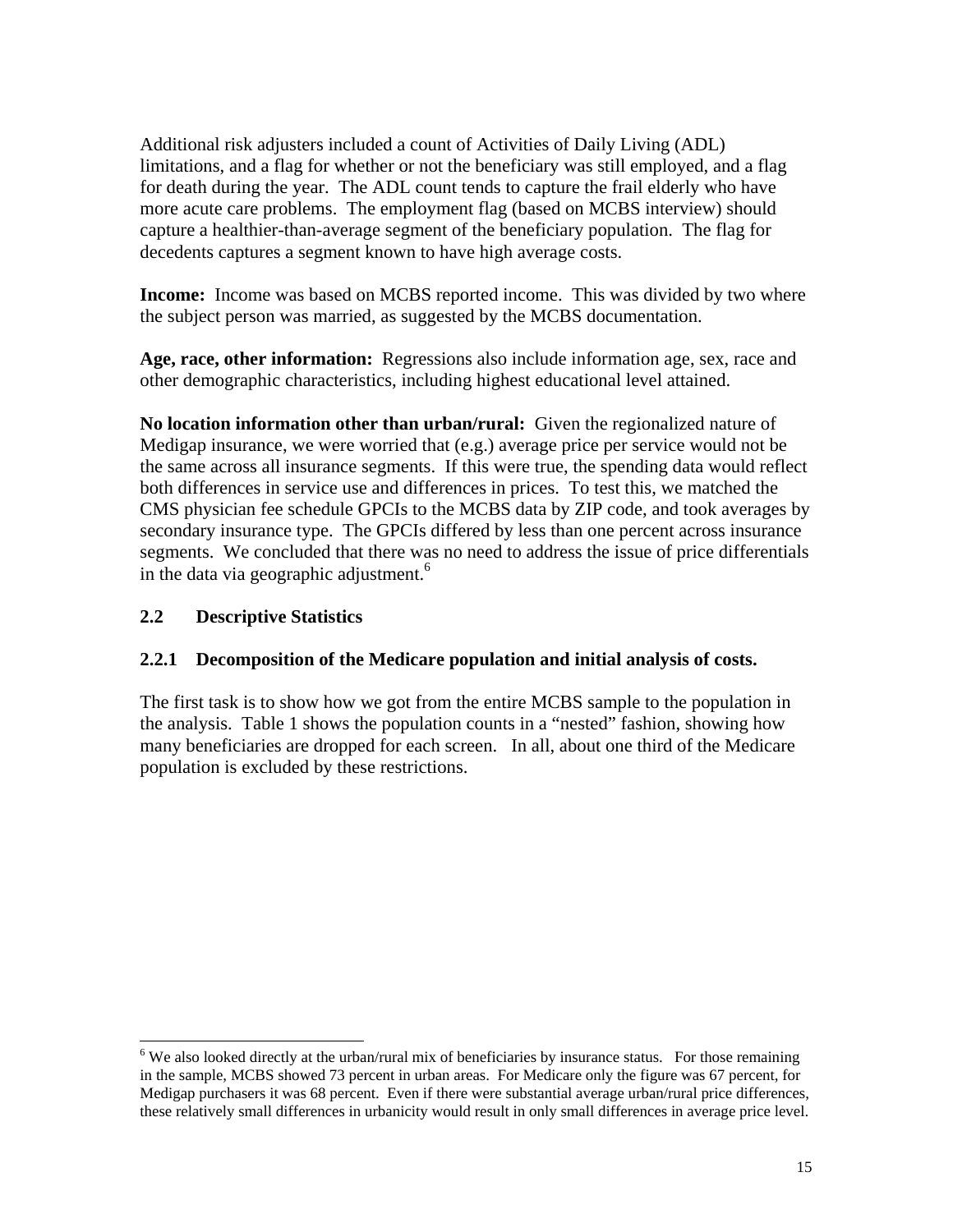| Table 1: Persons Dropped from the Analysis                    |                |         |  |  |  |  |  |
|---------------------------------------------------------------|----------------|---------|--|--|--|--|--|
|                                                               |                |         |  |  |  |  |  |
|                                                               | Average Annual | Percent |  |  |  |  |  |
|                                                               | Weighted       |         |  |  |  |  |  |
|                                                               | Number of      |         |  |  |  |  |  |
|                                                               | Persons        |         |  |  |  |  |  |
| <b>All Observations</b>                                       | 42,847,931     | 100.0%  |  |  |  |  |  |
| 1:Institutionalized                                           | 2,612,945      | 6.1%    |  |  |  |  |  |
| 2: Some Medicare Advantage enrollment                         | 5,657,626      | 13.2%   |  |  |  |  |  |
| 3: Unknown Secondary Insurance                                | 32,326         | 0.1%    |  |  |  |  |  |
| 4:Some A-only or B-only enrollment                            | 2,695,735      | 6.3%    |  |  |  |  |  |
| 5: Under age 65                                               | 4,989,268      | 11.6%   |  |  |  |  |  |
| Remaining in the analysis                                     | 26,860,031     | 62.7%   |  |  |  |  |  |
|                                                               |                |         |  |  |  |  |  |
| Source: Analysis of MCBS 2003-2005 Cost and Use files, pooled |                |         |  |  |  |  |  |

Table 2 shows the remaining beneficiaries by insurance status, separating those with VA coverage from the remainder of beneficiaries. The Medicare spending is so labeled, and is based on claims data. All-Payer spending is MCBS survey data, summarizing all payment from all sources (including out-of-pocket) for hospital inpatient, hospital outpatient, and physician/practitioner spending. For clarity, the Medicaid population is omitted from the table.

Because Table 2 captures the gist of the analysis, it is worthwhile to spend some time examining it in detail. The top sets of lines on Table 2 provide the mean spending data. We will discuss the bottom two sections of the table which show VA-using population in isolation and show the impact of removing the VA-using population.

First, Lemieux et al. were correct in stating that beneficiaries with no secondary insurance were more likely to be VA users. VA users (for any type of services, including use for outpatient prescription drug only) amounted to 14 percent of those with no reported supplemental insurance, but just a few percent of the other categories (Table 2, last set of data lines).

Second, the inclusion or exclusion of the VA users makes little difference in the average Medicare spending (Table 2, next-to-last set of lines). Removing the VA beneficiaries raised total Medicare per-capita total spending by about 3 percent for the Medicare-only population, and by one percent or less for the other populations.

Third, the small effect of the VA beneficiaries is true both because they are a relatively small fraction of the population, and because the VA users still spend significant amounts of Medicare dollars. On average, the VA users tend to have higher total (all-payer) spending, and lower Medicare only spending. Thus, the VA dollars are not simply a substitute for Medicare. Instead, they both raise the spending total and substitute for Medicare. In particular, for the Medicare-only population, total Medicare spending for VA users was 78 percent of the average. Consistent with the literature on VA use, most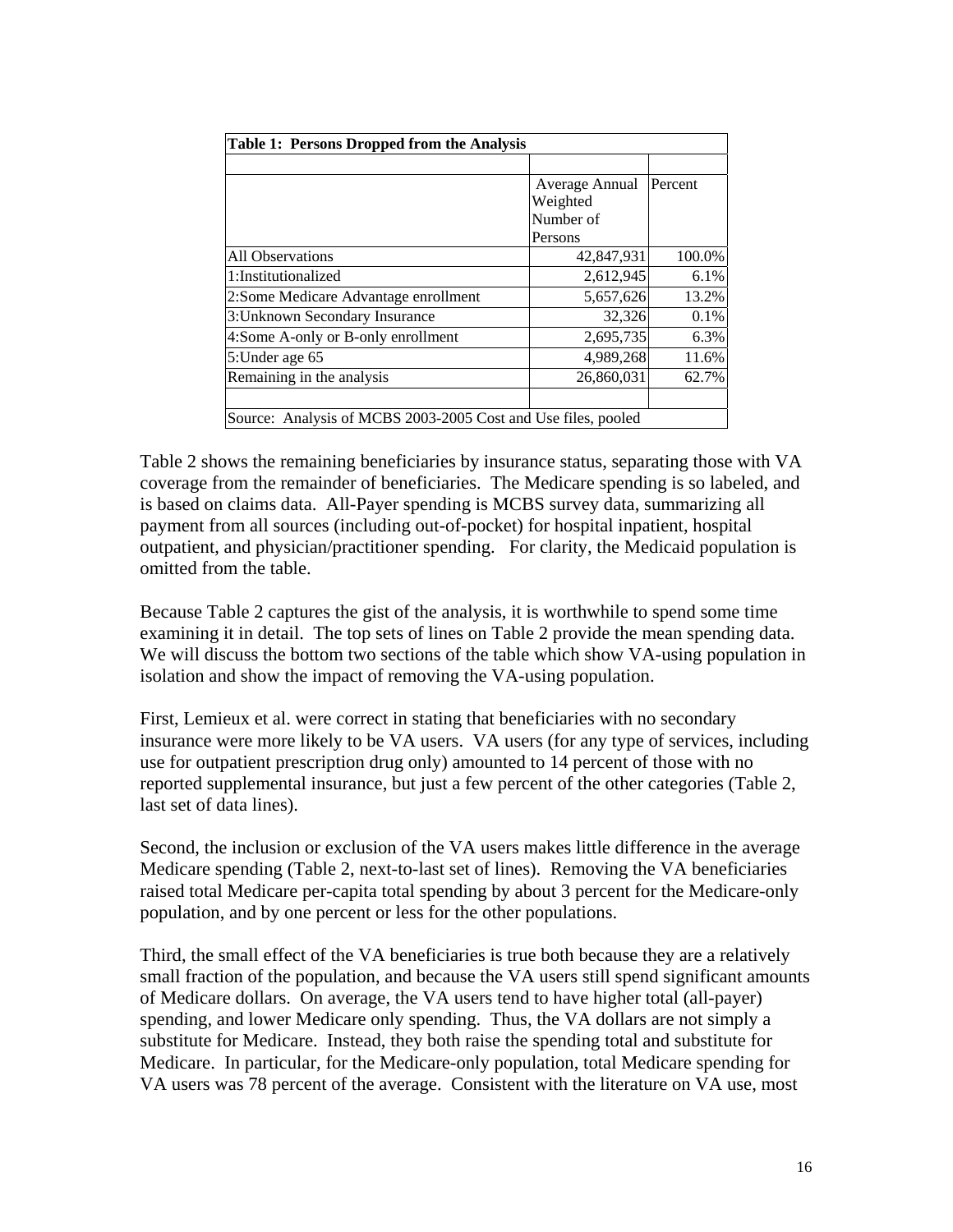of that effect was on Part B (outpatient) use, not on inpatient use (Table 2, last set of data line).

Finally, the Memo line mid-table shows the increased spending associated with secondary insurance, after removal of all beneficiaries with VA use (Table 2, single "memo" line). These numbers show that Medicare spending is much higher for those with secondary insurance that it is for the Medicare-only population. The univariate tabulation does not account for other factors such as income and health status. Even without that, the differences are so large that this effectively foreshadows the final analysis. Even after removing those with VA use, secondary insurance is associated with significantly higher Medicare spending.<sup>7</sup>,<sup>8</sup>

 $\overline{a}$ 

 $<sup>7</sup>$  Modifying the insurance and VA definitions did not materially change the results. This analysis takes</sup> any VA use, including the roughly one-third of VA users who only used the VA for outpatient prescription drugs. It also uses the MedPAC insurance definitions based on the plurality of months of coverage during the year. We re-ran the analysis restricting this to non-drug VA users, or changing the definitions so that Medicare-only meant zero insurance months during the year. The quantities changed somewhat but the overall picture of much higher Medicare spending by those with private secondary insurance was unchanged.

<sup>&</sup>lt;sup>8</sup> Finally, the data shown here may be different from other studies that use all beneficiaries, not just the elderly. The disabled are strongly concentrated among those with no secondary insurance. If the results were re-run including the disabled, the 51 percent increase in Medicare spending (Table 2, Memo line), would fall to a 33 percent increase.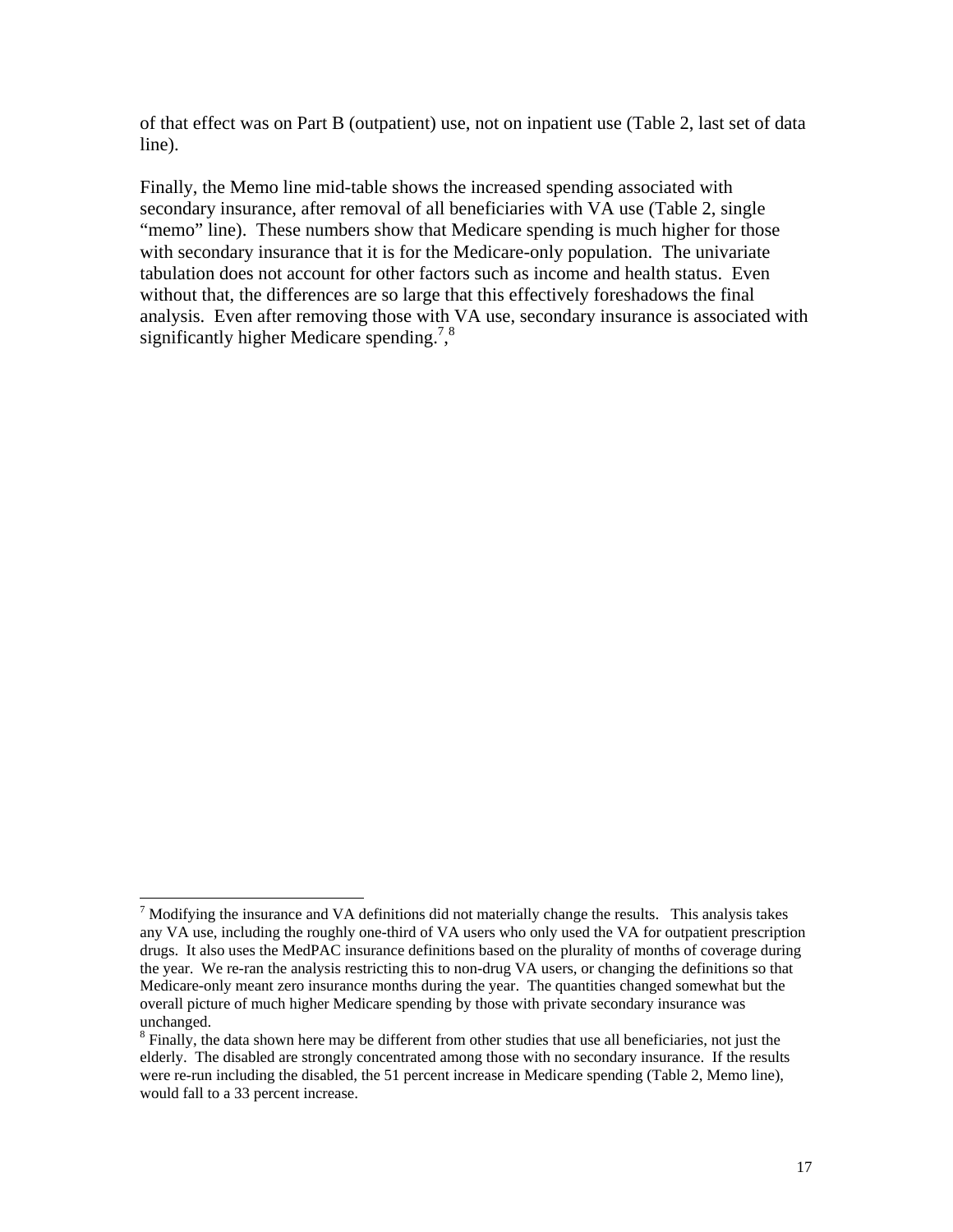| Table 2: Beneficiaries and Average Costs by Secondary Insurance and VA Use |                                                                                  |                                                     |                                                              |              |                                   |           |  |  |  |
|----------------------------------------------------------------------------|----------------------------------------------------------------------------------|-----------------------------------------------------|--------------------------------------------------------------|--------------|-----------------------------------|-----------|--|--|--|
|                                                                            |                                                                                  |                                                     |                                                              |              | <b>Medicare Spending</b>          |           |  |  |  |
| <b>Secondary Insurance</b>                                                 | <b>MCBS</b><br>Obs.<br>$(2003-5)$                                                | <b>Estimated</b><br><b>US Bene's.</b><br>(Millions) | <b>All Payer</b><br><b>Spending</b><br>IP,OPD,<br><b>PHY</b> | <b>Total</b> | Part A                            | Part B    |  |  |  |
| <b>All Eligible Beneficiaries</b>                                          |                                                                                  |                                                     |                                                              |              |                                   |           |  |  |  |
| Medicare Only                                                              | 1,818                                                                            | 2.27                                                | \$4,774                                                      | \$3,841      | 2,289<br>\$                       | \$1,553   |  |  |  |
| All Private Secondary Ins.                                                 | 17,535                                                                           | 21.40                                               | \$7,851                                                      | \$6,120      | $\overline{\$}$<br>3,029          | \$3,091   |  |  |  |
| <b>Employer Sponsored</b>                                                  | 8,959                                                                            | 11.19                                               | \$7,960                                                      | \$5,980      | $\overline{\mathcal{S}}$<br>3,008 | \$2,971   |  |  |  |
| Employer + Individual                                                      | 1,453                                                                            | 1.83                                                | \$7,238                                                      | \$5,524      | \$2,528                           | \$2,997   |  |  |  |
| Individual purchase                                                        | 7,123                                                                            | 8.38                                                | \$7,839                                                      | \$6,437      | $\overline{\mathcal{S}}$<br>3,165 | \$3,271   |  |  |  |
| <b>Beneficiaries With NO VA Use</b>                                        |                                                                                  |                                                     |                                                              |              |                                   |           |  |  |  |
| Medicare Only                                                              | 1,550                                                                            | 1.95                                                | \$4,649                                                      | \$3,975      | 2,313<br>\$                       | \$1,662   |  |  |  |
| All Private Secondary Ins.                                                 | 16,947                                                                           | 20.71                                               | \$7,810                                                      | \$6,131      | $\mathbb{S}$<br>3,041             | \$ 3,091  |  |  |  |
| <b>Employer Sponsored</b>                                                  | 8,734                                                                            | 10.92                                               | \$7,920                                                      | \$5,975      | \$<br>3,002                       | \$ 2,974  |  |  |  |
| Employer + Individual                                                      | 1,416                                                                            | 1.79                                                | \$7,227                                                      | \$5,563      | \$2,548                           | \$3,015   |  |  |  |
| Individual purchase                                                        | 6,797                                                                            | 8.01                                                | $\sqrt{57,791}$                                              | \$6,471      | $\mathbb{S}$<br>3,204             | \$3,267   |  |  |  |
|                                                                            | Memo: Percent Increase, All Private Secondary Ins. Over Medicare Only, NO VA Use |                                                     |                                                              |              |                                   |           |  |  |  |
|                                                                            |                                                                                  |                                                     | 68%                                                          | 54%          | 31%                               | 86%       |  |  |  |
| <b>Beneficiaries with ANY VA use</b>                                       |                                                                                  |                                                     |                                                              |              |                                   |           |  |  |  |
| Medicare Only                                                              | 268                                                                              | 0.31                                                | \$5,552                                                      | \$3,014      | 2,139<br>\$                       | \$<br>875 |  |  |  |
| All Private Secondary Ins.                                                 | 588                                                                              | 0.69                                                | \$9,075                                                      | \$5,772      | $\mathbb{S}$<br>2,666             | \$3,106   |  |  |  |
| <b>Employer Sponsored</b>                                                  | 225                                                                              | 0.27                                                | \$9,587                                                      | \$6,155      | $\overline{\$}$<br>3,270          | \$2,885   |  |  |  |
| Employer + Individual                                                      | 37                                                                               | 0.04                                                | \$7,688                                                      | \$3,962      | \$<br>1,718                       | \$2,244   |  |  |  |
| Individual purchase                                                        | $\frac{1}{326}$                                                                  | 0.38                                                | \$8,867                                                      | \$5,705      | $\overline{\mathbb{S}}$<br>2,338  | \$3,367   |  |  |  |
| Memo: Change Due To Removal of Beneficiaries With VA Use                   |                                                                                  |                                                     |                                                              |              |                                   |           |  |  |  |
| Medicare Only                                                              |                                                                                  |                                                     | $-3%$                                                        | 3%           | 1%                                | 7%        |  |  |  |
| All Private Secondary Ins.                                                 |                                                                                  |                                                     | $-1\%$                                                       | $0\%$        | 0%                                | 0%        |  |  |  |
| <b>Employer Sponsored</b>                                                  |                                                                                  |                                                     | $-1%$                                                        | $0\%$        | 0%                                | $0\%$     |  |  |  |
| Employer + Individual                                                      |                                                                                  |                                                     | 0%                                                           | $1\%$        | 1%                                | 1%        |  |  |  |
| Individual purchase                                                        |                                                                                  |                                                     | $-1%$                                                        | 1%           | 1%                                | 0%        |  |  |  |
| Memo: VA as Percent of All                                                 |                                                                                  |                                                     |                                                              |              |                                   |           |  |  |  |
| Medicare Only                                                              |                                                                                  | 14%                                                 | 116%                                                         | 78%          | 93%                               | 56%       |  |  |  |
| All Private Secondary Ins.                                                 |                                                                                  | 3%                                                  | 116%                                                         | 94%          | 88%                               | 100%      |  |  |  |
| <b>Employer Sponsored</b>                                                  |                                                                                  | 2%                                                  | 120%                                                         | 103%         | 109%                              | 97%       |  |  |  |
| Employer + Individual                                                      |                                                                                  | 2%                                                  | 106%                                                         | 72%          | 68%                               | 75%       |  |  |  |
| Individual purchase                                                        |                                                                                  | 4%                                                  | 113%                                                         | 89%          | 74%                               | 103%      |  |  |  |
| Source: Analysis of MCBS 2003-2005 files                                   |                                                                                  |                                                     |                                                              |              |                                   |           |  |  |  |
| Note: Beneficiaries with Medicaid and other coverage not shown.            |                                                                                  |                                                     |                                                              |              |                                   |           |  |  |  |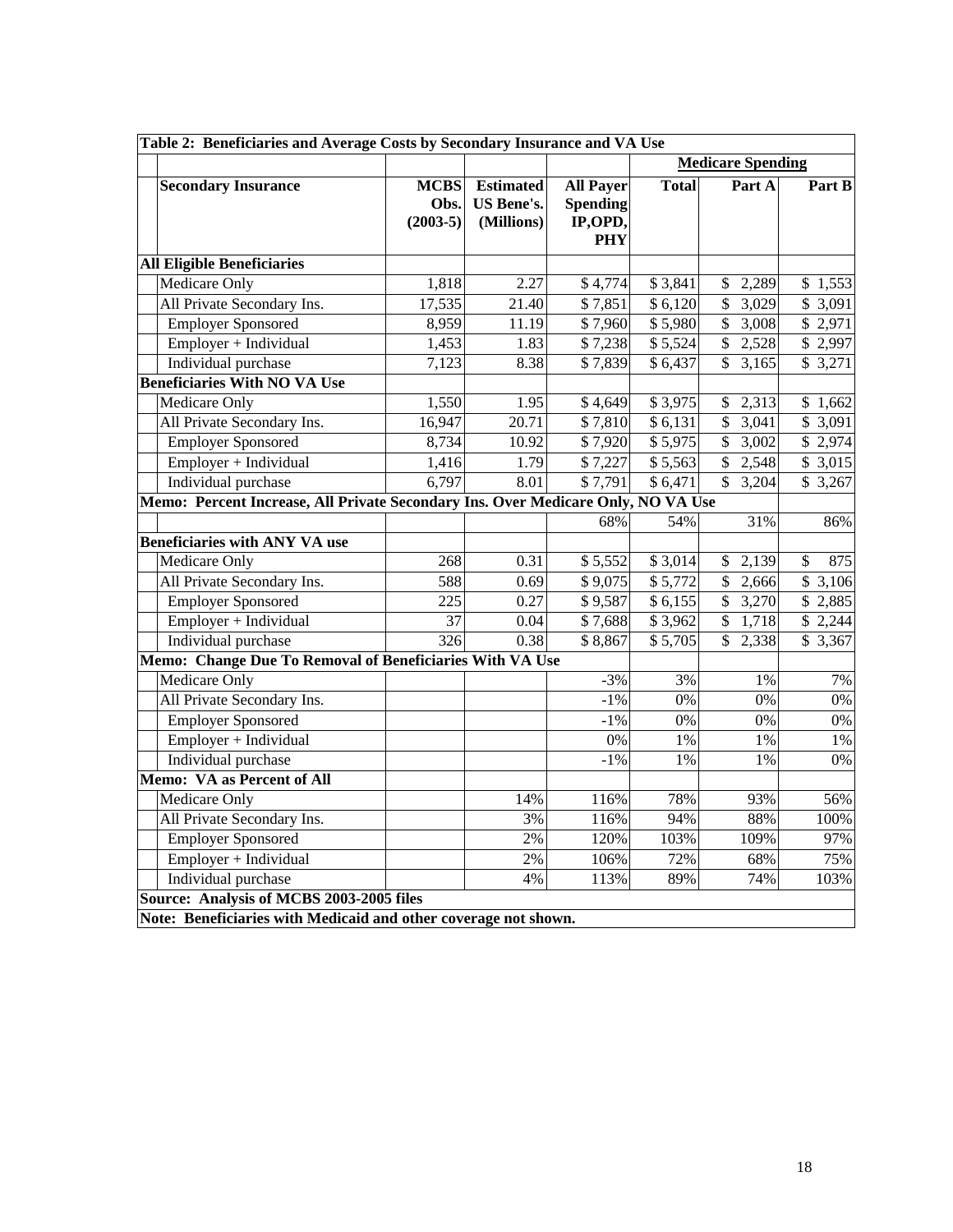In short, the simple tabulation of the data without risk adjustment plainly shows two facts.

- **The Medicare-only population has a high concentration of VA users.**
- **This does not materially affect the differences in Medicare costs between those with and without secondary insurance.**

Individuals with secondary insurance have much higher average Medicare costs than those without, measured either by excluding the VA users, or by including all costs for all persons.

Table 3 shows the demographics, income, and health status factors for the various populations, as a way of preparing for the regression analysis in the next section. In general, compared to those with secondary insurance, beneficiaries with Medicare-only coverage:

- Had much higher out-of-pocket costs as a percent of spending, for Medicare-covered Part B services. Based on the survey data, they paid just under 30% of the total cost of those services, compared to around 8 percent for those with private secondary coverage.<sup>9</sup>
- Were far more likely to have no Medicare Part B services during the year. One in five of those with no supplemental insurance had zero Part B spending.
- Had modestly lower Part A spending, and had Part B that was roughly half the level of those with supplemental insurance.
- More likely to be male, single, and non-white.
- Possibly somewhat less healthy, based on self-reported general health status, but with no more limitations on activities of daily living than those with supplemental insurance.
- Much healthier, based on the HCC risk score.<sup>10</sup>
- Were significantly more likely to die during the year, with roughly 50 percent excess mortality compared to those with secondary insurance. There are several methodological caveats, and this finding may be an artifact of screening institutionalized from the sample.<sup>11</sup>

<sup>&</sup>lt;sup>9</sup> One might expect a figure closer to 20 percent for the Medicare-only population. The main reason that this appears as 30 percent is that the (then) \$100 deductible raises the out-of-pocket percent, and that this is an average of the out-of-pocket percent calculated for each beneficiary. The large number of beneficiaries with low spending (and hence very high out-of-pocket percent due to the deductible) raises this average. In other words, this is not the fraction of the average dollar paid out-of-pocket, but instead shows what fraction the average beneficiary paid out-of-pocket.

<sup>&</sup>lt;sup>10</sup> This is not surprising given that 20 percent of the population had no services and hence no diagnosis information for the HCC model. The roughly 20 percent difference in HCC score shown here narrowed to a roughly 10 percent difference if the persons with no service use were excluded. Either way, the HCC scores show that the Medicare-only population was treated for a much narrower array of diseases, on average, than the population with secondary insurance.

 $11$  The mortality data seem inconsistent with the other findings. We considered two ways in which this might be an artifact of the methods. First, we were worried that persons who died early in the survey cycle might disproportionately be classified as having no secondary insurance, if next-of-kin might have poor recall for actual secondary insurance status. But we found higher mortality in both halves of the year,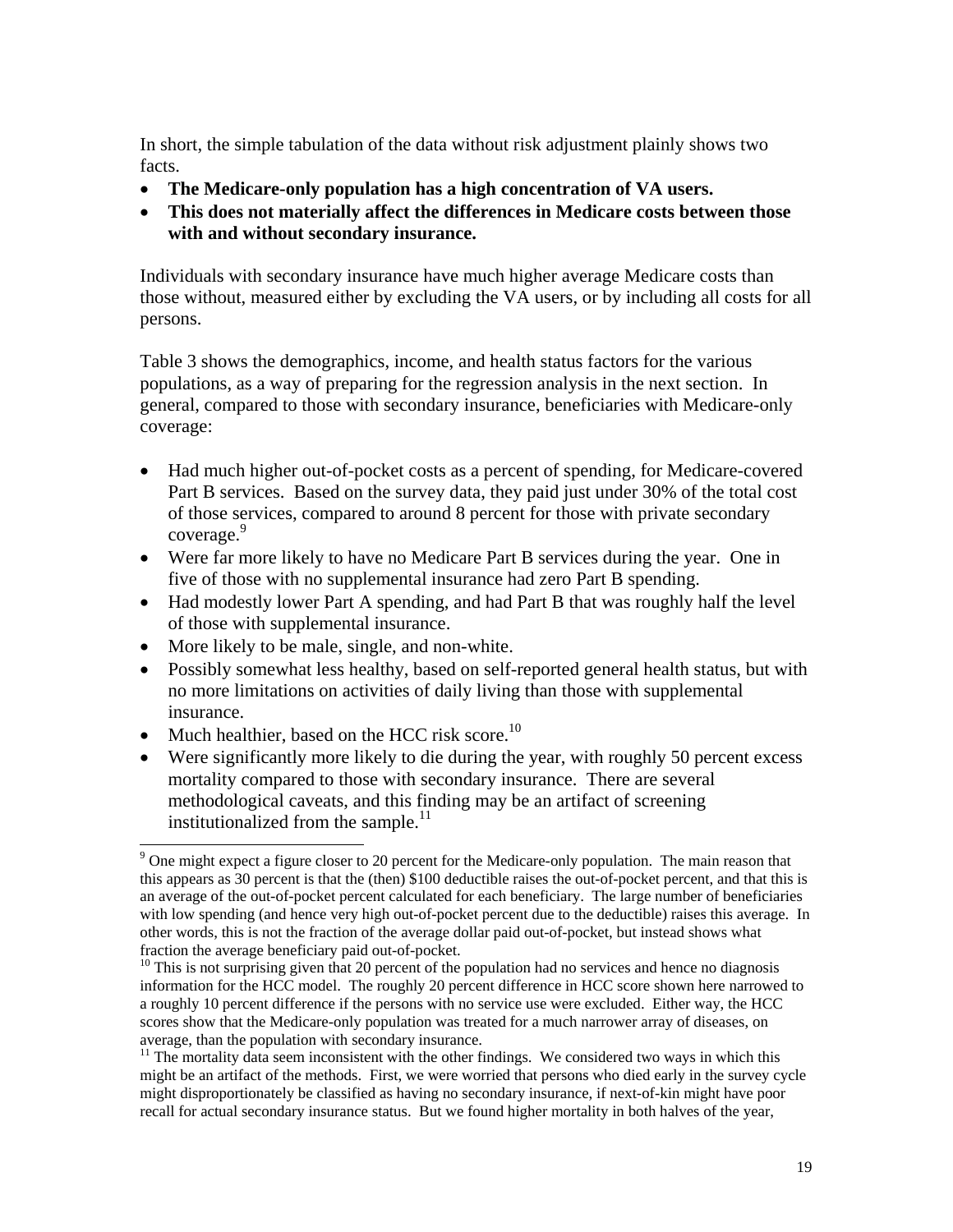• Had lower incomes and were more likely still to be working. About 43 percent had incomes under \$10,000, versus 16 percent of those with secondary insurance.

The survey-reported coinsurance data (for Medicare-covered Part B services) shows that those with individual-purchase Medigap plans had the most generous coverage. If we focus on those paying the least (less than 5 percent of spending paid out-of-pocket), more than 60 percent of those with Medigap fell into the most generous coverage category, compared to about half of those with the other types of private insurance. For the Medicare-only population, the corresponding figure was less than 3 percent.

 $\overline{a}$ 

suggesting that missing direct survey data was not generating this result. Second, this result may be an artifact of the screen for institutionalized. Lower incomes for the Medicare-only population may translate into less money available for assisted living and other smooth transitions to institutional status prior to death. In other words, more of the population with secondary insurance may die in nursing homes (and be excluded here), resulting in more "missing" deaths for those with secondary insurance than for those without. We could think of no direct way to test for that, given the limits of the MCBS data.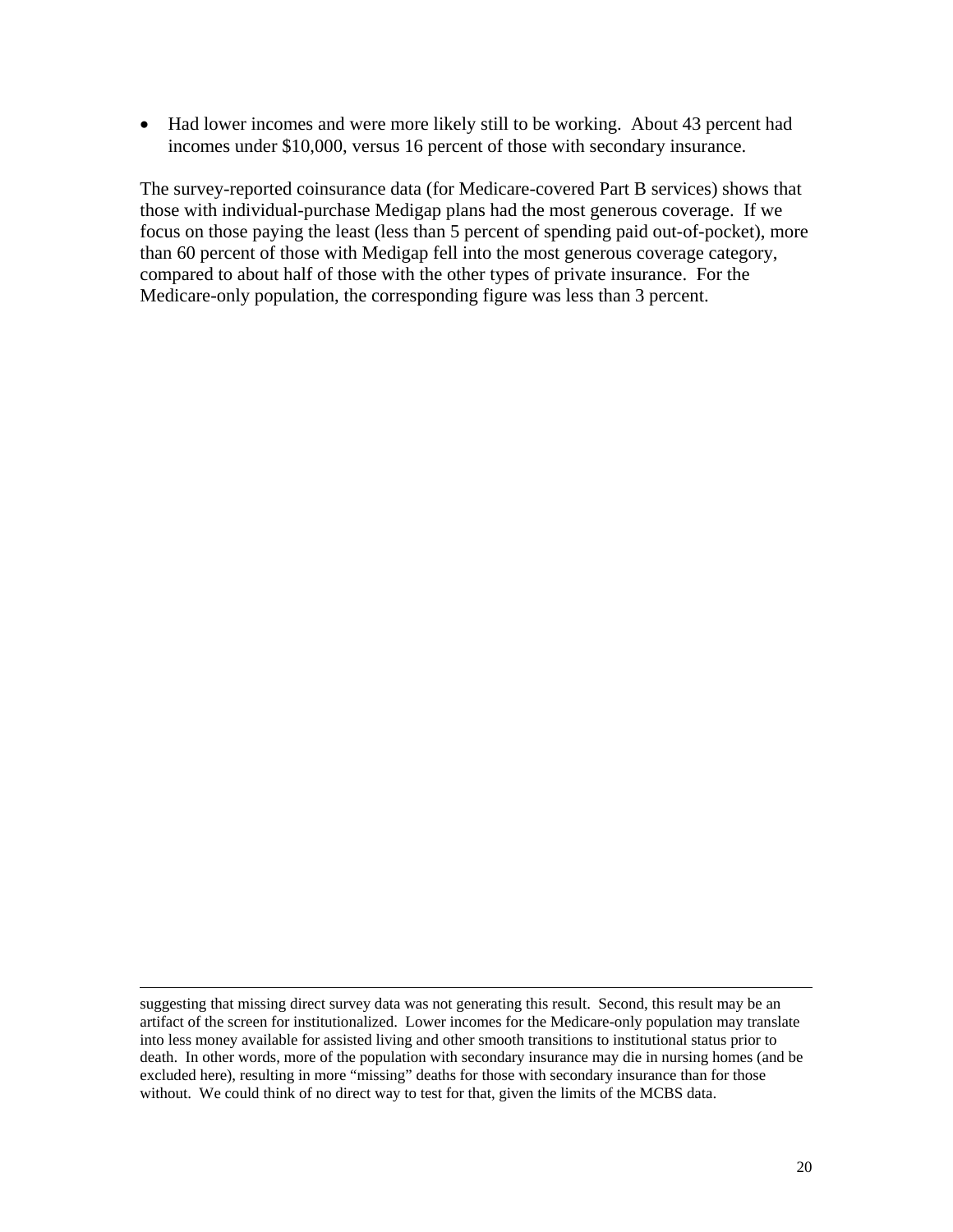| Table 3: Health Status, Spending, and Risk Factors, by Supplemental Insurance Status       |                        |                      |        |             |             |        |                        |  |
|--------------------------------------------------------------------------------------------|------------------------|----------------------|--------|-------------|-------------|--------|------------------------|--|
| Elderly Medicare Fee-for-Service Beneficiaries With No VA Use, 2003-2005 Pooled            |                        |                      |        |             |             |        |                        |  |
|                                                                                            | Medicare Only          | Any Private          |        | Employer    | Employer +  |        | Individual             |  |
|                                                                                            |                        | Supplemental         |        | Sponsored   | Individual  |        | Purchase               |  |
| Observations                                                                               | 1,493                  | 16,366               |        | 8,518       | 1,374       |        | 6,474                  |  |
| Est. Persons                                                                               | $\overline{1,882,653}$ | 20,035,447           |        | 10,644,398  | 1,742,181   |        | 7,648,869              |  |
| <b>Survey-Reported Out-of-Pocket on Part B Services</b>                                    |                        |                      |        |             |             |        |                        |  |
| Average out-of-pocket %                                                                    | 29.7%                  | $7.7\%$ *            |        | $8.2\%$ *   | 8.4%        | ∗      | $6.7\%$ *              |  |
| 'At least 20%                                                                              | 60.9%                  | $8.2\%$ *            |        | $8.6\%$ *   | 9.4%        |        | 7.4%<br>∗              |  |
| $'10-20\%$                                                                                 | 17.6%                  | 13.3% *              |        | $15.2\%$ *  | 16.6%       |        | $9.7\%$ *              |  |
| $'5 - 10\%$                                                                                | 1.8%                   | 19.5% *              |        | $21.6\%$ *  | 20.3%       |        | $16.5\%$ *             |  |
| $0 - 5\%$                                                                                  | 2.8%                   | 55.3%                | $\ast$ | 49.9% *     | 52.2%       | $\ast$ | 63.5%<br>$\ast$        |  |
| 'No survey Part B reptd.                                                                   | 16.9%                  | 3.7%                 | $\ast$ | 4.7% *      | 1.5%        |        | 2.8%                   |  |
| <b>Spending</b>                                                                            |                        |                      |        |             |             |        |                        |  |
| Part A reimbursement                                                                       | \$2,335                | \$3,000              |        | \$2,976     | \$2,495     |        | $$3,149$ *             |  |
| Part B reimbursement                                                                       | \$1,680                | $$3,064$ *           |        | $$2,959$ *  | $$3,019$ *  |        | $$3,220$ *             |  |
| Had zero Part A spending                                                                   | 85.4%                  | 80.3% *              |        | $80.5\%$ *  | 84.6%       |        | 79.1%<br>$\ast$        |  |
| Had Zero Part B spending                                                                   | 19.9%                  | 5.1%                 | $\ast$ | $6.2\%$ *   | 2.8%        |        | $4.1\%$ *              |  |
| Has zero survey phy/opd \$                                                                 | 13.1%                  | 2.3%                 |        | $2.7\%$ *   | 0.5%        |        | 2.1%                   |  |
| <b>Demographics</b>                                                                        |                        |                      |        |             |             |        |                        |  |
| Age                                                                                        | 73.9                   | $75.3*$              |        | $74.7*$     | 74.8        |        | $76.3*$                |  |
| Male                                                                                       | 47.8%                  | 40.1% *              |        | 44.6% *     | 42.5%       |        | 33.3% *                |  |
| Married                                                                                    | 43.9%                  | 59.8% *              |        | 63.7% *     | 64.0%       |        | 53.4% *                |  |
| Race_White                                                                                 | 77.3%                  | 92.5%                | $\ast$ | 90.8% *     | 93.5%       |        | 94.7% *                |  |
| Race_African_American                                                                      | 16.9%                  | 5.0%                 | $\ast$ | $6.4\%$ *   | 4.0%        |        | 3.2%<br>$\ast$         |  |
| Race_All_Other                                                                             | 5.9%                   | 2.6%                 | $\ast$ | $2.9\%$ *   | 2.6%        |        | $2.1\%$ *              |  |
| Education                                                                                  |                        |                      |        |             |             |        |                        |  |
| High_School_Dropout                                                                        | 45.5%                  | 20.7%                | $\ast$ | 19.2% *     | 8.2%        |        | 25.6%                  |  |
| High_School_Graduate                                                                       | 41.8%                  | $56.0\%$             |        | 56.1% *     | 53.8%       |        | 56.4% *                |  |
| College_Graduate                                                                           | 12.1%                  | 23.0%                | ∗      | 24.3% *     | 37.9%       |        | 17.8%                  |  |
| <b>Health Status Indicators</b>                                                            |                        |                      |        |             |             |        |                        |  |
| <b>Service Related Disability</b>                                                          | 0.9%                   | 1.7%                 |        | $2.1\%$ *   | 2.5%        |        | 0.9%                   |  |
| Avg. ADL limitations                                                                       | 0.51                   | 0.53                 |        | 0.52        | $0.35$ *    |        | 0.57                   |  |
| Health excellent/very good                                                                 | 49.7%                  | 49.1%                |        | 48.1%       | 58.5%       | ∗      | 48.3%                  |  |
| Health fair or poor                                                                        | 20.9%                  | 18.0%                |        | 18.3% *     | 12.3%       |        | $18.8\%$ *             |  |
| HCC risk score                                                                             | 0.917                  | $1.091$ <sup>*</sup> |        | $1.098$ *   | 1.010       |        | $1.100*$               |  |
| Died during year                                                                           | 4.4%                   | $3.1\%$ *            |        | $2.9\%$ *   | 2.2%        | ∗      | $3.6\%$ *              |  |
| Died, first half of year                                                                   | 2.5%                   | $1.7\%$ *            |        | $1.7\%$ *   | 1.3%        |        | $1.8\%$ *              |  |
| Died, second half of year                                                                  | 1.9%                   | 1.4%                 | $\ast$ | $1.2\%$ *   | 0.9%        | $\ast$ | 1.8%                   |  |
| <b>Income</b>                                                                              |                        |                      |        |             |             |        |                        |  |
| Currently_Working                                                                          | 17.4%                  | 12.8% *              |        | 12.8% *     | $12.1\%$ *  |        | 13.0% *                |  |
| Income per Adult                                                                           | \$14,711               | \$22,676             |        | $$23,450$ * | $$28,981$ * |        | $$20,163$ <sup>*</sup> |  |
| $<$ \$5 $K$                                                                                | 9.6%                   | $3.1\%$ *            |        | $2.7\%$ *   | 1.8%        | $\ast$ | $3.9\sqrt{*}$          |  |
| \$5K-\$10K                                                                                 | 32.9%                  | $12.6\%$ *           |        | 9.9% *      | 4.9%        | $\ast$ | $18.0\%$ *             |  |
| \$10K-\$20K                                                                                | 41.9%                  | 41.2%                |        | 41.3%       | 29.0%       | $\ast$ | 43.9%                  |  |
| \$20K-\$40K                                                                                | 12.7%                  | 32.6% *              |        | 35.2% *     | 47.4%       |        | $25.5\%$ *             |  |
| $>\,$ 540K                                                                                 | 2.8%                   | 10.5%                | $\ast$ | $10.8\%$ *  | 16.9%       | $\ast$ | $8.7\%$ *              |  |
| Source: MCBS 2003-2005 Pooled. "*" indicates $p < .05$ , adjusted for MCBS design effects. |                        |                      |        |             |             |        |                        |  |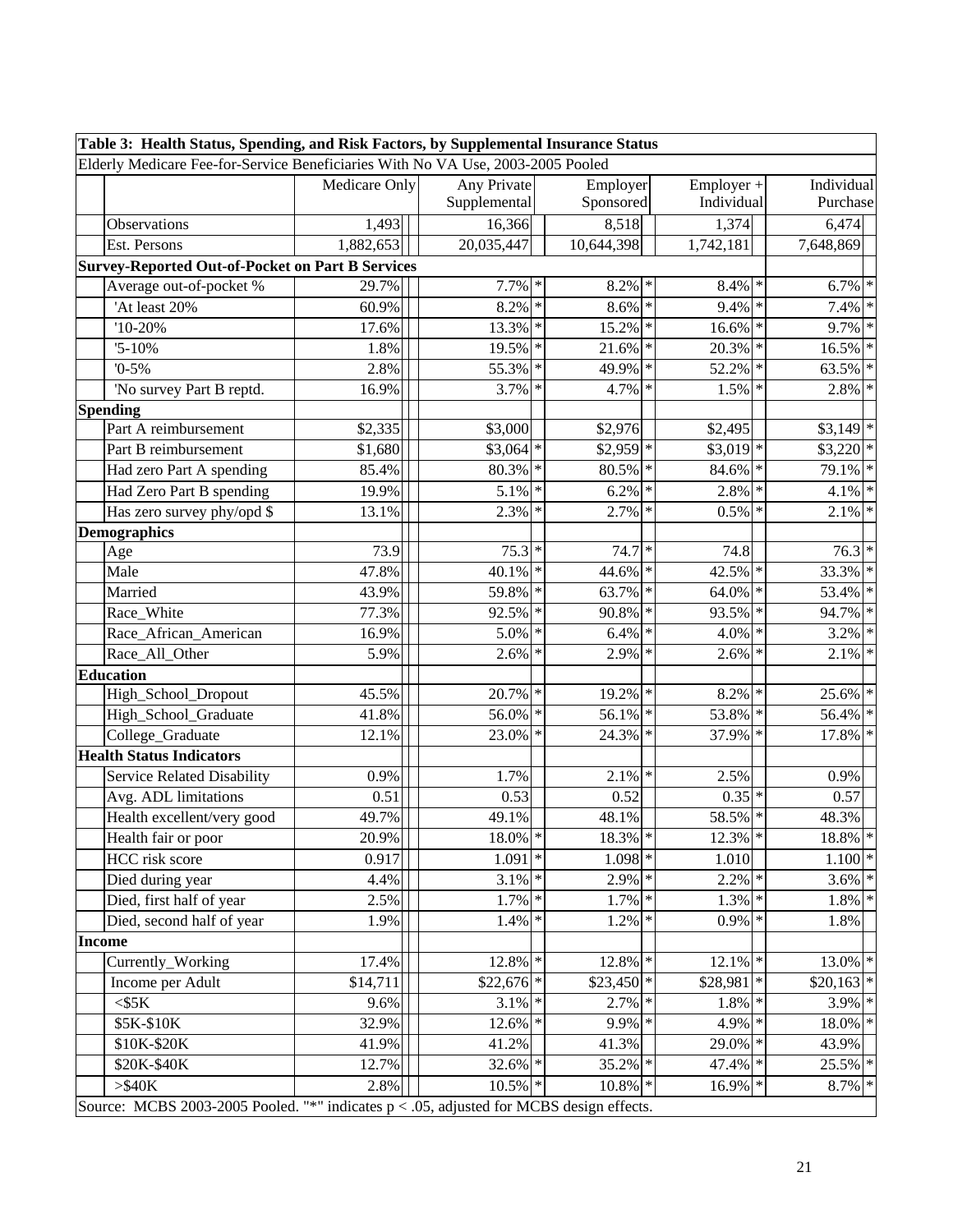In short, the population without supplemental insurance (after eliminating those with any VA use) is quite different from the population with supplemental insurance. On average, they are poorer, less well-educated, more likely to be minorities, and more likely to be single. Their self-reported health status is only modestly different from those with secondary insurance, but they are substantially more likely to have no physician or outpatient services during the year. They are also substantially more likely to die during the year, although, as noted above, that higher observed mortality rate may be an artifact of the elimination of institutionalized beneficiaries from the sample.

#### **2.2.2 A Further Look at Excess Mortality in the Medicare-Only Population.**

For two reasons, the apparent excess mortality in the Medicare-only population requires further investigation. First, the mortality differential is substantial. The Medicare-only population has an average annual mortality rate that is one-third to one-half larger than the populations with private secondary coverage. The combination of much lower spending and much higher apparent mortality raises a possible concern about the quality of care for this population. Second, the finding of a substantial excess mortality is at odds with the other health status data. On all other measures, the health status of the Medicare-only population appears at least as good as that of the other populations.

First, we estimated the mortality rate differences separately by year, as a way to check the robustness of the results. There is statistically significant excess mortality only in 2003. For 2004 and 2005 pooled, there is no excess mortality. Thus, the results are not consistent across years, but instead are the result of the 2003 mortality experience.

Second, we used logistic regression to demonstrate that the excess mortality was not explained by differences in demographics and other factors. We regressed death on age, sex, race, health status, disability, income, and education measures. These factors did not explain the excess mortality. After regression-based adjustment, beneficiaries with private secondary insurance were about two-thirds as likely as the Medicare-only beneficiaries to die during the year.

Third, we guessed that the excess mortality might have been an artifact of the survey methods. If next-of-kin or other proxy interviewees had poor recall for actual secondary insurance status, then persons who died early in the survey cycle might disproportionately be classified as having no secondary insurance. But we found higher mortality for the Medicare-only population in both halves of the year, suggesting that missing direct survey data was not generating this result.

Fourth, we considered (but could not directly test) that the excess mortality might be an artifact of removing the institutionalized from this analysis. Lower incomes for the Medicare-only population may result in less money available for assisted living and other smooth transitions into institutional status prior to death. In other words, a larger fraction of those with higher incomes may die in assisted living facilities and nursing homes (and thus would be excluded here as "institutionalized"), resulting in more "missing" deaths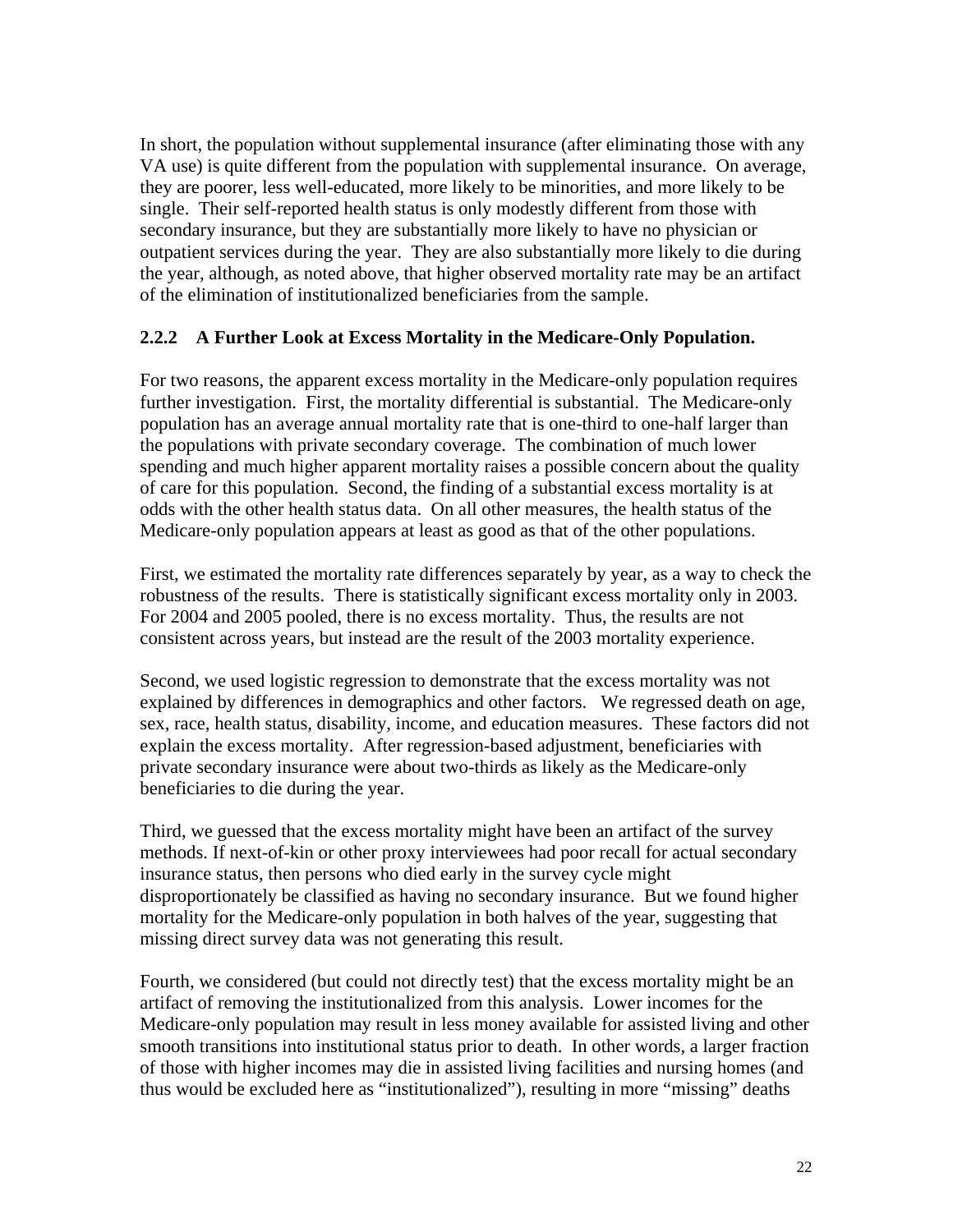for those with secondary insurance than for those without. We could think of no direct way to test for that, given the limits of the MCBS data.

Instead, we looked for indirect evidence of this effect by examining deaths by age, site, and presence of dementia. If the excess Medicare-only decedents were persons who would have been institutionalized in a wealthier population, we would expect them to be older, more likely to have dementia, and more likely to die at home. In fact, compared to the population with private secondary insurance, we found no statistically significant differences, and found that the Medicare-only population was:

- slightly younger at time of death (79.8 versus 80.3 years);
- slightly more likely to have some dementia diagnosis (12 percent versus 11 percent);
- slightly more likely to die "at home", that is, not enrolled in hospice and not in an acute-care (hospital or SNF) setting (31 percent versus 26 percent).

None of this provided any strong evidence to suggest that the higher death rate of the Medicare-only population was an artifact of removal of the institutionalized from the analysis.

Fifth, we found that the slightly lower average age of the entire Medicare-only population was numerically consistent with the observed difference in mortality. If the excess mortality reflected the actual experience of those populations (instead of being an artifact of methods), the difference in average age should be consistent with the difference in mortality rate. We started from the Centers for Disease Control US life tables.<sup>12</sup> We calculated the average age of persons age 65 and older based on the CDC's estimated annual mortality at each age. We then increased the mortality rate in each year by 42 percent (to mimic the observed excess mortality of the Medicare-only population) and recalculated mean age. The result was a 1.5 year drop in the average age of the elderly population. Thus, the observed 1.4 year age difference between the Medicare-only and private secondary insurance populations seems consistent with the observed mortality difference.

In summary, the importance of this finding comes down to a judgment. On the one hand, the finding of excess mortality is based on a single year's experience, and is inconsistent with the other measures of population health status. On the other hand, it is not explained by demographic or other factors, and it is not obviously an artifact of the methodology used. Finally, excess mortality would be a reasonable outcome from deficiencies of care, for example, from the lack of preventive care for this population.

On net, we believe that the mortality finding is not strong, given the limits of the MCBS. It is not consistent across years, it is not consistent with the other health status measures, and it depends on fewer than 100 deaths in the Medicare-only population. Given the seriousness of the conclusions that would be drawn from the excess mortality finding, we believe that more evidence should be gathered to investigate this further. This could be done either by pooling far more years of MCBS data, or by using some alternative data that would allow for a more individuals to be observed over a longer period of time.

 $\overline{a}$ 12 http://www.cdc.gov/nchs/products/pubs/pubd/lftbls/decenn/1999-2001.htm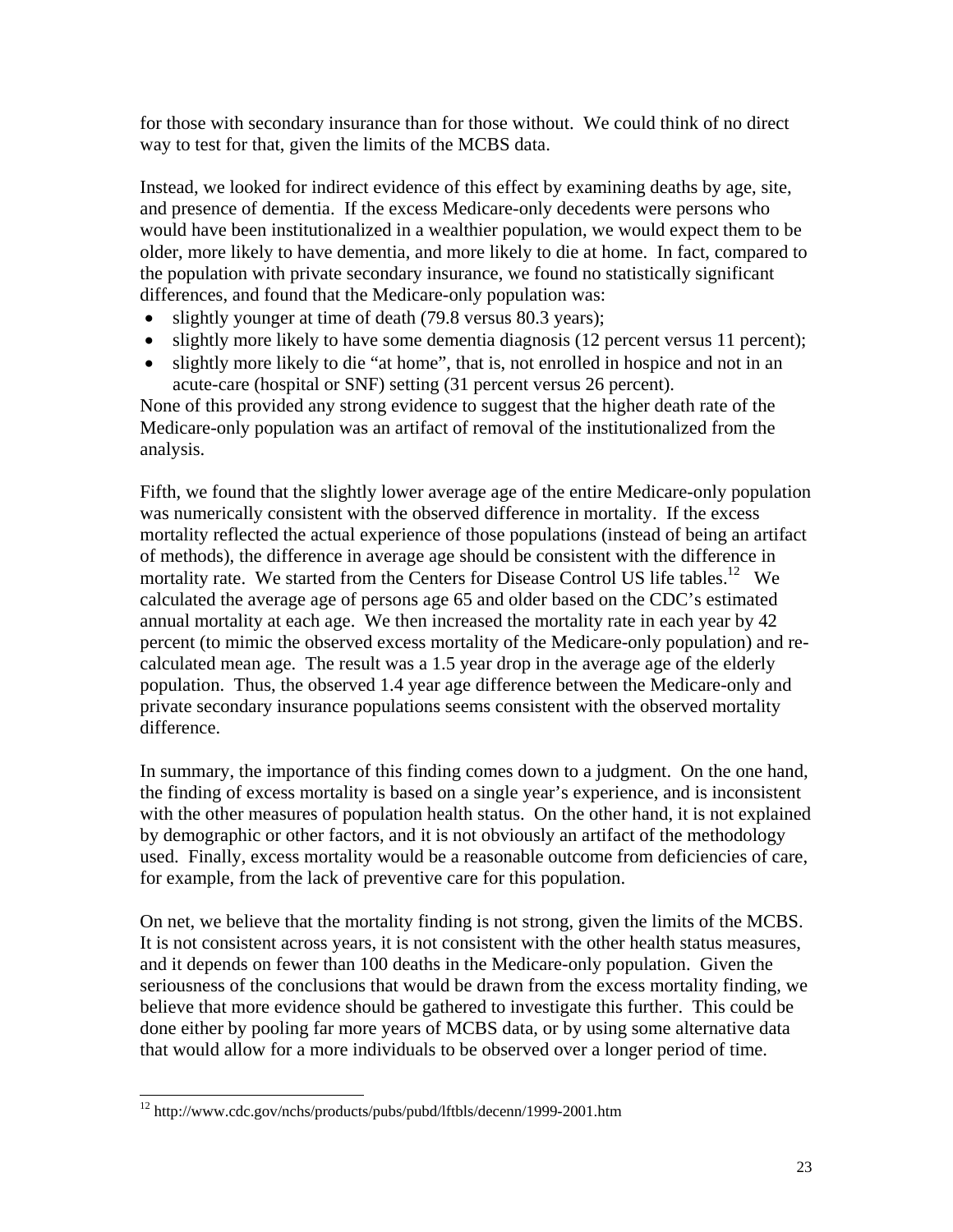#### **2.3 Regression Analysis**

This section uses regression analysis to get a more complete estimate of the effect of insurance on spending. The univariate tables above show that many factors that may strongly affect health care use are also correlated with secondary insurance coverage. Failing to account for these factors may give a misleading impression of the effect of insurance on spending.

The regressions therefore include all of the demographic, education, health status, and income variables from the prior table. Results are only shown for the key health insurance variables. In each case, the Medicare-only population is the omitted population, and the regression coefficients show each secondary insurance population relative to the Medicare-only population.

Table 4 shows the estimated impact of insurance on spending. The omitted (reference) group is individuals with no supplemental insurance. The full regression results are not shown. Each regression included all of the demographic and health status factors. The individual HCC diagnosis categories were entered (but are not shown on the table). All individuals with any VA service use during the year have been omitted. The results show a strong impact of insurance on Part B spending, and essentially no impact on Part A spending. This is the same finding that most of the literature has shown.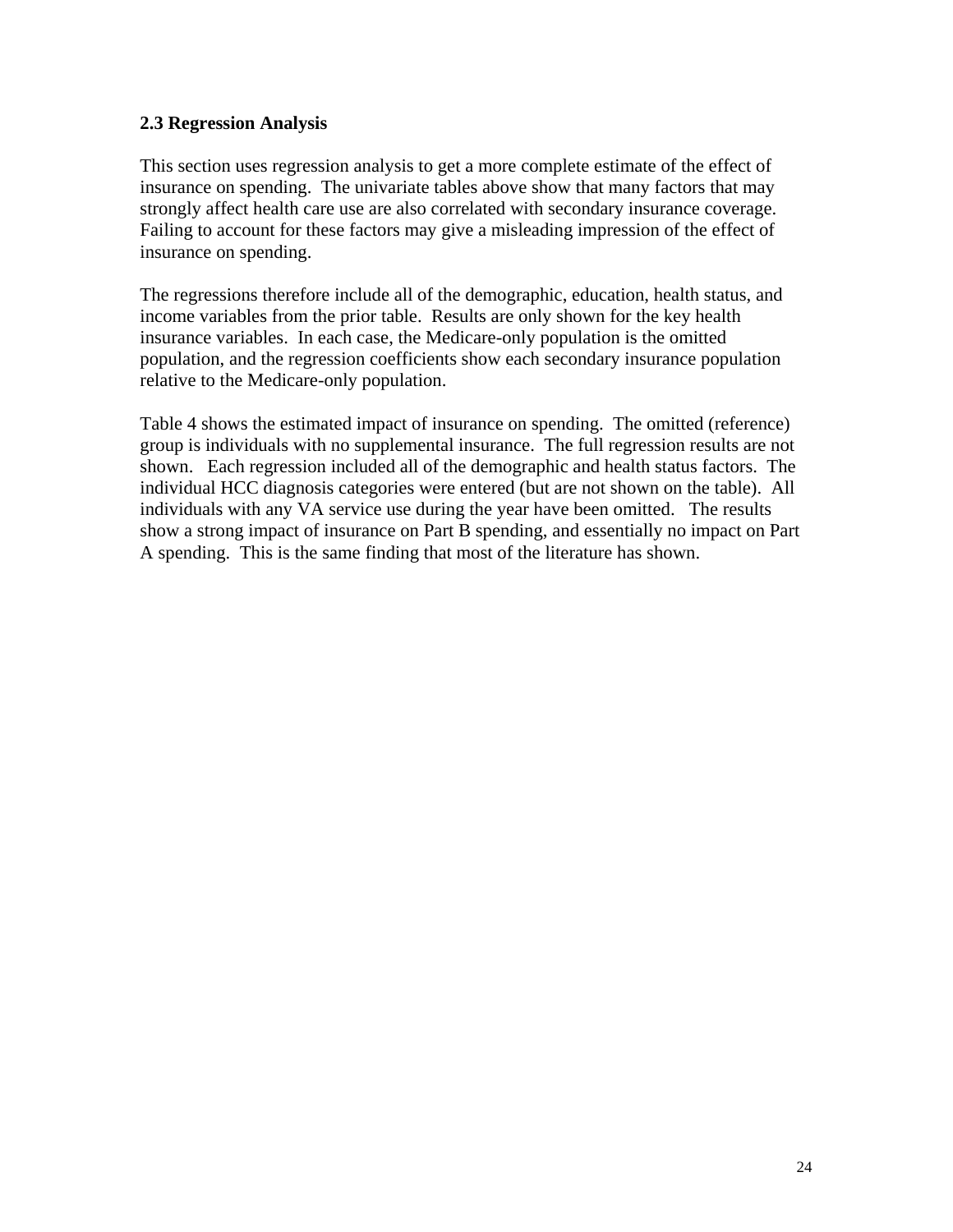|                                                          | Elderly Medicare Fee-for-Service Beneficiaries Excluding Any With VA Use |                    |            |           |                    |              |           |                    |           |
|----------------------------------------------------------|--------------------------------------------------------------------------|--------------------|------------|-----------|--------------------|--------------|-----------|--------------------|-----------|
|                                                          | <b>Total</b>                                                             |                    |            | Part A    |                    |              | Part B    |                    |           |
|                                                          | Coeff                                                                    |                    | p          | Coeff     |                    | $\mathbf{p}$ | Coeff     | t                  | p         |
| Intercept                                                | \$1,257                                                                  | 1.1                |            | \$437     | $\overline{0.5}$   |              | \$819     | 1.8                |           |
| Secondary Insurance (Reference category = Medicare Only) |                                                                          |                    |            |           |                    |              |           |                    |           |
| Employer sponsored                                       | \$698                                                                    | $2.4$ *            |            | \$202     | $0.8\,$            |              | \$496     |                    | $5.2$ *** |
| Employer + Indiv.                                        | \$1,018                                                                  | $2.6$ <sup>*</sup> |            | \$205     | 0.6                |              | \$813     |                    | $4.3$ *** |
| Individual Purchase                                      | \$1,343                                                                  |                    | $4.7$ ***  | \$428     | 1.9                |              | \$915     |                    | $8.9$ *** |
| Medicaid                                                 | \$1,330                                                                  | $3.3$ **           |            | \$193     | 0.6                |              | \$1,137   |                    | $6.6$ *** |
| <b>Other Covariates Other Than HCCs</b>                  |                                                                          |                    |            |           |                    |              |           |                    |           |
| Age                                                      | $-$ \$27                                                                 | $-2.0*$            |            | $-$19$    | $-1.7$             |              | $-$ \$8   | $-1.6$             |           |
| Male                                                     | $-$ \$324                                                                | $-2.0$ *           |            | $-$ \$227 | $-1.9$             |              | $-$ \$97  | $-1.1$             |           |
| Married                                                  | \$261                                                                    | 1.5                |            | \$23      | 0.2                |              | \$238     | $2.6$ <sup>*</sup> |           |
| African American                                         | \$497                                                                    | 1.4                |            | \$567     | $2.0$ <sup>*</sup> |              | $-$ \$69  | $-0.5$             |           |
| All Other Races                                          | \$388                                                                    | 0.8                |            | \$500     | 1.3                |              | $-$112$   | $-0.6$             |           |
| <b>High School Graduate</b>                              | \$299                                                                    | $\overline{1.4}$   |            | \$166     | $1.\overline{0}$   |              | \$133     | 1.4                |           |
| College Graduate                                         | \$708                                                                    | 2.4                |            | \$351     | 1.6                |              | \$357     | $2.9$ **           |           |
| <b>Service Disability</b>                                | \$959                                                                    | 1.1                |            | \$623     | 0.9                |              | \$336     | 1.1                |           |
| Count of ADLs                                            | \$824                                                                    |                    | $6.9$ ***  | \$562     | $6.0$ ***          |              | \$261     |                    | $5.7$ *** |
| Health excellent vgood                                   | $-$736$                                                                  |                    | $-4.9$ *** | $-$186$   | $-1.6$             |              | $-$ \$549 | $-7.9$ ***         |           |
| Health fair poor                                         | \$1,607                                                                  |                    | $5.3$ ***  | \$759     | $3.3$ **           |              | \$848     | 6.4                | ***       |
| Currently working                                        | $-$768$                                                                  |                    | $-4.5$ *** | $-$ \$354 | $-2.\overline{8}$  | $**$         | $-$ \$414 | $-4.9$ ***         |           |
| $\overline{\text{Income } }$ \$5K-\$10K                  | \$755                                                                    | $2.0*$             |            | \$553     | 1.9                |              | \$202     | 1.1                |           |
| Income \$10K-\$20K                                       | \$997                                                                    | $3.0**$            |            | \$685     | $2.5*$             |              | \$312     | 1.9                |           |
| Income \$20K-\$40K                                       | \$1,144                                                                  | $3.1$ **           |            | \$707     | $2.4$ *            |              | \$437     | $2.7$ **           |           |
| Income $>>$ 40 $K$                                       | \$1,096                                                                  | $2.7$ **           |            | \$588     | 1.9                |              | \$509     | $2.6$ **           |           |
| died                                                     | \$9,676                                                                  |                    | $8.8$ ***  | \$8,902   | 10.0               | ***          | \$774     | 2.3                |           |
| Memo: R-squared                                          | 0.39                                                                     |                    |            | 0.32      |                    |              | 0.35      |                    |           |

Table 5 expresses the estimated effect of secondary insurance as a percent of spending for persons with no secondary insurance. After adjustment for the factors shown above, Medicare outlays for those with individual-purchase secondary insurance are about 33 percent higher than outlays for those with no secondary insurance. There is no statistically significant impact on Part A spending, but there is a large and statistically significant impact on Part B spending. This analysis, focusing on elderly non-VAeligible beneficiaries, gives results that are roughly similar to the prior PPRC analysis.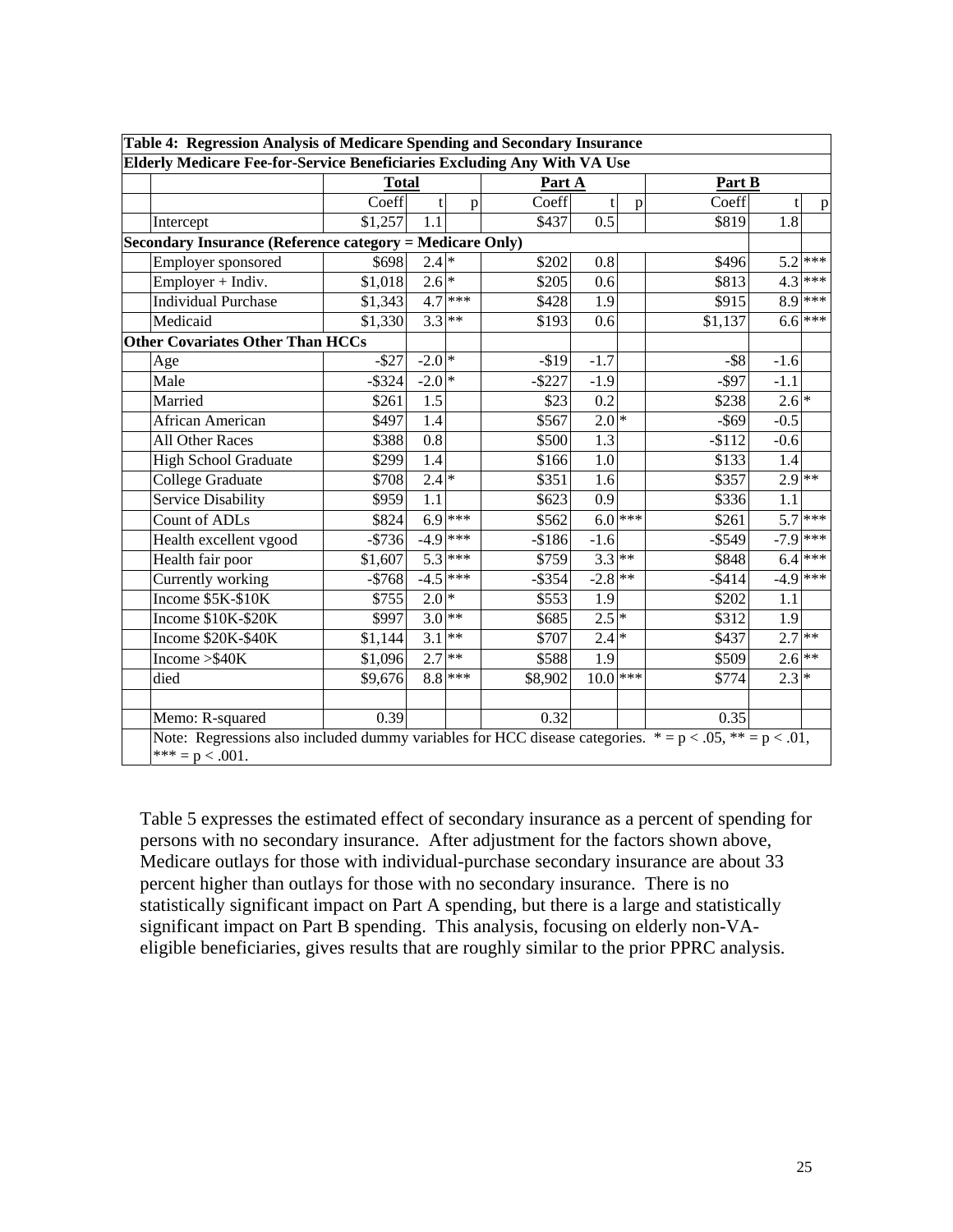| Table 5: Regression-Adjusted Increase in Medicare Spending Associated With Secondary |            |        |          |                                                                |          |       |  |  |  |  |  |  |
|--------------------------------------------------------------------------------------|------------|--------|----------|----------------------------------------------------------------|----------|-------|--|--|--|--|--|--|
| <b>Insurance</b>                                                                     |            |        |          |                                                                |          |       |  |  |  |  |  |  |
| Elderly Medicare Fee-for-Service Beneficiaries With No VA Use, 2003-2005 Pooled      |            |        |          |                                                                |          |       |  |  |  |  |  |  |
|                                                                                      | Total      |        | Part A   |                                                                | Part B   |       |  |  |  |  |  |  |
|                                                                                      | Total<br>p |        | Part A   | p                                                              | Part B   |       |  |  |  |  |  |  |
|                                                                                      | spending   |        | spending |                                                                | spending |       |  |  |  |  |  |  |
| Memo: Per Capital Spending for Those                                                 | \$4,015    |        | \$2,335  |                                                                | \$1,680  |       |  |  |  |  |  |  |
| with Medicare Only                                                                   |            |        |          |                                                                |          |       |  |  |  |  |  |  |
| Percent increase associated with                                                     |            |        |          |                                                                |          |       |  |  |  |  |  |  |
| secondary insurance coverage:                                                        |            |        |          |                                                                |          |       |  |  |  |  |  |  |
| Employer sponsored                                                                   | 17%        | $\ast$ | 9%       |                                                                | 30%      | ***   |  |  |  |  |  |  |
| $Employer + Individual$                                                              | $25\%$ *   |        | 9%       |                                                                | 48%      | ***   |  |  |  |  |  |  |
| <b>Individual Purchase</b>                                                           | 33%        | ***    | 18%      |                                                                | 54%      | $***$ |  |  |  |  |  |  |
|                                                                                      |            |        |          |                                                                |          |       |  |  |  |  |  |  |
|                                                                                      |            |        |          | Source: Analysis of MCBS 2003-2005 cost and use files, pooled. |          |       |  |  |  |  |  |  |

**Table 5: Regression-Adjusted Increase in Medicare Spending Associated With Secondary** 

Although the sample size in any year is small, the results are reasonably consistent when run separately by year (Table 5A). Part B spending is always statistically significantly higher for the populations with private secondary insurance. Total spending is statistically significantly higher in 2004 and 2005, but not when 2003 is run in isolation.

|      | Table 5A: Regression-Adjusted Increase in Medicare Spending Associated With<br><b>Secondary Insurance, by Year</b>  |            |              |            |        |  |  |  |  |
|------|---------------------------------------------------------------------------------------------------------------------|------------|--------------|------------|--------|--|--|--|--|
|      | Elderly Medicare Fee-for-Service Beneficiaries With No VA Use, 2003-2005 Pooled                                     |            |              |            |        |  |  |  |  |
|      |                                                                                                                     |            |              |            |        |  |  |  |  |
| 2003 |                                                                                                                     | Total      | $\mathbf{P}$ | Part B     | P      |  |  |  |  |
|      |                                                                                                                     | Spending   | value        | Spending   | Value  |  |  |  |  |
|      | Memo: Spending, Medicare Only                                                                                       | \$4,857.92 |              | \$1,730.97 |        |  |  |  |  |
|      | Employer sponsored                                                                                                  | 3%         |              | 26%        | $**$   |  |  |  |  |
|      | Employer + Individual                                                                                               | 14%        |              | 41%        | $**$   |  |  |  |  |
|      | <b>Individual Purchase</b>                                                                                          | 6%         |              | 30%        | ***    |  |  |  |  |
| 2004 |                                                                                                                     |            |              |            |        |  |  |  |  |
|      | Memo: Spending, Medicare Only                                                                                       | \$3,225.92 |              | \$1,522.52 |        |  |  |  |  |
|      | Employer sponsored                                                                                                  | 25%        | $\ast$       | 22%        | $\ast$ |  |  |  |  |
|      | Employer + Individual                                                                                               | 40%        | $\ast$       | 51%        | $**$   |  |  |  |  |
|      | <b>Individual Purchase</b>                                                                                          | 37%        | ***          | 46%        | ***    |  |  |  |  |
| 2005 |                                                                                                                     | \$3,938.25 |              | \$1,730.97 |        |  |  |  |  |
|      | Memo: Spending, Medicare Only                                                                                       |            |              |            |        |  |  |  |  |
|      | Employer sponsored                                                                                                  | 32%        | ***          | 40%        | ***    |  |  |  |  |
|      | Employer + Individual                                                                                               | 34%        |              | 57%        | ***    |  |  |  |  |
|      | <b>Individual Purchase</b>                                                                                          | 66%        | ***          | 85%        | ***    |  |  |  |  |
|      |                                                                                                                     |            |              |            |        |  |  |  |  |
|      | Source: Analysis of MCBS 2003-2005 cost and use files, pooled.<br>Notes: $* = <.05$ , $** = <.01$ , $*** = <.001$ . |            |              |            |        |  |  |  |  |

We can examine whether income and secondary insurance interact when determining spending. In general, insurance has roughly the same percentage impact on spending for both lower-income and higher-income beneficiaries. But the effect is consistently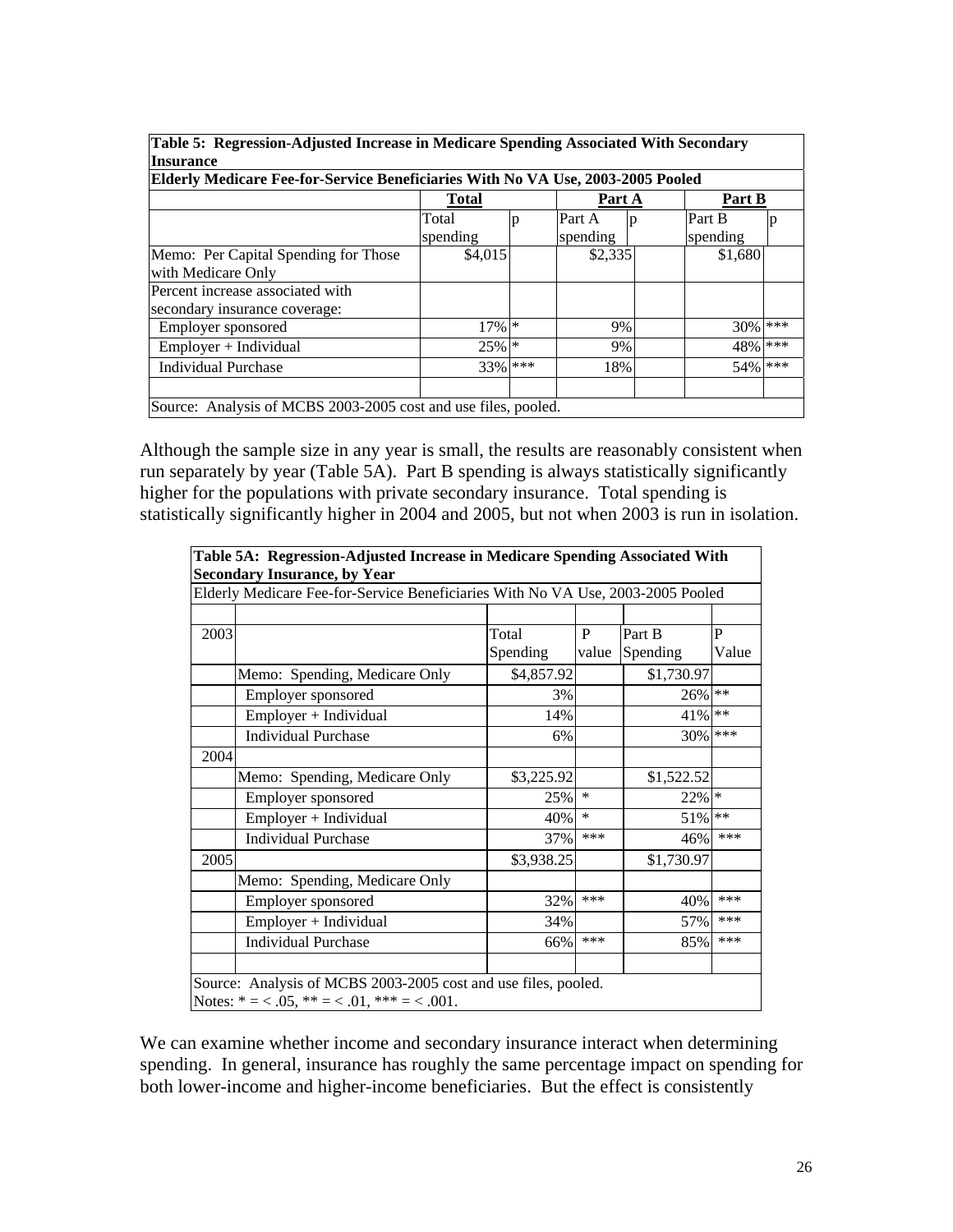| Table 6: Regression-Adjusted Increase in Medicare Spending Associated With Secondary |                   |          |              |                    |       |              |                    |       |       |
|--------------------------------------------------------------------------------------|-------------------|----------|--------------|--------------------|-------|--------------|--------------------|-------|-------|
| <b>Insurance</b>                                                                     |                   |          |              |                    |       |              |                    |       |       |
| Elderly Medicare Fee-for-Service Beneficiaries With No VA Use, 2003-2005 Pooled      |                   |          |              |                    |       |              |                    |       |       |
| <b>By Beneficiary Income</b>                                                         |                   |          |              |                    |       |              |                    |       |       |
|                                                                                      |                   |          |              |                    |       |              |                    |       |       |
|                                                                                      | Total<br>spending |          | $\mathbf{D}$ | Part A<br>spending |       | $\mathbf{D}$ | Part B<br>spending |       | p     |
| <b>Beneficiaries With Incomes Under \$10,000</b>                                     |                   |          |              |                    |       |              |                    |       |       |
| Memo: Spending, Medicare Only                                                        | \$                | 3,530    |              | \$                 | 1,962 |              | \$                 | 1,569 |       |
| Memo: MCBS observations, Medicare Only                                               |                   | 631      |              |                    | 631   |              |                    | 631   |       |
| Percent increase associated with:                                                    |                   |          |              |                    |       |              |                    |       |       |
| Employer sponsored                                                                   |                   | 10%      |              |                    | $-4%$ |              |                    | 28% * |       |
| Employer + Individual                                                                |                   | 55%      |              |                    | 82%   |              |                    | 20%   |       |
| <b>Individual Purchase</b>                                                           |                   | 39%      | $\ast$<br>*  |                    | 19%   |              |                    | 63%   | ***   |
| <b>Beneficiaries With Incomes over \$10,000</b>                                      |                   |          |              |                    |       |              |                    |       |       |
| Memo: Spending, Medicare Only                                                        | \$                | 4,372    |              | \$                 | 2,611 |              | \$                 | 1,762 |       |
| Memo: MCBS observations, Medicare Only                                               |                   | 862      |              |                    | 862   |              |                    | 862   |       |
| Percent increase associated with:                                                    |                   |          |              |                    |       |              |                    |       |       |
| Employer sponsored                                                                   |                   | $18\%$ * |              |                    | 11%   |              |                    | 28%   | $***$ |
| Employer + Individual                                                                |                   | $22\%$ * |              |                    | 4%    |              |                    | 48%   | ***   |
| <b>Individual Purchase</b>                                                           |                   | 31%      | $\ast$<br>*  |                    | 17%   |              |                    | 50%   | ***   |
|                                                                                      |                   |          |              |                    |       |              |                    |       |       |
| Source: Analysis of MCBS 2003-2005 cost and use files, pooled.                       |                   |          |              |                    |       |              |                    |       |       |
| Notes: $4^{*} = p < .05$ , $4^{*} = p < .001$ , $4^{*} = p < .001$                   |                   |          |              |                    |       |              |                    |       |       |

somewhat higher for the lower-income beneficiaries (Table 6). Putting that differently, the lack of secondary insurance has a more profound impact on poorer beneficiaries.

We ruled out any significant interaction between the insurance effects and regional variations in the cost of care by adding dummy variables for region and rural location to the analysis. Only the dummy variable for rural location was statistically significant ( $p <$ .05) in the Part B and total spending regressions. More importantly, the coefficients on the insurance coverage variables were essentially unchanged, being within plus or minus 3 percent of the values obtained without rural and regional dummies in the regression. These changes were not statistically significant.

We did not apply traditional methods for correction of potential self-selection. The population with individual-purchase health insurance may have bought that in anticipation of higher spending. In such cases, where the selection is observed but possible endogenous, textbooks suggest constructing a statistical instrument, then using the instrument instead of the original variable to eliminate the potential for endogeneity bias. We did not explore this, for four reasons. First, Medicare beneficiaries typically purchase policies during the guaranteed enrollment period at the start of their Medicare enrollment. Any assumption of significant endogeneity bias requires the improbable assumption that most beneficiaries can accurately forecast their own lifetime health care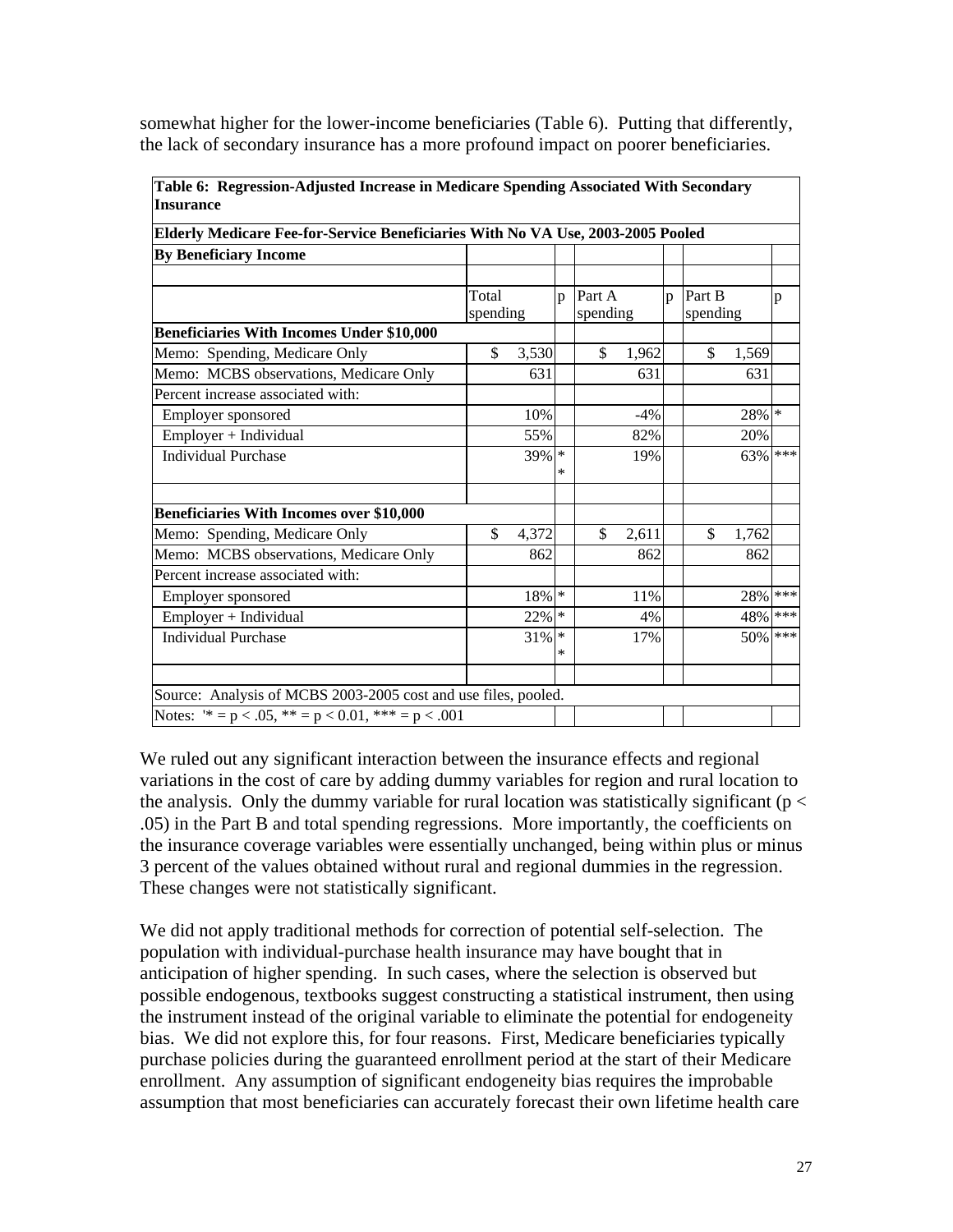expenditures at the time of Medicare enrollment. Second, this problem applies only to individual-purchase insurance, not to employer-sponsored insurance, making this nonstandard from the viewpoint of the statistical analysis. It is a polychotomous choice situation where some but not all of the choices are potentially endogenous, and one of the choices (employer-sponsored plus Medigap) has both exogenous and potentially endogenous parts. Standard textbook models do not readily apply to this situation. All things considered, it did not seem reasonable to develop the ad-hoc methods for treating this specific case.

### **2.4 First-dollar coverage and spending increases.**

In this section, we separate beneficiaries by the apparent depth of their insurance coverage. For those with some Part B covered spending during the year, we measure the reported fraction of total spending that was paid directly out-of-pocket. If moral hazard is the cause of the higher spending for those with insurance, we would expect to see higher spending by those with first-dollar coverage, and lower spending by those who pay part (but not all) of their Medicare coinsurance and deductible amounts. In other words, we look for a dose-response relationship within each type of secondary insurance, looking for greater spending response from those with near-first-dollar coverage than from those who report paying a larger share of total costs directly out-of-pocket.

The MCBS does not gather information on the depth of insurance coverage (e.g., coinsurance rate within the secondary insurance policy). If it had done so, we would have used the reported coverage to identify individuals with complete or nearly complete coverage. This would have been the preferable approach, because the depth of coverage would have been known for all individuals and could have been measured against some common standard (average out-of-pocket based on the average distribution of Medicarecovered spending).

Instead, the only information we have is the *observed* depth of coverage, that is, the fraction of spending paid out-of-pocket, conditional on each beneficiary's actual Medicare-covered spending. Using the MCBS survey data, we can find the total out-ofpocket costs for Medicare-covered services paid by each beneficiary.

Using *observed* depth of coverage to classify beneficiaries has some inherent methodological drawbacks because it is partially endogenous with respect to an individual's actual spending. First, the observed depth of coverage is only observed for those with spending. For example, this approach ignores any effect that first-dollar coverage has on the likelihood of having no part B spending during the year (because depth of coverage information is missing if there is no Part B spending.) At the minimum, the censored nature of the data means that we cannot directly interpret the coefficients from the regression as elasticities. Censoring of the zero-spending observations means that the coefficients will understate the true impact of depth of coverage on spending.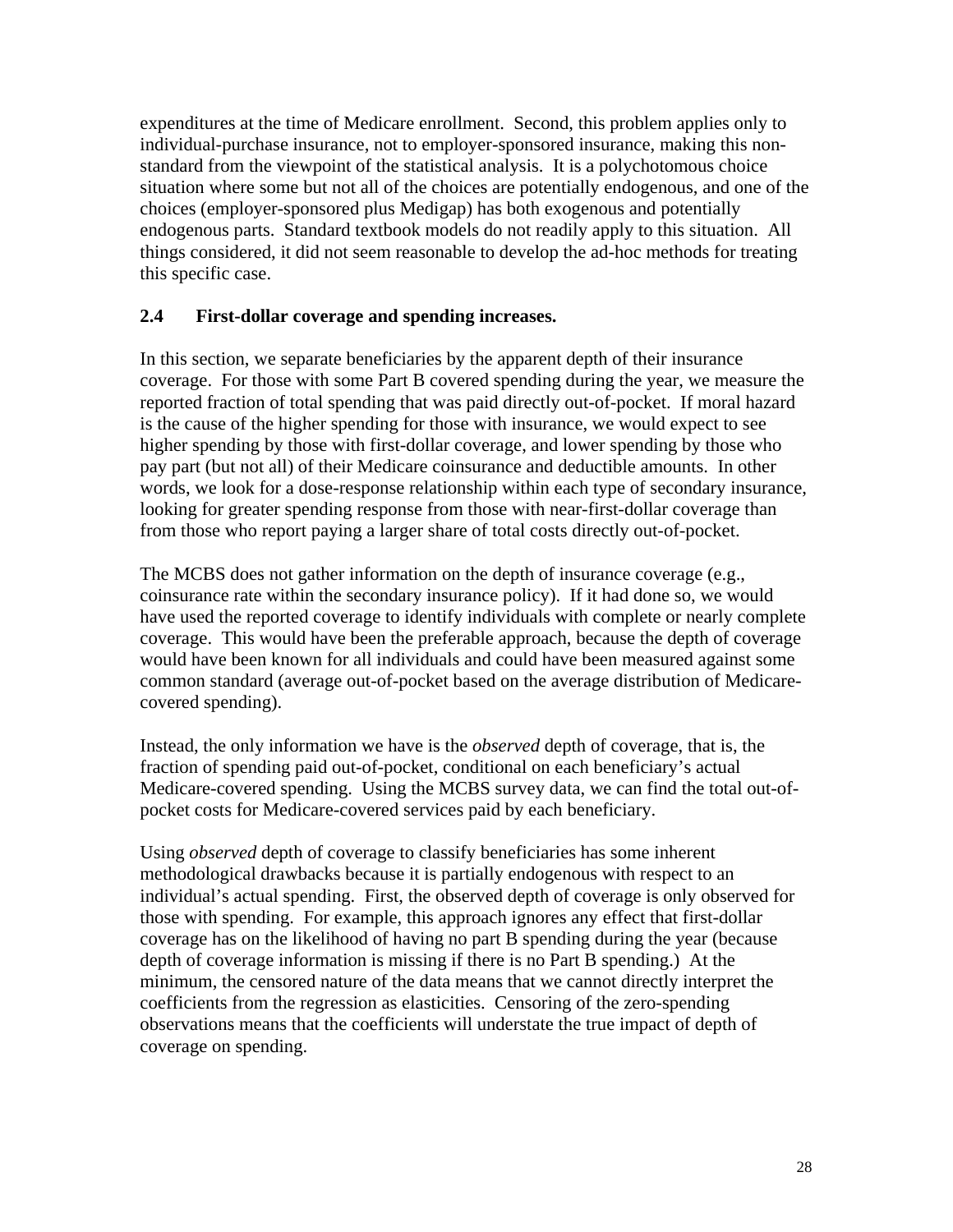Second, even for non-zero spending, observed depth of coverage may be sensitive to the level of spending. We are particularly concerned that persons with total spending below the Part B deductible might have high apparent out-of-pocket costs (even if fully covered above the deductible), leading to a spurious correlation between observed depth of coverage and spending. A cross-tabulation of observed insurance coverage by Part B spending reveals that this is not a significant concern. There is no large cluster of individuals at or below the Part B deductible (Table 7). From this, we can be assured that any effect of the observed depth of coverage on spending is (largely) not an artifact of the interaction of the Part B deductible with the observed coverage variable. Any artifact would be limited to the few additional percent of population observed at the lowest spending level for beneficiaries with shallow observed coverage.

| Table 7: Distribution of Individuals by Insurance Coverage, Observed Depth of<br><b>Coverage, and Part B Spending</b>          |      |                                             |      |                                                    |                             |                     |  |  |  |  |
|--------------------------------------------------------------------------------------------------------------------------------|------|---------------------------------------------|------|----------------------------------------------------|-----------------------------|---------------------|--|--|--|--|
|                                                                                                                                |      |                                             |      | Secondary Insurance and Observed Depth of Coverage |                             |                     |  |  |  |  |
| Part B Spending                                                                                                                |      | <b>Employer</b><br><b>Sponsored</b>         |      | Employer +<br><b>Individual</b>                    | <b>Individual Purchase</b>  |                     |  |  |  |  |
|                                                                                                                                |      | <5% out-   l>5% out-   l<5% out-  l>5% out- |      | of-pocket of-pocket of-pocket of-pocket            | $<$ 5% out- $\mid$ >5% out- | of-pocket of-pocket |  |  |  |  |
| <b>Under \$100</b>                                                                                                             | 6%   | 8%                                          | 4%   | 7%                                                 | 5%                          | 9%                  |  |  |  |  |
| \$100-\$250                                                                                                                    | 5%   | 9%                                          | 4%   | 7%                                                 | 3%                          | 10%                 |  |  |  |  |
| \$250-\$500                                                                                                                    | 7%   | 13%                                         | 6%   | 15%                                                | 7%                          | 15%                 |  |  |  |  |
| \$500-\$1000                                                                                                                   | 12%  | 19%                                         | 11%  | 18%                                                | 13%                         | 21%                 |  |  |  |  |
| \$1000-\$5000                                                                                                                  | 47%  | 41%                                         | 55%  | 43%                                                | 49%                         | 36%                 |  |  |  |  |
| >\$5000                                                                                                                        | 24%  | 9%                                          | 20%  | 10%                                                | 24%                         | 9%                  |  |  |  |  |
| Total                                                                                                                          | 100% | 100%                                        | 100% | 100%                                               | 100%                        | 100%                |  |  |  |  |
| Note: Excludes individuals with no Part B spending<br>Source: Analysis of Medicare Current Beneficiary Survey files, 2003-2005 |      |                                             |      |                                                    |                             |                     |  |  |  |  |

Finally, in order to dismiss entirely the potential issues with low-spending beneficiaries, we ran the estimation twice: Once using all beneficiaries, and then again using only those beneficiaries with at least \$1000 in spending. Censoring the dataset at that high level of spending will substantially bias the estimated coefficients toward zero. we looked at all beneficiaries, then looked again at beneficiaries with at least \$1000 in Part B covered spending. If we still get significant differences by observed depth of insurance, we can be sure that they are not influenced by any interaction between spending near the Part B deductible and the observed depth of insurance coverage.

The censoring of the observed depth of coverage means that the regression results will under-estimate the actual elasticity of spending with respect to coverage. Because few beneficiaries with secondary insurance have zero Part B spending, we expect the level of bias for that analysis to be relatively modest. But with the \$1000 Part B spending cutoff, we should expect substantial downward bias in the coefficients. The regression with \$1000 censoring is shown to demonstrate that the effect of depth of insurance is not an artifact of measuring depth of coverage when spending is near the Part B deductible.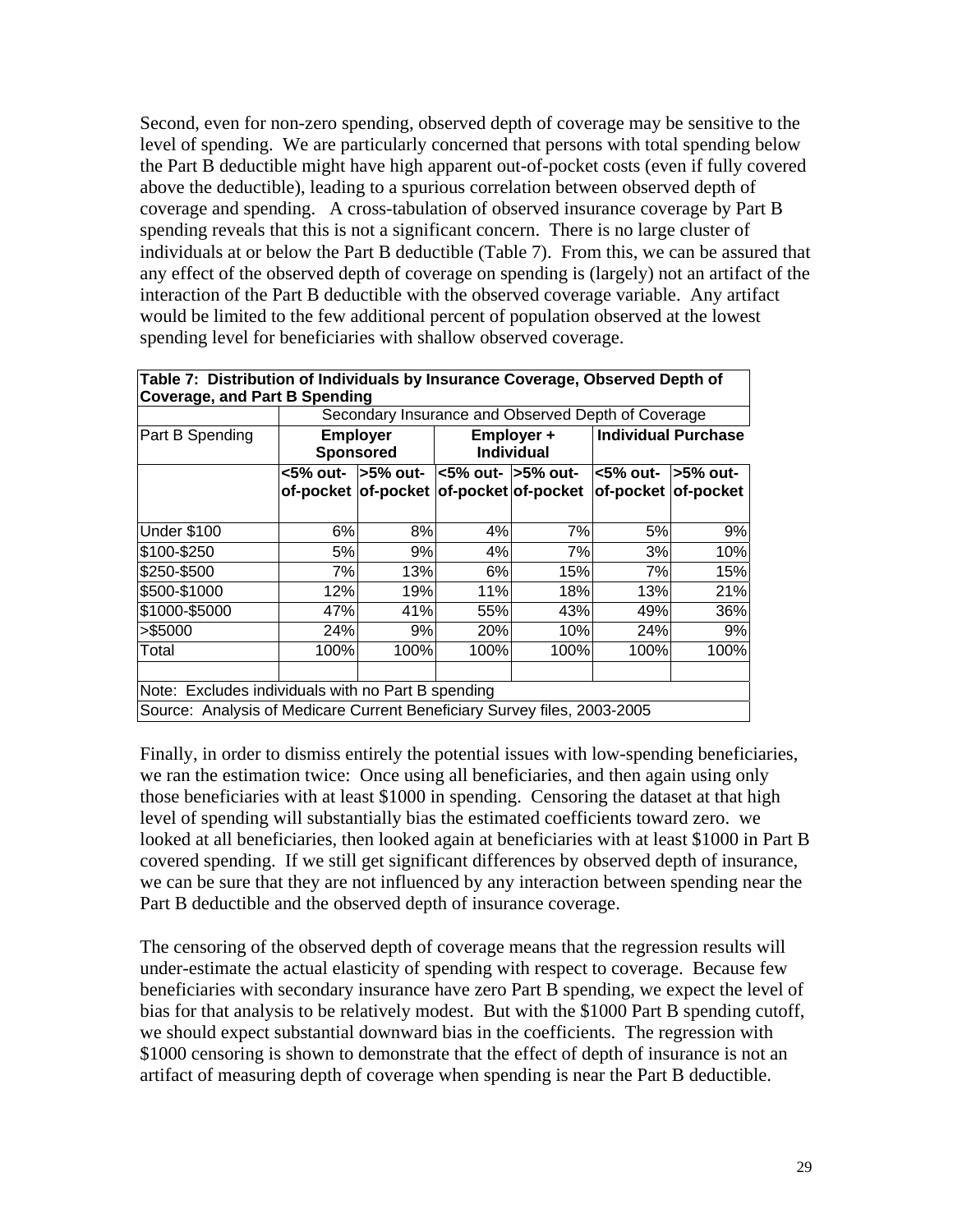Table 8 shows that, within each insurance class, beneficiaries with apparent near-firstdollar coverage (defined here as paying less than 5 percent of cost of Medicare Part B services) have much higher spending than others. In each case, there is no statistically significant difference between those who have second insurance but paid at least 5 percent of Part B spending, and the Medicare-only population. This is after risk adjustment (as done above), and holds true both for all beneficiaries, and for beneficiaries with more than \$1000 in total Part B spending.

| Table 8: Part Spending by Insurance and Revealed Out-of-Pocket Share                                                                                                                                                                                                                                                                |                                                      |                                                                                                                    |  |                                        |                                                                      |  |  |
|-------------------------------------------------------------------------------------------------------------------------------------------------------------------------------------------------------------------------------------------------------------------------------------------------------------------------------------|------------------------------------------------------|--------------------------------------------------------------------------------------------------------------------|--|----------------------------------------|----------------------------------------------------------------------|--|--|
| Regression-adjusted Part B spending relative to Medicare-only Individuals                                                                                                                                                                                                                                                           |                                                      |                                                                                                                    |  |                                        |                                                                      |  |  |
|                                                                                                                                                                                                                                                                                                                                     |                                                      | <b>All Individuals Regardless of</b><br>Individuals with at Least \$1000<br><b>Spending</b><br>in Part B Spending. |  |                                        |                                                                      |  |  |
| <b>Percent of Part B</b><br><b>Spending Out-of-</b><br><b>Pocket</b>                                                                                                                                                                                                                                                                | $%$ of<br>Persons in<br><b>Insurance</b><br>Category | <b>Increased Spending</b><br><b>Relative to Medicare</b><br>Only                                                   |  | $%$ of<br><b>Insurance</b><br>Category | <b>Increased</b><br>Persons in Spending Relative<br>to Medicare Only |  |  |
| <b>Employer-Sponsored</b>                                                                                                                                                                                                                                                                                                           |                                                      |                                                                                                                    |  |                                        |                                                                      |  |  |
| No survey Part B \$                                                                                                                                                                                                                                                                                                                 | 5%                                                   | N/A                                                                                                                |  | N/A                                    | N/A                                                                  |  |  |
| $< 5\%$                                                                                                                                                                                                                                                                                                                             | 50%                                                  | 68%                                                                                                                |  | 61%                                    | $24\%$ ***                                                           |  |  |
| $>5\%$                                                                                                                                                                                                                                                                                                                              | 45%                                                  | $0\%$                                                                                                              |  | 39%                                    | $-6%$                                                                |  |  |
| Employer+Individual                                                                                                                                                                                                                                                                                                                 |                                                      |                                                                                                                    |  |                                        |                                                                      |  |  |
| No survey Part B \$                                                                                                                                                                                                                                                                                                                 | 1%                                                   | N/A                                                                                                                |  | N/A                                    | N/A                                                                  |  |  |
| $< 5\%$                                                                                                                                                                                                                                                                                                                             | 52%                                                  | $77\%$ ***                                                                                                         |  | 61%                                    | $21\%$ ***                                                           |  |  |
| $>5\%$                                                                                                                                                                                                                                                                                                                              | 46%                                                  | 23%                                                                                                                |  | 39%                                    | 6%                                                                   |  |  |
| <b>Individual Purchase</b>                                                                                                                                                                                                                                                                                                          |                                                      |                                                                                                                    |  |                                        |                                                                      |  |  |
| No survey Part B \$                                                                                                                                                                                                                                                                                                                 | 3%                                                   | N/A                                                                                                                |  | N/A                                    | N/A                                                                  |  |  |
| < 5%                                                                                                                                                                                                                                                                                                                                | 63%                                                  | 85%                                                                                                                |  | 75%                                    | $30\%$ ***                                                           |  |  |
| $>5\%$                                                                                                                                                                                                                                                                                                                              | 34%                                                  | 12%                                                                                                                |  | 25%                                    | 4%                                                                   |  |  |
| Notes: N/A no relevant data. By construction, these individuals have zero Part B spending.<br>Coefficients should not be used to provide a quantitative estimate of the elasticity of spending with<br>respect to coverage. See text for discussion of statistical bias issues.<br>$* = p < .05$ , $** = p < .01$ , $** = p < .001$ |                                                      |                                                                                                                    |  |                                        |                                                                      |  |  |
| Source: Analysyis of 2003-2005 MCBS files, pooled                                                                                                                                                                                                                                                                                   |                                                      |                                                                                                                    |  |                                        |                                                                      |  |  |

These findings suggest that, to a reasonable approximation, the entire effect of secondary insurance on spending is attributable to those who have first-dollar or nearly-first-dollar coverage. By contrast, beneficiaries with secondary coverage who paid at least 5 percent of Part B costs had spending that was not significantly different from the Medicare-only population.

We tested that formally by including dummy variables for apparent depth of coverage alongside variables for secondary coverage in a regression explaining Part B spending. When we flag those who paid under 5 percent of Part B costs, the coefficients on the secondary insurance coverage became small and not statistically significant. That is, once we account for the presence of near-first-dollar coverage, the actual type of secondary coverage and the presence of secondary coverage that is not first-dollar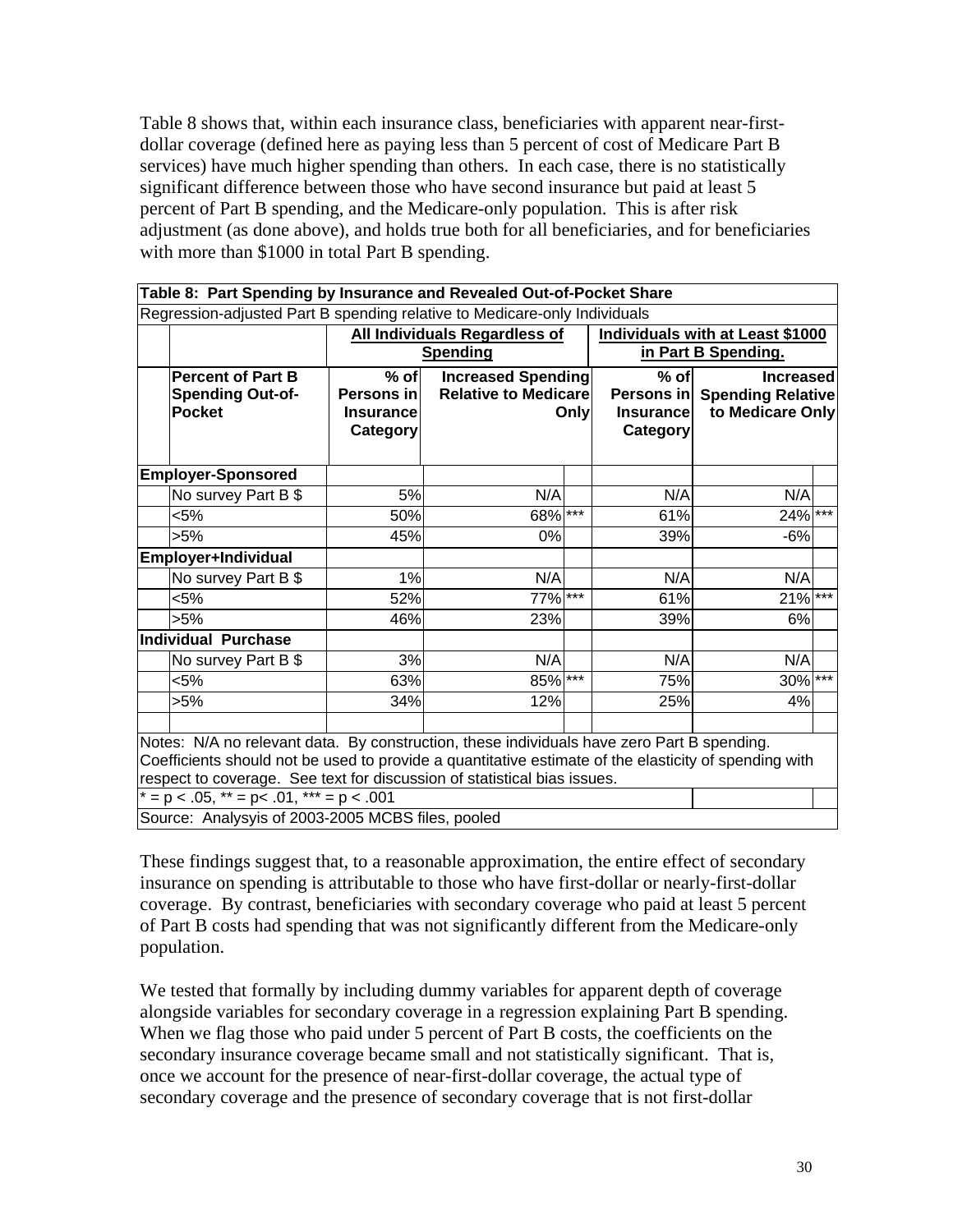coverage are both irrelevant. The entire secondary insurance effect for all types of private secondary coverage can be explained by a single variable that flags beneficiaries who get free or nearly free Part B care.

## **2.5 Review of the Lemieux et al. paper in light of these results.**

Lemieux et al. focused on VA-covered beneficiaries to explain why their estimate of the impact of secondary insurance is much smaller than prior estimates. Yet, removal of VAcovered beneficiaries appears to have little impact in the current analysis. This section briefly examines the Lemieux at al. analysis and results.

The Lemieux et al. paper concludes that the prior estimates of the impact of secondary insurance were too high, based on five main points:

- Individuals with VA and military retiree coverage constitute a high proportion of the MCBS population with no reported secondary insurance.
- These individuals have lower Medicare spending, to the extent that use of VA facilities substitutes for Medicare-paid care.
- This substantially inflates the estimated impact of secondary insurance on Medicare outlays.
- Failure to remove VA-covered beneficiaries explains why prior analyses by the Congressional Budget Office and the Physician Payment Review Commission found a large impact of secondary insurance on Medicare spending.
- Finally and separately, purchasers of Medigap insurance appear substantially less healthy than average, based on claims submitted to three Medigap insurers.

The current analysis suggests that only the first of those five points is substantively correct. Our results either contradict the remaining points of that argument or suggest that the empirical impact is minimal.

First, it is true that individuals using VA services during the year are largely concentrated in the group with no reported secondary insurance. We found that about 14 percent of the Medicare-only group had some VA use during the year, compares to 2 or 3 percent of those with some private secondary insurance (Table 2).

Second, the individuals with VA use have *modestly* lower Medicare spending. This occurs because VA spending does not simply substitute for Medicare spending, but instead appears to add to the total spending per beneficiary from all sources. For the Medicare-only population, the population with VA coverage had total spending 16 percent above average and had Medicare spending that was 22 percent below average (Table 2).

Third, the overall effect of the VA population is small, because it is (roughly) equal to the product of these two factors (22 percent lower costs in 14 percent of the population). The net effect is that including the VA population lowers the average cost of the Medicareonly population by about 3 percent (and lowers costs elsewhere by a much smaller amount). That is small relative to the overall estimated impact of insurance on spending.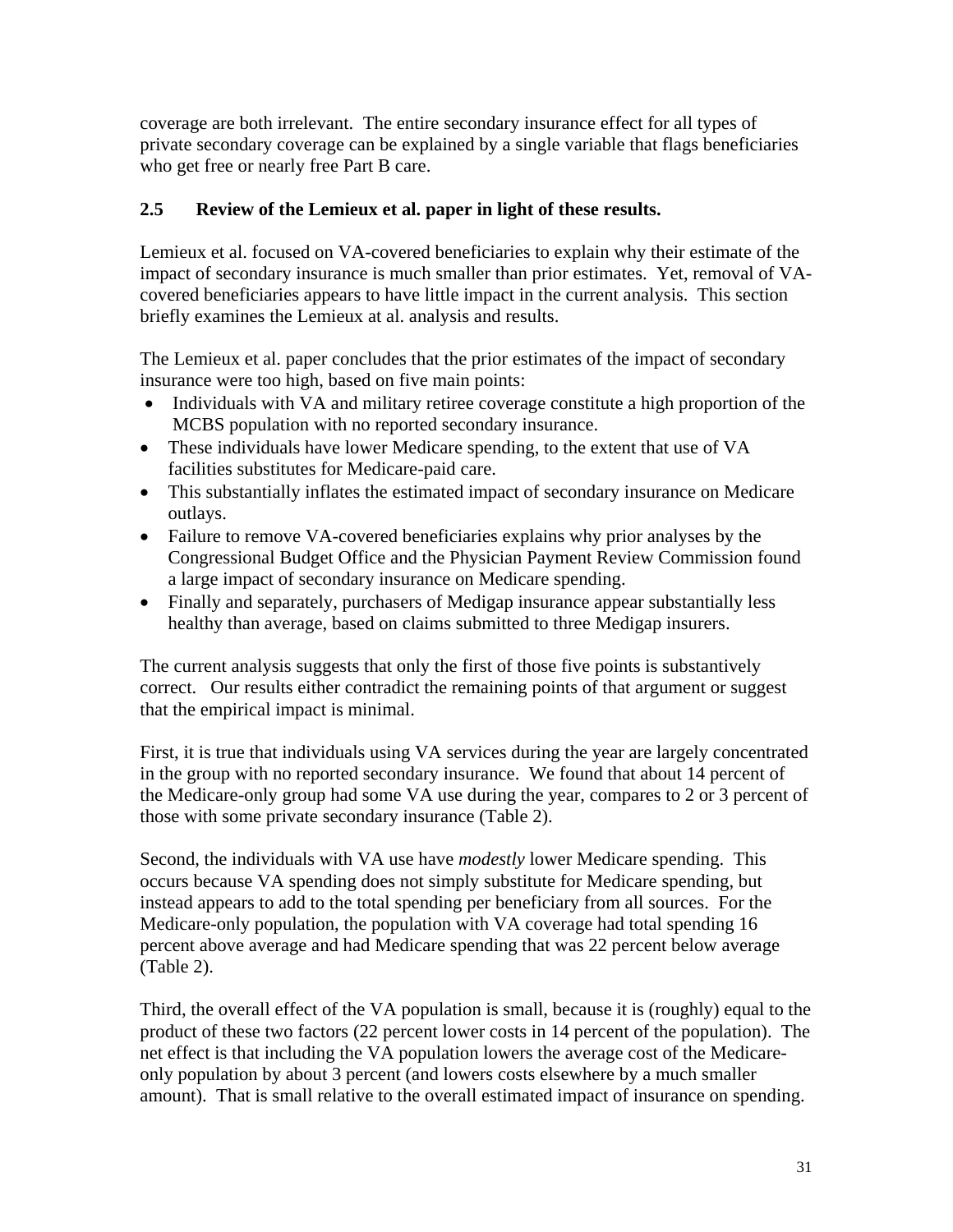It is not clear how Lemieux et al. obtained such large changes in average per-capita spending by screening out those with VA use.

Fourth, the inclusion of VA-covered beneficiaries does not explain the higher estimated impact of secondary insurance in the older PPRC and CBO studies. As shown here, using 2003-2005 pooled MCBS data, the inclusion or exclusion of the VA-covered beneficiaries makes little difference in average Medicare costs. We excluded VA beneficiaries and obtained results similar to the prior PPRC analysis. (In addition, CBO work used National Health Interview Survey (NHIS) data, not Medicare claims data (Christensen and Shinogle, 1997). Criticism based on incomplete Medicare spending data would not apply to that study.)

Finally, the MCBS data show little to suggest that elderly Medigap purchasers are less healthy than average. Looking at Table 3, the self-reported health status and functional status for Medigap owners appear similar to other beneficiaries. The the claims-based risk index is much higher for these beneficiaries than for the Medicare-only population, but as discussed above that may largely reflect the differences in claims volume.

In short, VA users constitute a significantly higher fraction of the Medicare-only population than they do of the rest of the Medicare population. But this has only a small effect on average costs, and does not explain the discrepancy between the prior PPRC and CBO work and the Lemieux et al. results. After excluding those with VA coverage, the results from this analysis are consistent with the older PPRC and CBO work.

## **2.6 Discussion and interpretation.**

The prior section demonstrated a large difference between beneficiaries with and without secondary insurance, in terms of total and Part B spending. In round numbers, compared to those with no insurance, beneficiaries with individual-purchase insurance use one-half more Part B care, those with employer-sponsored coverage used one-third more Part B care.

These results were obtained after a reasonable attempt to remove many factors that may affect health care use and may be correlated with insurance status. As a reminder, those results apply to elderly non-institutionalized fee-for-service beneficiaries with full Part A and Part B coverage and no use of VA facilities. The results were obtained with adjustment for diagnoses reported during the year (concurrent HCCs), other self-reported health status indicators, income, education, and demographics.

We believe that the most plausible interpretation of the data is that the insurance coverage is the primary factor causing the higher use of care. Any self-selection of insurance based on *observable* factors – observed health status, income, education, or demographics – should be largely accounted for by the regression analysis.

At this point (before looking at service use in detail), the only way to assert that insurance is not the primary cause of higher spending is to appeal to some large, *unobserved* factor.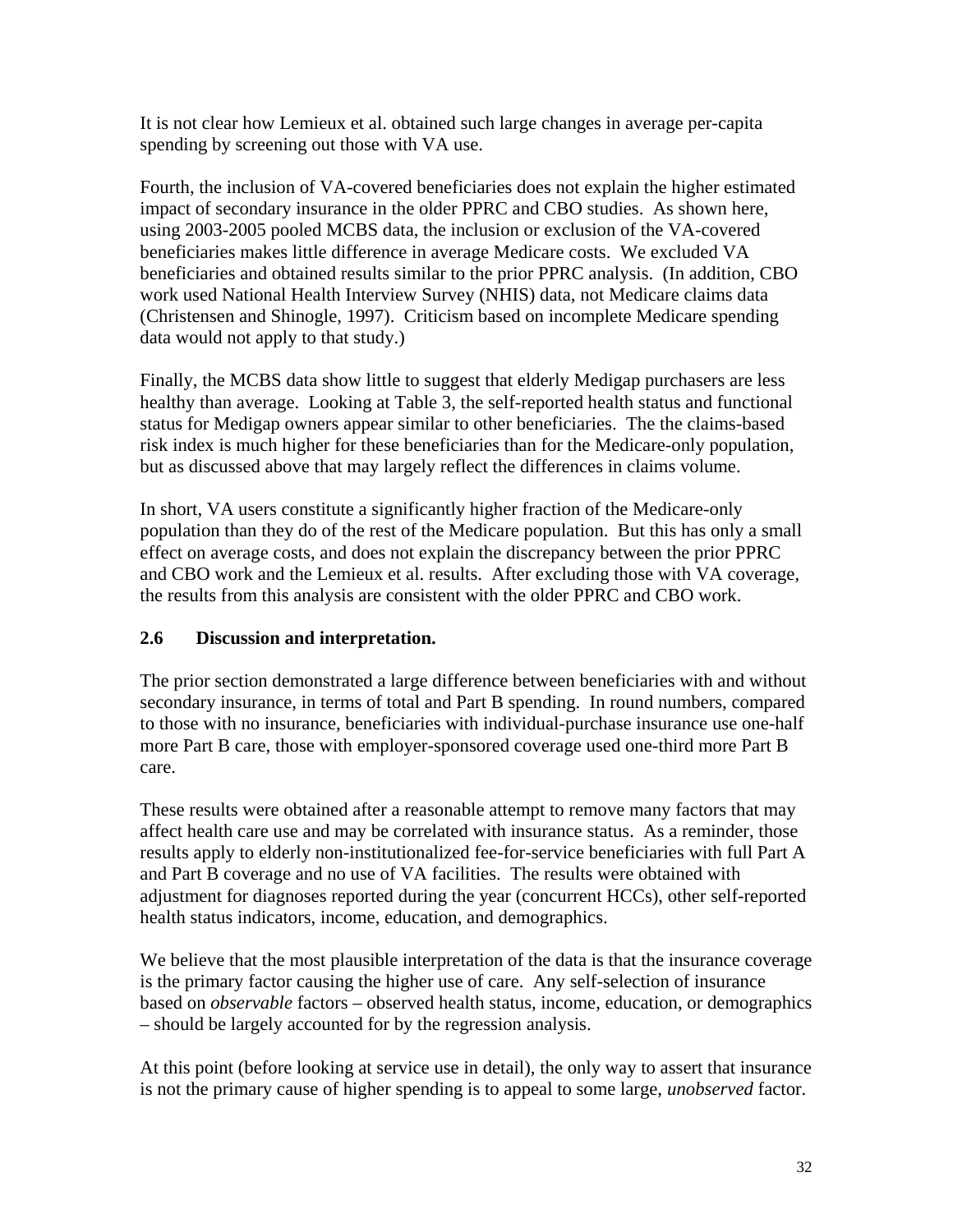These results could be unrelated to the demand inducement effects of insurance only if there were some unobserved factor that is both strongly correlated with secondary insurance ownership and is a strong determinant of Part B spending.

One possible explanation is that a true-yet-unobserved difference in health status that accounts for the Part B spending differences. This seems highly unlikely. This would require beneficiaries with individual-purchase health insurance to be 50% "sicker" than those without it, yet reveal no difference in health status when asked, and have any differences related to the mix of diseases under active treatment (the HCCs) fully accounted for in the regression.

A second and subtler alternative explanation is that individuals who desire more health care, independent of their objective health status, may be more likely to obtain secondary insurance.<sup>13</sup> In other words, those who purchased Medigap knew that they wanted to use more health care, and would have used more health care regardless of their actual insurance status. This alternative might plausibly be put forth as an explanation of higher use for Medigap holders, but not those with employer-based health insurance. That insurance is a byproduct of career choice and it seems implausible that individuals choose their careers based on expected health care use after retirement.

Finally, we note that secondary coverage exhibited a strong "dose-response" relationship with spending. Within each secondary insurance class, significantly higher Part B spending was observed only for those with first-dollar or near-first-dollar coverage. So, for example, the mere presence of employer-sponsored coverage was not sufficient to raise spending. Instead, the coverage had to eliminate all or nearly all out-of-pocket costs before spending was observed to rise.

Ultimately, it is not necessary to speculate about why Medicare-only beneficiaries avoid getting health care. We can simply ask them. Compared to those with private health insurance, those with Medicare only where both more likely to worry about their health and more likely to avoid going to the doctor (CMS 2005). When asked about why they avoided seeing the doctor, 19 percent of Medicare-only beneficiaries reported that they delayed getting care due to the cost, compared to 5 percent or less for those with private secondary insurance (CMS 2005). In short, beneficiaries' self-reported behavior and the reasons for that behavior dovetail with insurance as an explanation for use. Medicareonly beneficiaries are more worried about their health than others, they know that they avoid getting medical care, and they say that the reason they avoid getting that care is the cost. The cost – that is, their lack of secondary insurance -- is a significant driver of their lower use of services.

At this point, the evidence appears fairly clear. After eliminating persons with VA use and adjusting for covariates (health, income, education, demographics), beneficiaries without secondary insurance use much less health care than those who do. This was due

l

 $<sup>13</sup>$  In the context of HMO risk selection, this historically was discussed as the "worried well" hypothesis,</sup> that HMOs might attract individuals who were well but who worried about health status and so used more health care.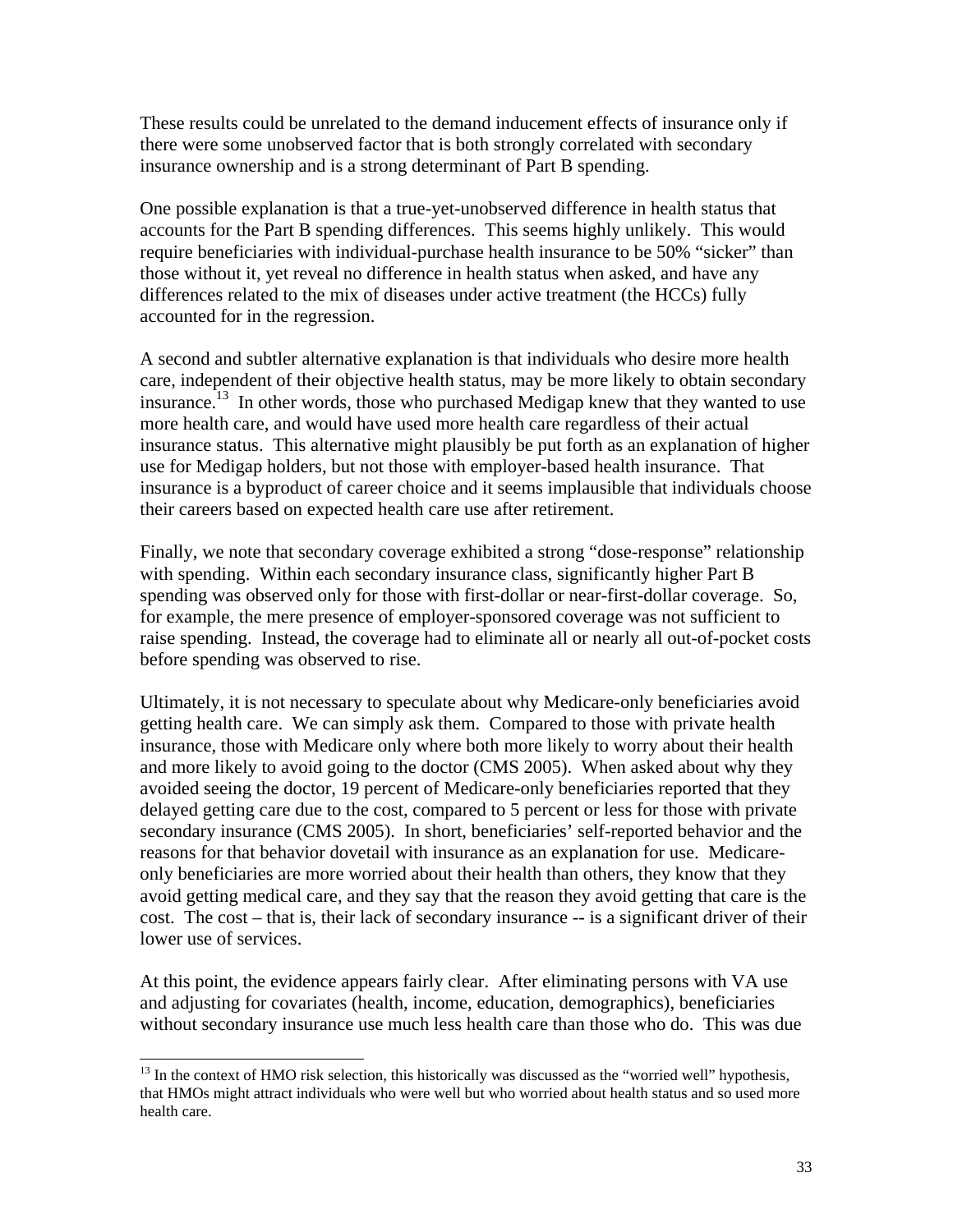entirely to those with near-first-dollar coverage, while no significant differences were found for those who paid at least 5 percent of Part B costs. This strongly suggests that the lack of full insurance – the presence of out-of-pocket costs -- causes the lower use of care in the Medicare-only population. When asked, beneficiaries themselves say exactly that – those without secondary insurance are far more likely to report having delayed care due to cost.

## **3 SERVICE-LEVEL DIFFERENCES**

This section looks in more detail at the impact of secondary insurance on the types of services used. Medicare claims data are used to isolate individual services and groups of services. We ask what types of services appear most strongly affected by the presence of secondary insurance.

We use the same regression framework above to calculate adjusted rates of use for various services. We run a regression to predict service use (spending) as a function of insurance status, health, income, education, and demographics. We then report the estimated impact of health insurance on use as a percent of the actual service use of the Medicare-only population. The result is that all tables are shown after adjustment for health status, income, education, and demographics, and all tables use the population without secondary insurance as the reference population.

In most cases, we track physicians' services. We do this because in (almost) all cases, acute care will result in physicians' services bills. Further, if we count services from multiple files we risk double-counting. The physicians' services results should be indicative of the overall variation in use of services by these populations.

The bottom line is that beneficiaries without secondary insurance appear to get services that are clearly needed, in the sense of getting acute care in response to serious illness. Essentially, they get the care that is not discretionary. By contrast, they tend not to get care for which the benefits are less directly obvious, or which is not "life and death" care. They get less well patient care, less preventive care, fewer scheduled inpatient admissions, and fewer procedures that are costly but do not address life-threatening conditions. In essence, on average, they appear to get the care required to address acutecare problems, but get less care that is discretionary or preventive in nature.

## **3.1 Conceptual framework and methods.**

This section briefly describes a conceptual model of health care use for a given level of health status or health care "need". That is, we ask in a very general way what systematic factors will affect the level of care that beneficiaries will obtain for a given health care problem of a given severity. In particular, to be clear, we are not interested in variations in health status as a causative factor (the regression adjustment should deal with them) or with seemingly irrational "small area variations" in health care use. We are discussing what factors, in general, will affect the decision to obtain care.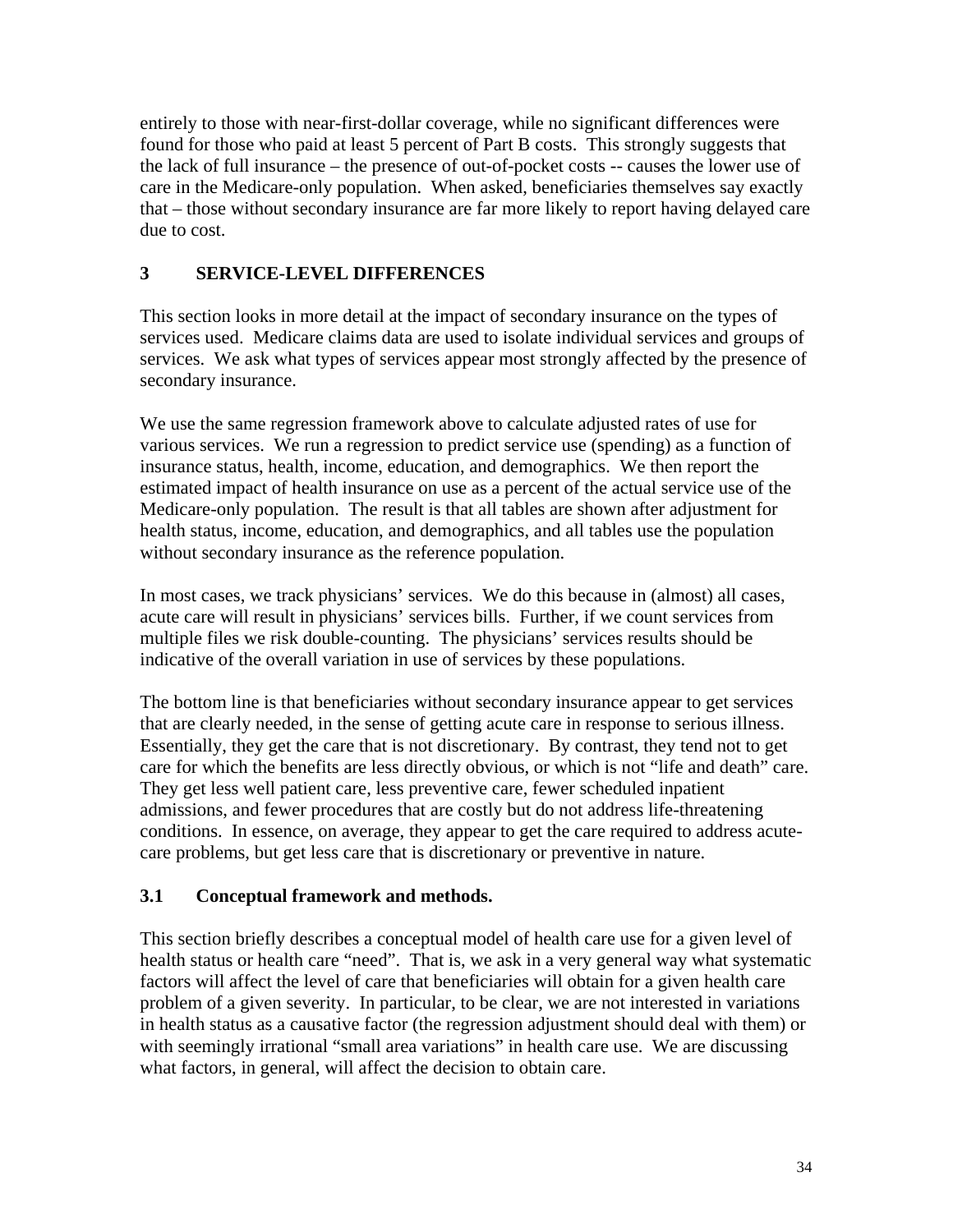We believe that four factors provide a reasonably coherent framework for discussing the systematic, observable factors that will affect beneficiaries' use of care.

- The care's near-term impact on health status ("life and death" care versus discretionary or preventive care);
- The pain, risk, and time associated with the care and its consequences;
- The beneficiary's monetary cost for the care;
- The extent to which packages of services are delivered within one episode, so that provision of one service requires the provision of additional services with little or no discretion on the level of subsequent care.

The near term impact should be fairly obvious. Beneficiaries weigh the costs and benefits of care when making the decision to obtain care or not. All other things equal, the more obvious the immediate benefit, the less role there is for other factors to enter the decision. Thus, we would expect emergency care for life-threatening conditions to be relative unaffected by (say) money cost, while care for conditions that are merely inconvenient or uncomfortable might be more strongly affected by other factors such as monetary cost.

The pain, risk, and time would suggest that beneficiaries in general should be more amenable to short, non-invasive, low-risk procedures than to (e.g.) surgical procedures that carry significant mortality and morbidity risk. For example, if promised equal outcomes from drug-based or surgically-based treatment for blocked arteries, we would expect beneficiaries to lean toward drug-based treatment, all other things equal.

Monetary cost should be obvious. Beneficiaries themselves report delaying care due to cost. On net, we would expect beneficiaries with full secondary insurance to be less reluctant to seek and undergo treatment than beneficiaries with Medicare only.

The episodic nature of care tends to trump any of these factors. Once admitted to the hospital for (say) a heart attack, a beneficiary has relatively little choice over such factors as blood tests, imaging, and possible surgical intervention. Similarly, one would not be able to have (e.g.) gall bladder removal without imaging of the gall bladder, or total hip replacement without followup physical therapy. In all of these examples, services that might be discretionary in other contexts (tests, imaging, therapy) are non-discretionary when they are part of an acute episode (hearth attack, cholecystectomy, total hip replacement). This means that analysis of those individual categories (imaging, tests, therapy) may understate the variation in the truly discretionary portion of the services in those categories.

One purely practical consideration should be mentioned. Medicare-only beneficiaries may often not pay their hospital deductible and coinsurance amounts. In 2005, hospitals incurred roughly \$1.1B in Medicare bad debt (calculated from Sutton et al. 2005). It is reasonable to assume that much of that was concentrated among beneficiaries with no secondary insurance. If it were entirely concentrated on the 11 percent of fee-for-service beneficiaries with no secondary insurance, a rough calculation suggests it would account for nearly half of all inpatient and outpatient deductible and coinsurance amounts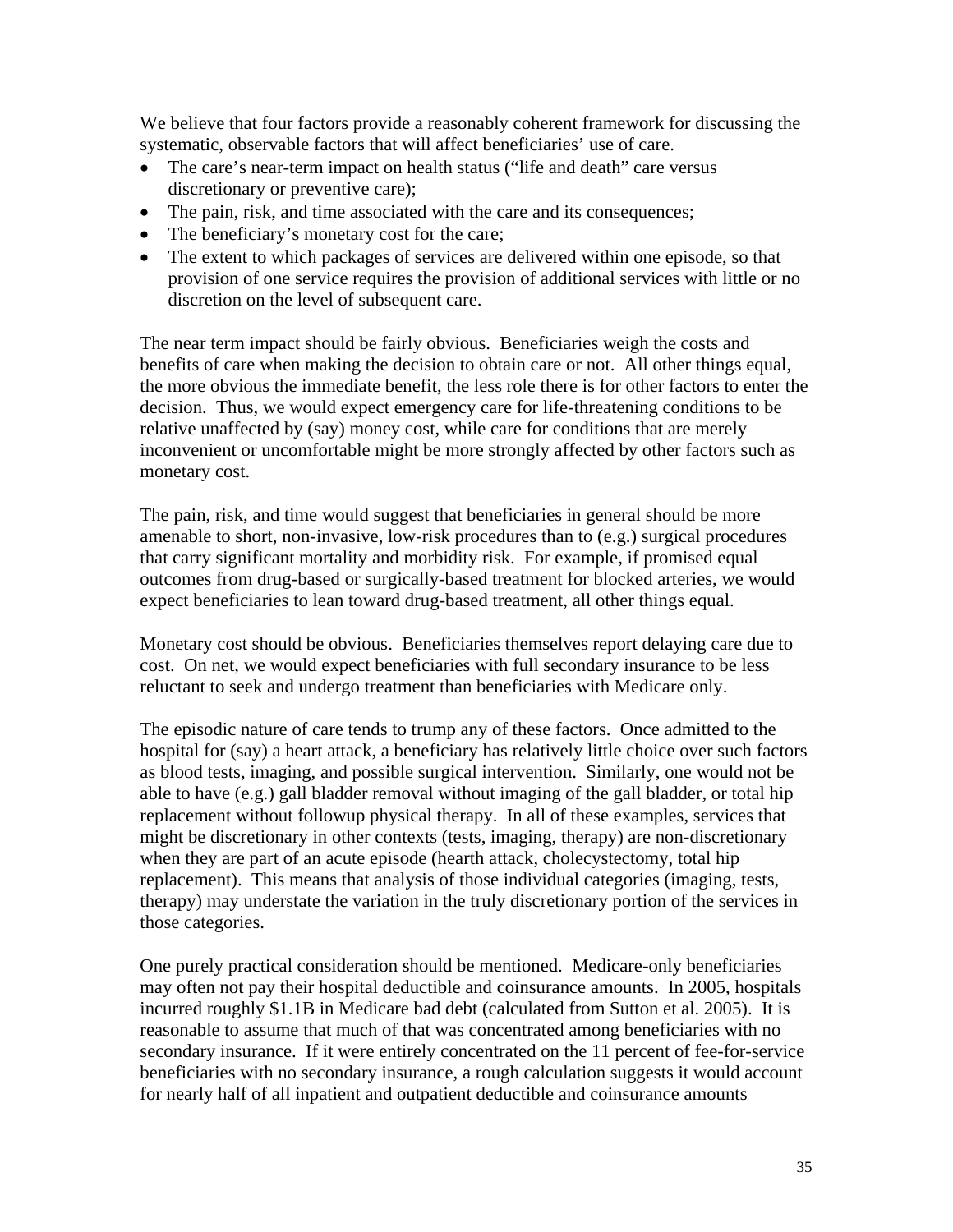incurred by the Medicare-only population. Thus, while inpatient procedures may appear to have high deductible burdens, the actual realized burden may be less than the burden calculated from full payment of the Medicare inpatient deductible.

In practice, there are no off-the-shelf measures that would systematically quantify all health care services along these dimensions. Instead, we have to take some seeminglyreasonable "cuts" of the data to see whether or not, in a qualitative way, these factors appear to explain the systematic variation in use of care.

To increase sample size within group and to simplify the analysis, this section combines the three separate private secondary insurance categories. Many significant surgical procedures occur at rates ranging from the several-per-hundred to the several-perthousand-beneficiaries level. This makes analysis difficult, given the small sample size of the MCBS. Pooling all private secondary insurance helps with this issue, as does looking at broader categories of services when possible.

We applied a second screen to address the issue of small sample size. Results are not presented for a spending category if fewer than 30 persons had such spending in the Medicare-only group. We apply this screen if those results would be "statistically significant" based on the usual tests. Formally, the asymptotic (large-sample) statistics used for the tests may be substantially inaccurate when there are few cases. Less formally, if only a handful of cases are involved, there is simply too much likelihood for differences in spending to arise due to one or two spending outliers. This screen helps weed out the findings that are most likely to be such "flukes" and therefore helps to present a more conservative picture of the actual differences in service mix by secondary insurance status.

To get at some of the issues around episodes of care, we will sometimes separate out and discard inpatient services. Individual services provided in the inpatient setting (for example, tests and imaging) are likely to be part of a larger episode. Once admitted to the hospital, beneficiaries may have relatively little discretion over service use. This is our (admittedly coarse) way of trying to separate out the use of seemingly discretionary services that may in fact take place within the context of large non-discretionary ("life-ordeath") episodes.

The upshot of this is that we do not have any precise way to test for the impact of these factors. Instead, we will simply tabulate the data in ways that seem to be informative. For example, we can contrast use of emergency and non-emergency services, or inpatient versus non-inpatient services.

MCBS sample size presents one final and important limitation on methods. There are only about 1600 persons in the final Medicare-only group for the three-year pooled MCBS file. Yet, many procedures of interest may be done at the rate of a few procedures per hundred or per thousand Medicare beneficiaries. There may not be enough sample size to provide a stable average rate of service use at the level of specific procedures.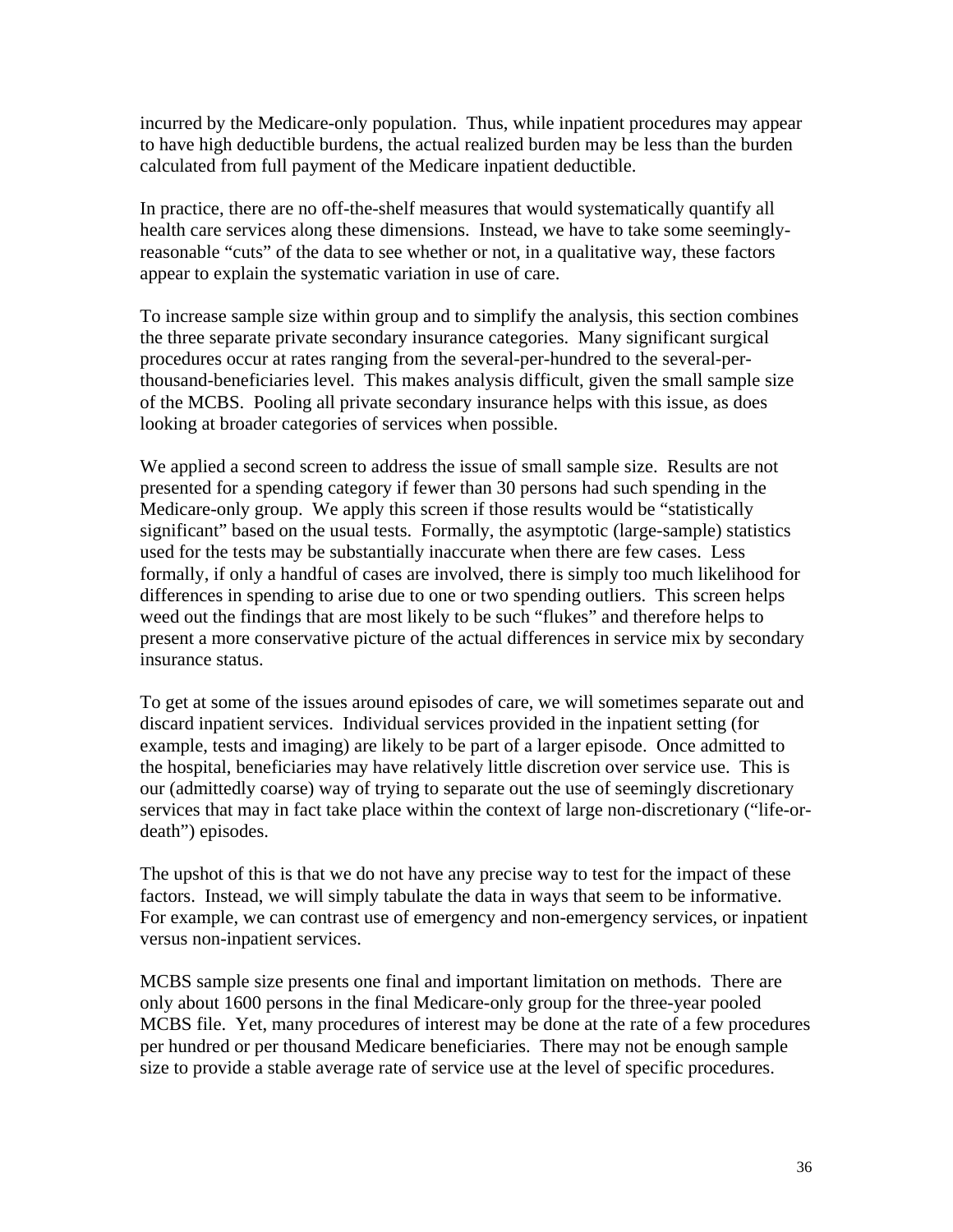To address the sample-size issue, we do not show any cell in the following tables unless there is at least \$10 per capita in spending for the Medicare-only group, and at least 30 beneficiaries with some spending in the Medicare-only group. These rules of thumb serve to screen out some results that may reflect the experience of just a few beneficiaries or just a few claims, regardless of the apparent statistical significance level of the result.

While this does guard against making inferences based on a handful of persons, it also has the effect of eliminating almost all analysis of specific surgical procedures. Almost no major surgical procedures are common enough to exceed that cutoff for the Medicareonly group. This means that the analysis is effectively restricted to looking at broader classes of procedures and services.

## **3.2 Detailed Analysis of Spending**

We used the following categorizations of spending to explore which services are more or less strongly affected by secondary insurance status:

- Physicians' services by site of service.
- Physicians' services by broad specialty category.
- Part B (physician and hospital outpatient) spending within broad Berenson-Eggers Type of Service (BETOS) categories.
- Hospital admissions by emergency, urgent, and elective status.<sup>14</sup>
- Part B spending for all preventive services combined.
- Total spending for decedents, and spending by individuals with diagnoses for the leading causes of death in the elderly.

Table 7 shows regression-adjusted differences in per-capita spending between those with no secondary insurance and those with private insurance. The columns show the percapital spending for those with no insurance, and the percent increase in spending associated with ownership of private secondary insurance.

The impact of secondary insurance is highest in the office setting (as opposed to hospital inpatient or outpatient), where those with private secondary insurance cost Medicare about 75 percent more than those with no secondary insurance. By specialty, the effect is most profound among medical specialists. On the inpatient side, there is essentially no difference in spending for emergency and urgent admissions. For elective admissions, by contrast, spending is about 90 percent higher for those with private secondary insurance than for those with no secondary insurance (Table 9).

l <sup>14</sup> Hospitals are not required to code this field accurately for payment purposes, but two tests suggested that coding is largely accurate. First, this field was consistent with hospital coding on admission source. About 90 percent of Medicare admissions occur either through the emergency department (ED) or from physician referral. Less than 2 percent of ED admissions were marked as elective while nearly 60 percent of physician referral admissions were marked as elective. Second, for one common procedure (hip replacement), field coding matched the clinical indications for emergency versus elective surgery. When hip replacement admissions were split by presence of a fracture, almost all fracture cases were marked as emergency or urgent, while almost all other cases were marked as elective. Both of these tests suggest that the type of admission field provides a reasonable average measure of admission urgency.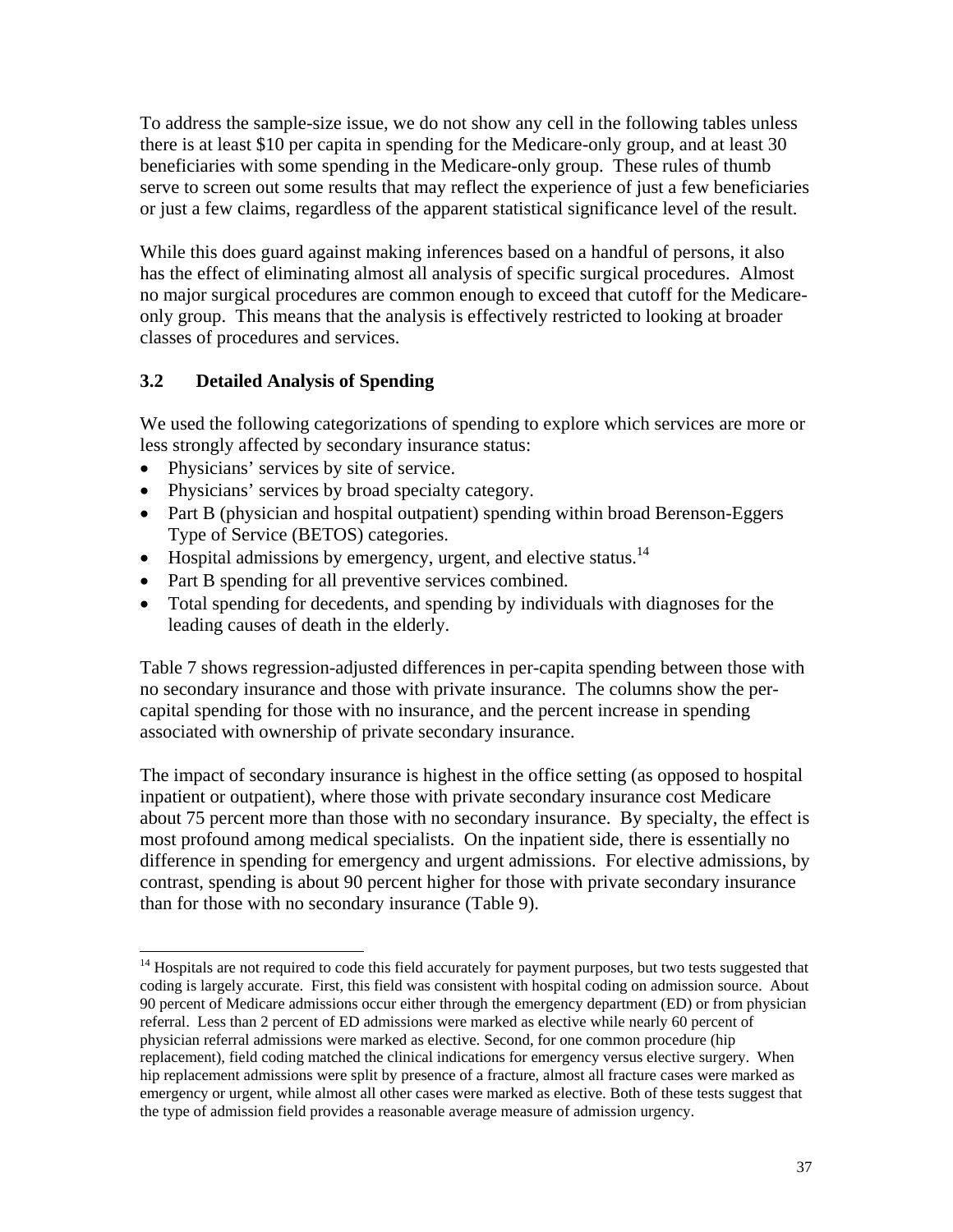| Table 9: Medicare Spending by Category, Sorted By Estimated Impact of Private                           |    |              |                           |     |  |  |  |  |
|---------------------------------------------------------------------------------------------------------|----|--------------|---------------------------|-----|--|--|--|--|
| <b>Secondary Insurance</b>                                                                              |    |              |                           |     |  |  |  |  |
| Elderly Non-Institutionalized Fee-for-Service Beneficiaries With no VA Use                              |    |              |                           |     |  |  |  |  |
|                                                                                                         |    | Per-capita   | Percent p-                |     |  |  |  |  |
|                                                                                                         |    | spending, no | Increase in valu          |     |  |  |  |  |
|                                                                                                         |    | secondary    | Spending, e               |     |  |  |  |  |
|                                                                                                         |    | insurance    | Private                   |     |  |  |  |  |
|                                                                                                         |    |              | Supplemental<br>Insurance |     |  |  |  |  |
|                                                                                                         |    |              |                           |     |  |  |  |  |
| Carrier claims by place of service                                                                      |    |              |                           |     |  |  |  |  |
| Other                                                                                                   | \$ | 127.29       | 23% *                     |     |  |  |  |  |
| Inpatient                                                                                               | \$ | 280.56       | 32% **                    |     |  |  |  |  |
| OPD/ASC                                                                                                 | \$ | 260.67       | 33%                       | *** |  |  |  |  |
| Office                                                                                                  | \$ | 643.44       | 75%                       | *** |  |  |  |  |
| Carrier claims by physician specialty (non-physician omitted)                                           |    |              |                           |     |  |  |  |  |
| Radiologists                                                                                            | \$ | 118.79       | 30%                       |     |  |  |  |  |
| Generalists                                                                                             | \$ | 315.50       | 36%                       | *** |  |  |  |  |
| Surgical specialists                                                                                    | \$ | 328.97       | 50%                       | *** |  |  |  |  |
| Medical specialists                                                                                     | \$ | 341.39       | 89%                       | *** |  |  |  |  |
| Inpatient claims by admission type                                                                      |    |              |                           |     |  |  |  |  |
| emergency                                                                                               | \$ | 1,220.59     | $-6%$                     |     |  |  |  |  |
| urgent                                                                                                  | \$ | 404.89       | 6%                        |     |  |  |  |  |
| elective                                                                                                | \$ | 405.17       | 90%                       | *** |  |  |  |  |
| Preventive services (carrier and OPD claims combined)                                                   |    |              |                           |     |  |  |  |  |
| Preventive services payments                                                                            | \$ | 21.30        | 97%                       | *** |  |  |  |  |
| % of persons with some preventive svc.                                                                  |    | 37%          | 60%                       | *** |  |  |  |  |
| Notes: $* = p < .05$ , $** = p < .01$ , $** = p < .001$ , analysis is based on regression that included |    |              |                           |     |  |  |  |  |
| health status, income, education, and beneficiary demographics.                                         |    |              |                           |     |  |  |  |  |
| Place of service "other" consisted mainly of ambulance services and clinical laboratory tests, and      |    |              |                           |     |  |  |  |  |
| the cofficient averages the impact of the two.                                                          |    |              |                           |     |  |  |  |  |
| Source: Analysis of MCBS 2003-2005 Cost and Use files.                                                  |    |              |                           |     |  |  |  |  |

Table 10 is one attempt at a systematic look across services. Table 10 takes all carrier and hospital outpatient claims and summarized Medicare payments by aggregations of Berenson Eggers type of service codes (BETOS). The resulting pattern of differences has some intuitive appeal. First, presence of secondary insurance has little apparent effect on emergency care services, including ambulance services and emergency room visits. Second, presence of secondary insurance has its largest impact on drug spending. Beneficiaries with secondary insurance spend three times as much as others on other Part B injectable drugs.<sup>15</sup>

 $\overline{a}$ 

<sup>&</sup>lt;sup>15</sup> There is a significant risk adjustment caveat here. The HCCs capture only some of the diagnoses that may raise costs. In particular, some of the most expensive drugs provided under Part B are for fairly rare diagnoses that did not merit their own separate categories under the HCC system. There is a caveat that the risk adjustment might have missed the rare conditions that are the focus of many of the highest-cost drugs.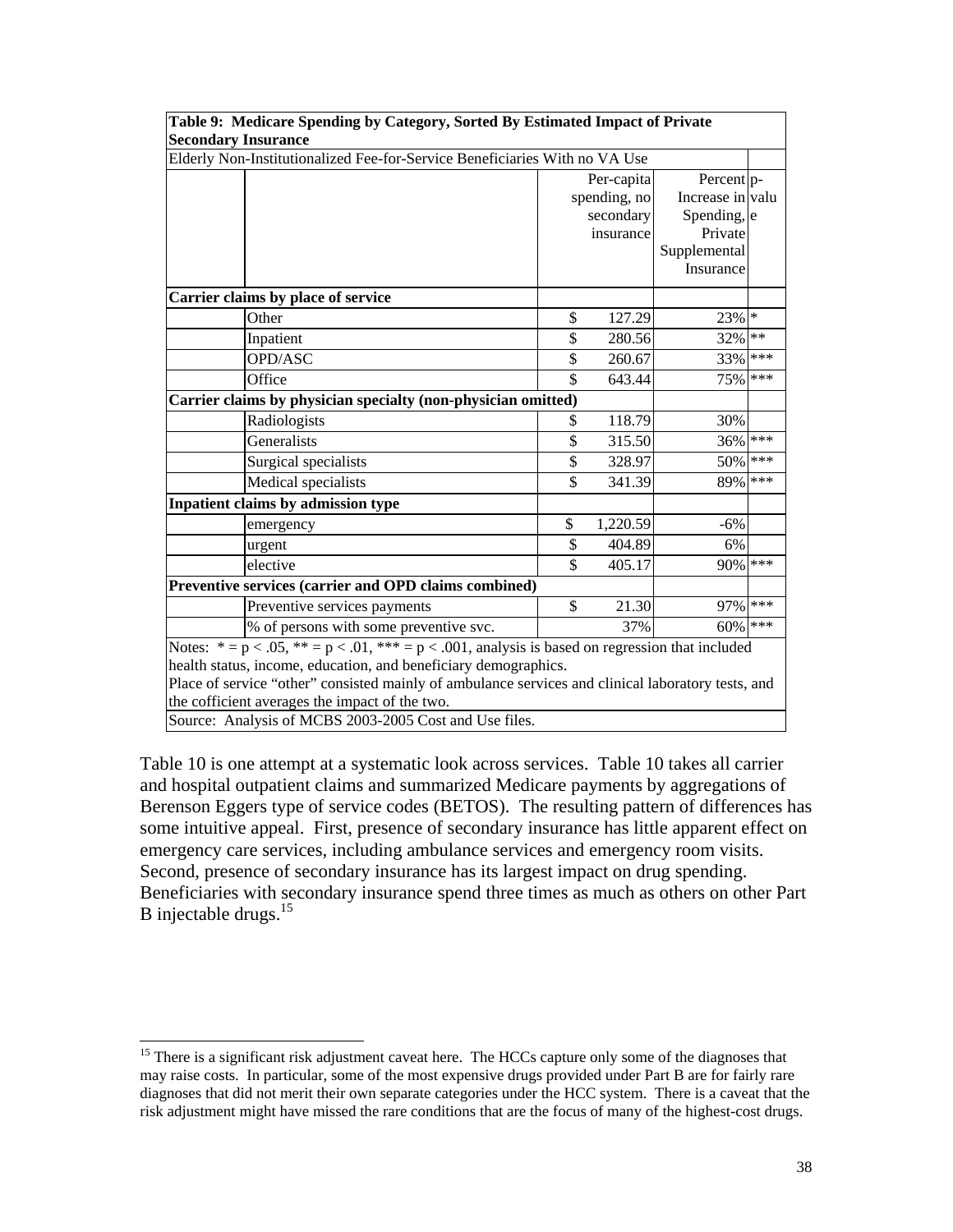| Table 10: Medicare Spending Sorted By Estimated Impact of Private Secondary Insurance                   |                          |              |                           |        |  |  |  |  |  |  |  |  |
|---------------------------------------------------------------------------------------------------------|--------------------------|--------------|---------------------------|--------|--|--|--|--|--|--|--|--|
| Elderly Non-Institutionalized Fee-for-Service Beneficiaries With no VA Use                              |                          |              |                           |        |  |  |  |  |  |  |  |  |
|                                                                                                         |                          | Per-capita   | Percent p-                |        |  |  |  |  |  |  |  |  |
|                                                                                                         |                          | spending, no | Increase in valu          |        |  |  |  |  |  |  |  |  |
|                                                                                                         |                          | secondary    | Spending, e               |        |  |  |  |  |  |  |  |  |
|                                                                                                         |                          | insurance    | Private                   |        |  |  |  |  |  |  |  |  |
|                                                                                                         |                          |              | Supplemental<br>Insurance |        |  |  |  |  |  |  |  |  |
|                                                                                                         |                          |              |                           |        |  |  |  |  |  |  |  |  |
| Carrier and OPD payments by aggregated BETOS category (<\$10/capita omitted, <30                        |                          |              |                           |        |  |  |  |  |  |  |  |  |
| Medicare-only beneficiaries with services omitted)                                                      |                          |              |                           |        |  |  |  |  |  |  |  |  |
| Ambulance (O1A)                                                                                         | \$                       | 76.66        | $-21%$                    |        |  |  |  |  |  |  |  |  |
| Emergency Visits (M3)                                                                                   | \$                       | 57.84        | 0%                        |        |  |  |  |  |  |  |  |  |
| Eye procedures (P4)                                                                                     | $\overline{\mathbb{S}}$  | 115.33       | 14%                       |        |  |  |  |  |  |  |  |  |
| Hospital Visits (M2)                                                                                    | $\overline{\$}$          | 124.91       | 28%                       | $\ast$ |  |  |  |  |  |  |  |  |
| Chiropractic (O1B)                                                                                      | \$                       | 14.83        | 30%                       |        |  |  |  |  |  |  |  |  |
| Major Procedures, Cardiovascular (P2)                                                                   | \$                       | 74.20        | 30%                       |        |  |  |  |  |  |  |  |  |
| Tests other than clinical lab tests (T2)                                                                | $\overline{\mathbb{S}}$  | 43.99        | 32%                       | $**$   |  |  |  |  |  |  |  |  |
| Consultations (M6)                                                                                      | \$                       | 64.65        | 34%                       | ***    |  |  |  |  |  |  |  |  |
| Clinical Lab Tests (T1)                                                                                 | $\overline{\mathbb{S}}$  | 112.62       | 40%                       | ***    |  |  |  |  |  |  |  |  |
| Anesthesia (P0)                                                                                         | \$                       | 30.30        | 45%                       | ***    |  |  |  |  |  |  |  |  |
| Office Visits (M1)                                                                                      | \$                       | 243.84       | 45%                       | ***    |  |  |  |  |  |  |  |  |
| <b>Ambulatory Procedures (P5)</b>                                                                       | \$                       | 61.65        | 52%                       | ***    |  |  |  |  |  |  |  |  |
| Major Procedures, Various (P1)                                                                          | \$                       | 32.16        | 53%                       | $\ast$ |  |  |  |  |  |  |  |  |
| Imaging, Standard (I1)                                                                                  | \$                       | 92.10        | 55%                       | ***    |  |  |  |  |  |  |  |  |
| Imaging, Echography (I3)                                                                                | $\overline{\mathcal{S}}$ | 49.85        | 56%                       | ***    |  |  |  |  |  |  |  |  |
| Imaging, Advanced (I2)                                                                                  | $\overline{\$}$          | 77.59        | 62%                       | ***    |  |  |  |  |  |  |  |  |
| Imaging, Procedure (I4)                                                                                 | \$                       | 15.26        | 72%                       | $\ast$ |  |  |  |  |  |  |  |  |
| Specialist Visits (M5)                                                                                  | \$                       | 56.63        | 78%                       | ***    |  |  |  |  |  |  |  |  |
| Minor procedures (P6)                                                                                   | $\overline{\mathbb{S}}$  | 92.84        | 89%                       | ***    |  |  |  |  |  |  |  |  |
| Endoscopy (P8)                                                                                          | $\overline{\mathcal{S}}$ | 53.63        | 100%                      | ***    |  |  |  |  |  |  |  |  |
| Other Drugs (O1E)                                                                                       | $\mathbb{S}$             | 31.33        | 325% ***                  |        |  |  |  |  |  |  |  |  |
| Notes: $* = p < .05$ , $** = p < .01$ , $** = p < .001$ , analysis is based on regression that included |                          |              |                           |        |  |  |  |  |  |  |  |  |
| health status, income, education, and beneficiary demographics.                                         |                          |              |                           |        |  |  |  |  |  |  |  |  |
| Source: Analysis of MCBS 2003-2005 Cost and Use files.                                                  |                          |              |                           |        |  |  |  |  |  |  |  |  |

Finally, we tabulated total costs for beneficiaries with serious illnesses. That is, we took decedents and those with diagnoses associated with the five most common underlying causes of death in the elderly, and tabulated total costs, Part A costs, and Part B costs (Table 11). The HCCs were used to flag the beneficiaries with the specific diagnoses in question. For example, the presence of any HCC for cancer flagged a patient with (some mention of) cancer during the year. Each of these classes of beneficiaries showed no significant difference in Part A spending between those with and without secondary insurance, but typically showed large and significant differences in Part B spending. Probably the most interesting finding is that the largest difference in total spending was for beneficiaries who had none of these conditions. For that relatively healthy population, Medicare spent about two-thirds more for beneficiaries with secondary insurance than for those without it.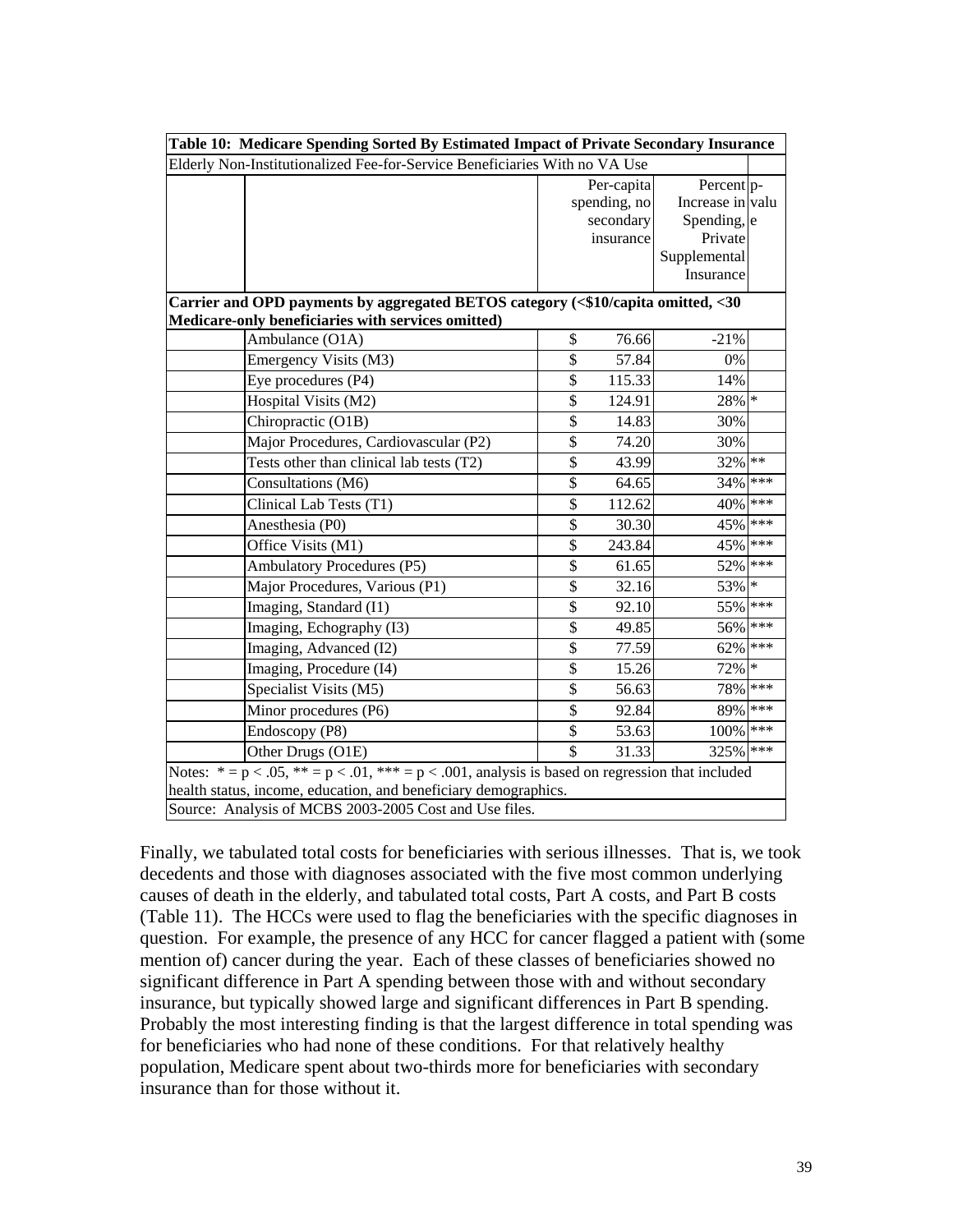| Table 11: Decedents, Beneficiaries With Diagnoses Among the Leading Causes of Death, and Others                                |                       |         |                 |                     |        |                 |                     |            |  |  |  |
|--------------------------------------------------------------------------------------------------------------------------------|-----------------------|---------|-----------------|---------------------|--------|-----------------|---------------------|------------|--|--|--|
| Elderly Non-Institutionalized Fee-for-Service Beneficiaries With no VA Use                                                     |                       |         |                 |                     |        |                 |                     |            |  |  |  |
|                                                                                                                                | <b>Total Spending</b> |         | Part A Spending |                     |        | Part B Spending |                     |            |  |  |  |
| <b>Beneficiary Category</b>                                                                                                    | Per-capita Increa p   |         |                 | Per-capita Increa p |        |                 | Per-capita Increa p |            |  |  |  |
|                                                                                                                                | spending, no          | se      |                 | spending, no        | se     |                 | spending, no        | se         |  |  |  |
|                                                                                                                                | secondary             | with    |                 | secondary           | with   |                 | secondary           | with       |  |  |  |
|                                                                                                                                | insurance             | 2ndry   |                 | insurance           | 2ndry  |                 | insurance           | 2ndry      |  |  |  |
|                                                                                                                                |                       | Insur.  |                 |                     | Insur. |                 |                     | Insur.     |  |  |  |
|                                                                                                                                |                       |         |                 |                     |        |                 |                     |            |  |  |  |
|                                                                                                                                |                       |         |                 |                     |        |                 |                     |            |  |  |  |
| Diabetes                                                                                                                       | \$8,481               | 6%      |                 | \$5,198             | $-4\%$ |                 | \$3,283             | 22% **     |  |  |  |
| Cancer                                                                                                                         | \$12,070              | 13%     |                 | \$7,146             | $-1\%$ |                 | \$4,924             | 32% **     |  |  |  |
| Cardiovascular Other Than CHF                                                                                                  | \$11,786              | 14%     |                 | \$8,023             | 4%     |                 | \$3,763             | 34% ***    |  |  |  |
| <b>Congestive Heart Failure</b>                                                                                                | \$15,260              | 20%     |                 | \$10,692            | 13%    |                 | \$4,568             | 36% ***    |  |  |  |
| Chron. Obst. Pulm. Dis.                                                                                                        | \$10,945              | 23%     |                 | \$7,068             | 13%    |                 | \$3,877             | $41\%$ *** |  |  |  |
| Decedents                                                                                                                      | \$20,367              | 25%     |                 | \$15,873            | 20%    |                 | \$4,494             | 44% **     |  |  |  |
| None of the above                                                                                                              | \$1,003               | 67% *** |                 | \$357               | 51%    |                 | \$646               | 76% ***    |  |  |  |
|                                                                                                                                |                       |         |                 |                     |        |                 |                     |            |  |  |  |
| Notes: $* = p < .05$ , $** = p < .01$ , $** = p < .001$ , analysis is based on regression that included health status, income, |                       |         |                 |                     |        |                 |                     |            |  |  |  |
| education, and beneficiary demographics.                                                                                       |                       |         |                 |                     |        |                 |                     |            |  |  |  |
| Source: Analysis of MCBS 2003-2005 Cost and Use files.                                                                         |                       |         |                 |                     |        |                 |                     |            |  |  |  |
| Note: This is total spending for beneficiaries with these conditions, not spending for those conditions only.                  |                       |         |                 |                     |        |                 |                     |            |  |  |  |

### **3.3 Conclusion and Interpretation.**

We believe that most of the findings of this section can be interpreted as showing the impact of out-of-pocket payments on beneficiaries' decisions to obtain care. That is, the findings here are consistent with spending differences that are the result of differences in insurance status.

First, emergency care is typically provided in life-threatening situations. We consistently found no impact of secondary insurance status on emergency care, whether it was ambulance services, emergency room visits, or emergency or urgent hospital admissions. It seems reasonable to suggest that beneficiaries in emergency situations either will not or cannot take copayment liabilities into account when obtaining care.

By contrast, with some exceptions, areas with the largest differences in spending between those with and without secondary insurance tended to be suggestive of care with a larger discretionary component. Spending for those with secondary insurance was higher for:

- elective hospital admissions compared to emergency and urgent;
- preventive care services;
- office-based as opposed to hospital-based care;
- medical specialists as opposed to primary care or generalist physicians; and
- persons without any diagnosis among the leading causes of death, as opposed to decedents and persons with such diagnoses.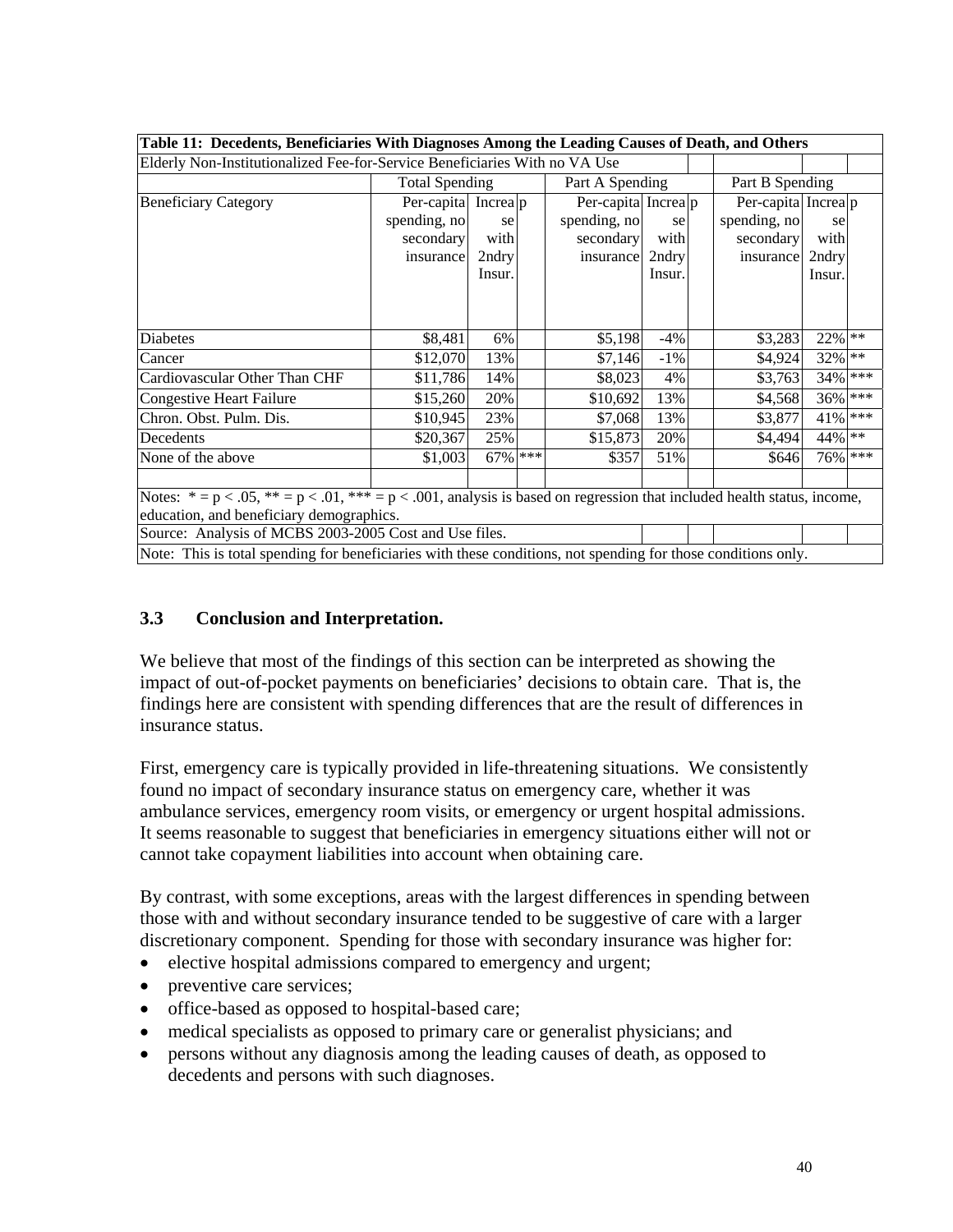#### **4 CONCLUSIONS**

All of the available evidence suggests that secondary insurance raises Medicare spending substantially. We restricted our sample to non-institutionalized fee-for-service Medicare beneficiaries, and then eliminated those with any use of VA health care (and any Part-Aonly or Part-B-only enrollment). The raw (unadjusted) data for Medicare spending and for total (all-sources) spending for acute care both showed that those with private secondary insurance have much higher spending than those with Medicare only. That remained true after regression-based adjustment for several health status factors, as well as income, education, and demographics.

Several further pieces of evidence strengthened our conclusion that these differences in use were the result of the insurance itself, and are not an artifact of some unobserved factor that would drive both health care use and insurance purchase. Most telling, there was a dose-response relationship between depth of coverage and spending. Essentially the entire impact of secondary insurance on spending was due to beneficiaries with nearly-first-dollar coverage. Total Part B spending by those who paid at least 5 percent of costs was not statistically significantly different from spending in the Medicare-only population. Once this was taken into account, the actual type of secondary insurance did not matter as a determinant of Part B spending. In addition, beneficiaries themselves said that cost caused them to curtail use of care. Beneficiaries without secondary coverage said they were far more likely to defer health care use due to concerns about cost. Less obviously, when we looked at the spending data in detail, the impact of secondary insurance fell heavily on what appears to be more discretionary spending. There was no apparent impact on emergency services and on emergency or urgent hospitalizations. By contrast, spending for elective admissions was substantially higher for those with private secondary coverage. There were smaller impacts on (presumably) basic service provided by generalist (primary care) physicians, and much larger impacts on the services of medical specialists, smaller impacts in the inpatient setting and larger impacts in the office setting, and so on.

We were completely unable to replicate the results of Lemieux et al. In our analysis, the inclusion or exclusion of VA-covered beneficiaries made little difference, because their Medicare-paid spending was only modestly lower than that of other beneficiaries (while their total spending including all payers was higher.) On the face of it, we do not see how Lemieux et al. could have gotten such dramatically different results simply by excluding VA beneficiaries.

While the fact of higher spending remains, the potential policy implications are not so clear. As far as we could tell, the presence or absence of secondary insurance made little difference in the use of care in life-threatening situations. To the contrary, it appeared to make the largest difference in areas where there was more discretion in the provision of care. But we cannot conclude from that that the additional care is waste or of marginal value. For example, beneficiaries with private secondary insurance obtained nearly twice as much preventive care as those without such coverage, and preventive care has almost uniformly been judged as "good" health care. Whether or not the additional service use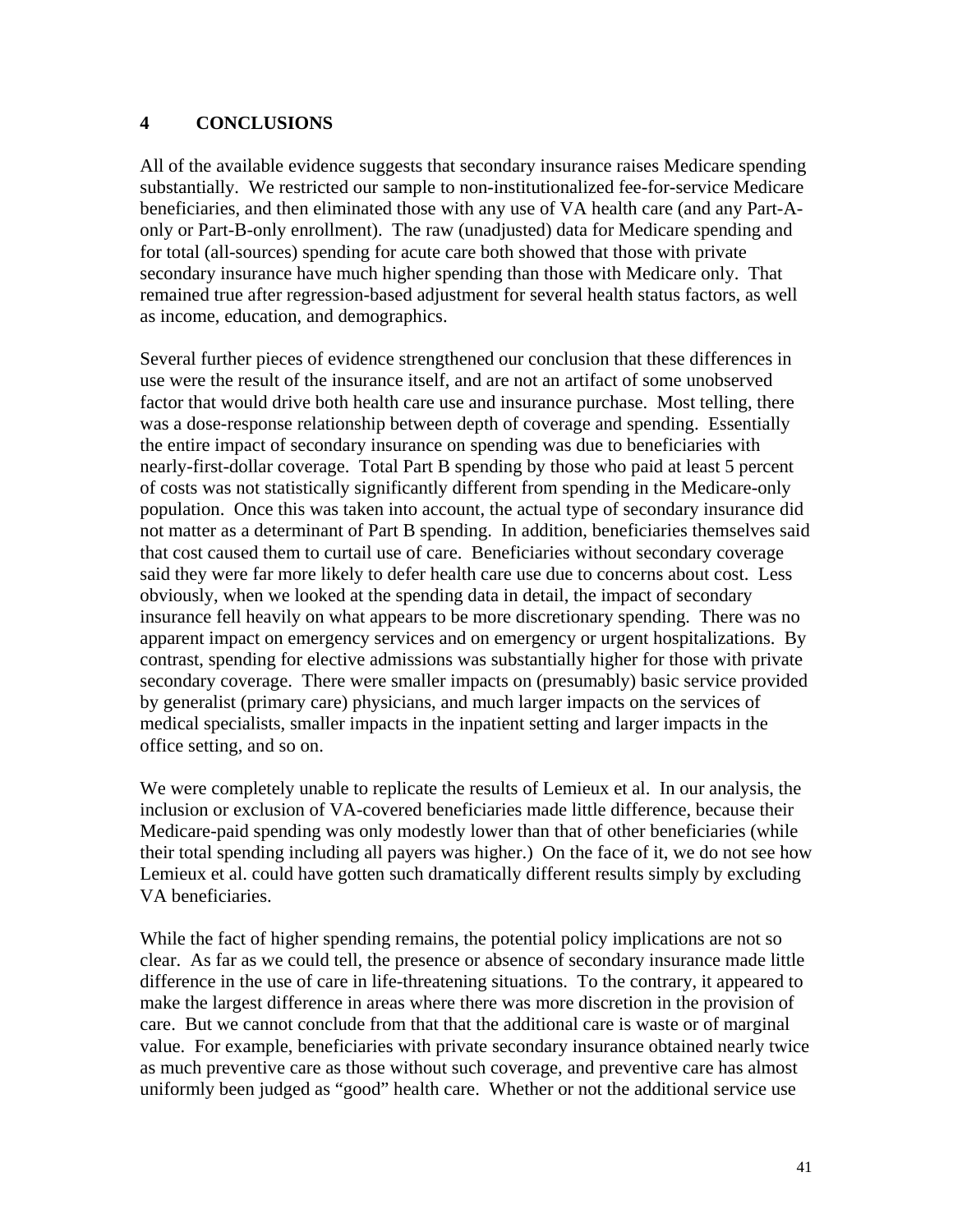in other areas represents appropriate care or waste is a question that cannot be properly answered from claims data.

One broader policy conclusion is that coinsurance works to reduce service use, even among the elderly. If the Medicare program were ever reformed in such a way as to include effective copayments (not covered by secondary insurance), those copayments could be used to reduce the volume of services provided to Medicare beneficiaries. For example, the evident sensitivity to coinsurance suggests that a Medicare Preferred Provider Organization (PPO) option could probably encourage beneficiaries to use preferred providers if it could impose effective copayments on out-of-network use.

A second conclusion is that coinsurance on emergency services appears to serve no purpose in reducing demand. For example, the Part A deductible does little to reduce the demand for emergency and urgent hospital admissions among beneficiaries with no secondary insurance. For those cases, it serves merely as a way to share the cost burden and not as a way to encourage prudent use of services. Any proposed Medicare benefit redesign might rethink the role of the Part A deductible in that light, and might even consider setting different deductibles based on admission status or other criteria.

Proposals to cap beneficiary total out-of-pocket liability for Medicare services are also relevant to this work. Some have suggested introducing a stop-loss provision or eliminating coinsurance liabilities for beneficiaries with consistently high expenditures. Here, we found that Part B expenditures remained sensitive to copayments even for highillness-burden populations (decedents and those with diagnoses among the leading causes of death.) This suggests that costs for any such proposals probably would have to include a factor for the additional Part B spending that would occur among those currently lacking secondary insurance.

By and large, however, the conclusions boil down to two statements. Secondary insurance increases service use and raises Medicare's Part B costs substantially. But there is no way to suggest that the additional services used are either all bad or all good. Policy actions in this area would require judgment as to whether the benefit of the additional health care use induced by insurance coverage does or does not appear to be worth the additional cost.

#### **REFERENCES**

Christensen, S, Shinogle,J, "Effects of supplemental coverage on use of services by Medicare enrollees," *Health Care Financing Review* 1997 Fall;19(1):5-17.

CMS, undated webpage, "Medigap Policies For People Under Age 65 With A Disability or End-Stage Renal Disease (ESRD)" http://www.medicare.gov/medigap/under65.asp

CMS, Characteristics and Perceptions of the Medicare Population, Data from the 2003 Medicare Current Beneficiary Survey , Chapter 5, (http://www.cms.hhs.gov/MCBS/Downloads/CNP\_2003\_dhsec5.pdf)